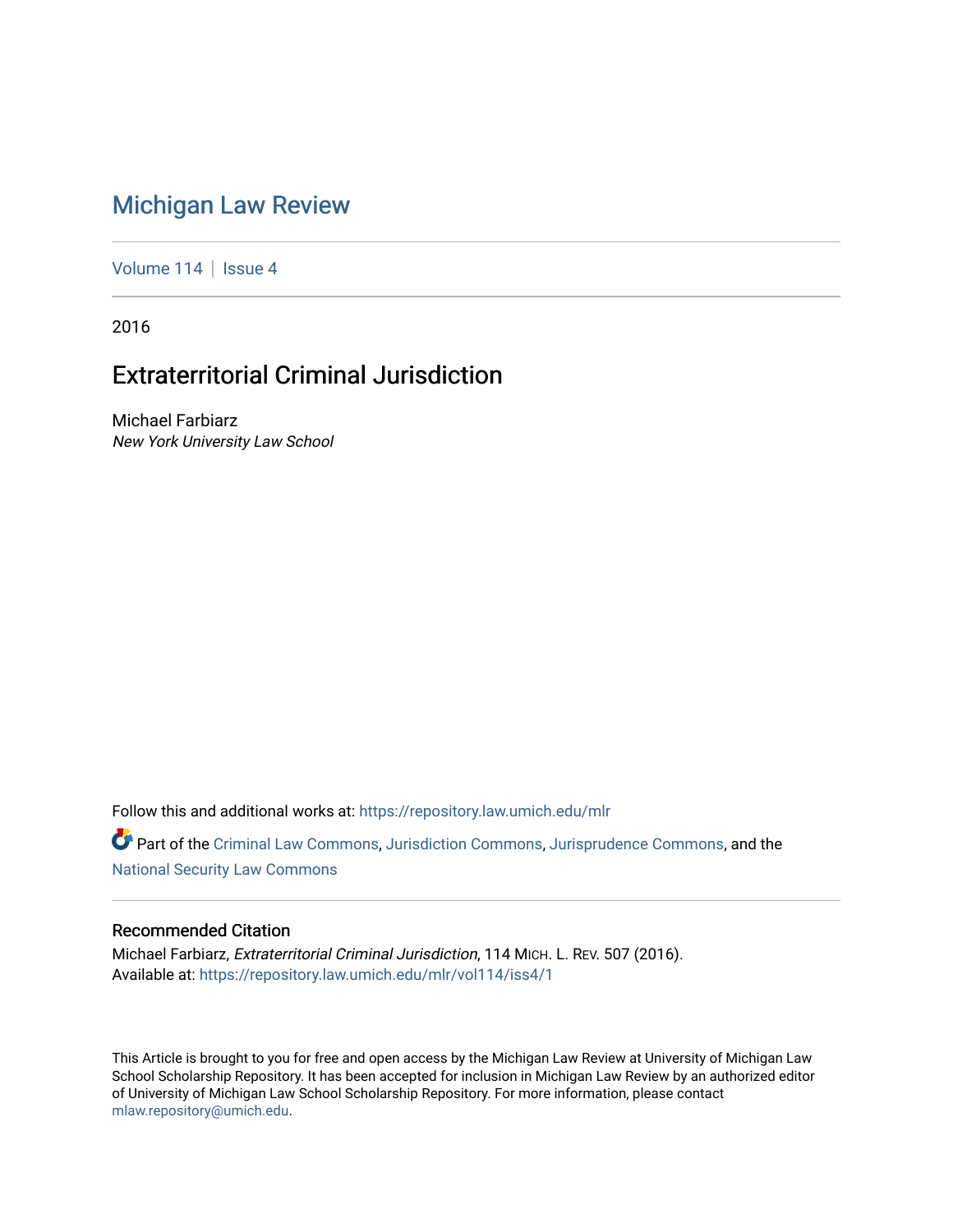# **EXTRATERRITORIAL CRIMINAL JURISDICTION**

#### *Michael Farbiarz\**

*Over and over again during the past few decades, the federal government has launched ambitious international prosecutions in the service of U.S. national security goals. These extraterritorial prosecutions of terrorists, arms traffickers, and drug lords have forced courts to grapple with a question that has long been latent in the law: What outer boundaries does the Constitution place on criminal jurisdiction? Answering this question, the federal courts have crafted a new due process jurisprudence.*

*This Article argues that this jurisprudence is fundamentally wrong. By implicitly constitutionalizing concerns for international comity, the new due process jurisprudence usurps the popular branches' traditional foreign relations powers. And in the name of protecting defendants' presumed interests, the new due process jurisprudence may end up badly undermining them by incentivizing a turn to harsher, alternative national security measures—drone strikes, for example, and military detention in Guant´anamo Bay. Moreover, because of certain structural features of the international law enforcement system, U.S. courts have applied the new due process jurisprudence generally—perhaps even exclusively—in precisely that class of cases to which it should not be applied.*

*None of this needs to be. Borrowing from choice-of-law doctrine, I argue that a coherent due process jurisprudence would focus solely on the unfairness, if any, that flows from actual conflicts between federal criminal law and the local criminal law of the place where the defendant acted. A due process jurisprudence reformulated to focus on actual conflicts protects both the liberty of criminal defendants and global public safety.*

#### Table of Contents

|  | I. EXTRATERRITORIAL DUE PROCESS 512 |  |
|--|-------------------------------------|--|
|  |                                     |  |

Senior Fellow, New York University Law School, Center on Criminal Law and Administration; Senior Fellow, New York University Law School, Center on Law and Security. Immediately prior to coming to NYU Law School, I served as a federal prosecutor for over a decade. My focus was on national security matters, and I served from 2009 to 2014 as the Co-Chief of the Terrorism and International Narcotics Unit for the U.S. Attorney's Office for the Southern District of New York. All views expressed here are my own, and this Article is based only on publicly available information. For helpful comments and conversations, thanks to Rachel Barkow, Adam Cox, Barry Friedman, Ryan Goodman, Jim Jacobs, Andrew Kent, David Leibowitz, Daryl Levinson, Richard Primus, Daphna Renan, Shalev Roisman, Dan Richman, and Matt Waxman. For excellent research assistance, thanks to David Jastrab, Meghna Philip, and Perri Ravon. And for consistently excellent work together, from start to finish, thanks to the editors of the *Michigan Law Review*.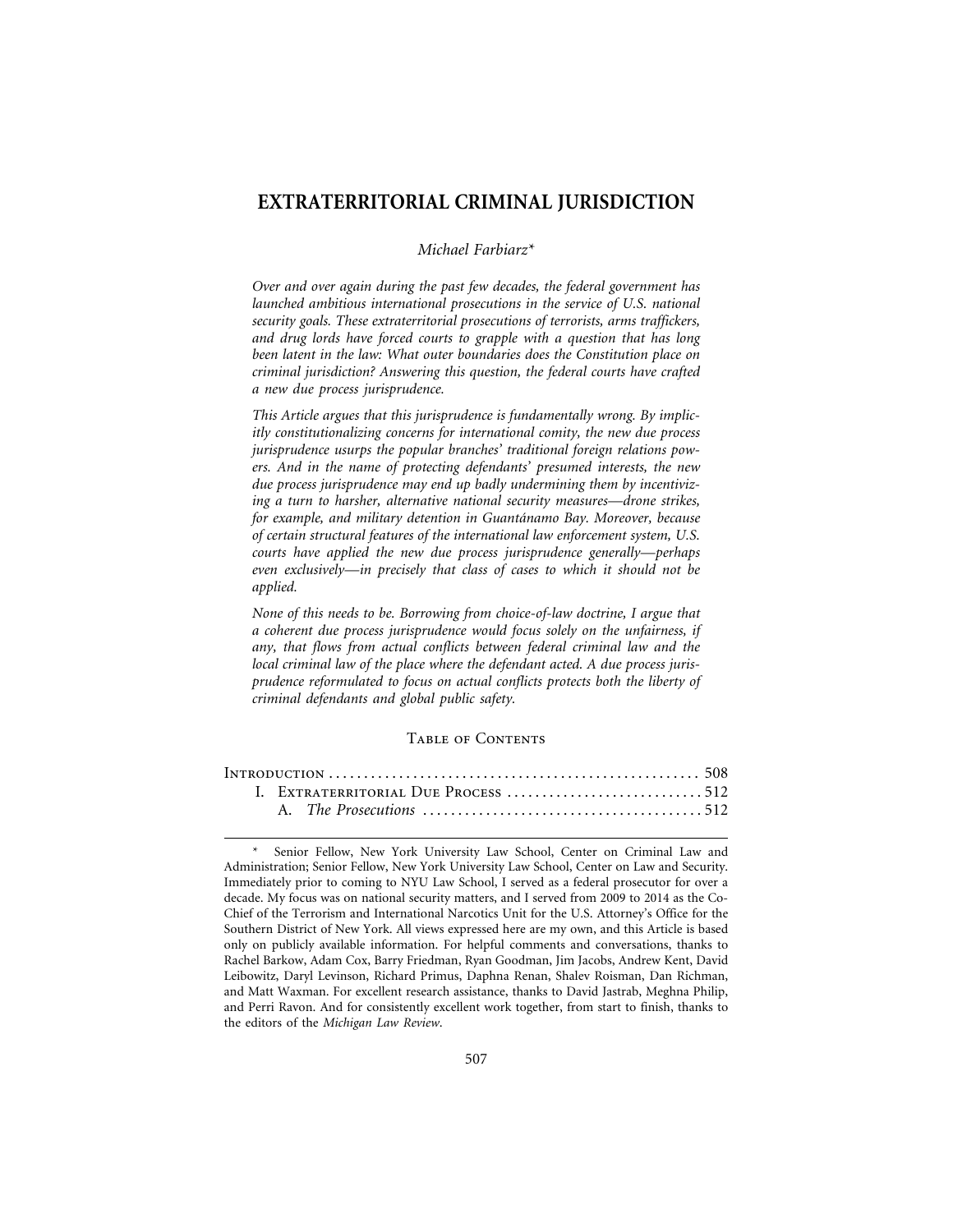508 *Michigan Law Review* [Vol. 114:507

|     | В. |         | The Deep Problem of Extraterritorial Jurisdiction 514         |  |
|-----|----|---------|---------------------------------------------------------------|--|
|     | C. |         | The Extraterritorial Due Process Doctrine and Its Impact  516 |  |
|     | D. |         | The Theory of the Extraterritorial Due Process Doctrine  518  |  |
| H.  |    |         |                                                               |  |
|     | A. |         | Internal Limits: Article I and Graham 520                     |  |
|     | B. |         | Criminal Law and the Popular Branches 524                     |  |
| HI. |    |         |                                                               |  |
|     | A. |         | Actual-Conflict Cases and No-Conflict Cases531                |  |
|     | B. |         | The Constitutional Necessity of a Threshold Conflict533       |  |
|     |    | $1_{-}$ | Civil Cases: The Necessity of a Threshold Actual              |  |
|     |    |         |                                                               |  |
|     |    | $2_{1}$ |                                                               |  |
|     |    | 3.      | The Added Impetus for Actual Conflicts in Criminal            |  |
|     |    |         |                                                               |  |
|     |    | 4.      | Fair Warning and Actual Conflict 542                          |  |
|     |    | 5.      |                                                               |  |
|     |    |         |                                                               |  |
| IV. |    |         |                                                               |  |
| V.  |    |         |                                                               |  |
| VI. |    |         | A REFORMULATED DOCTRINE AND THE WAGES OF THE                  |  |
|     |    |         |                                                               |  |

## **INTRODUCTION**

American lawyers know all about the limits the Constitution places on jurisdiction in civil cases, like *Pennoyer v. Neff*<sup>1</sup> or *International Shoe*. 2 But constitutional limits on criminal jurisdiction have been much more obscure. This is because, for most of the nation's history, criminal prosecutions have been purely local affairs. When New York prosecutes a New York resident for a crime she committed in New York, questions of jurisdiction can be taken for granted; they do not warrant attention. But no longer. Over and over during the past few decades, the federal government has launched ambitious international prosecutions in the service of U.S. national security goals prosecutions of terror leaders operating in Pakistan or Libya, of notorious global arms dealers working in Russia or Spain, and of violent drug lords based in Afghanistan or Colombia. These extraterritorial prosecutions seek to hold defendants accountable for their actions abroad, wholly outside the sovereign territory of the United States. And they force us to ask and answer a fundamental question that has long been latent in the law: Namely, what are the outer boundaries that the Constitution places on criminal jurisdiction?

To answer this question, the lower federal courts have spent decades crafting a sprawling new due process jurisprudence, which allows a federal

<sup>1. 95</sup> U.S. 714 (1878).

<sup>2.</sup> Int'l Shoe Co. v. Washington, 326 U.S. 310 (1945).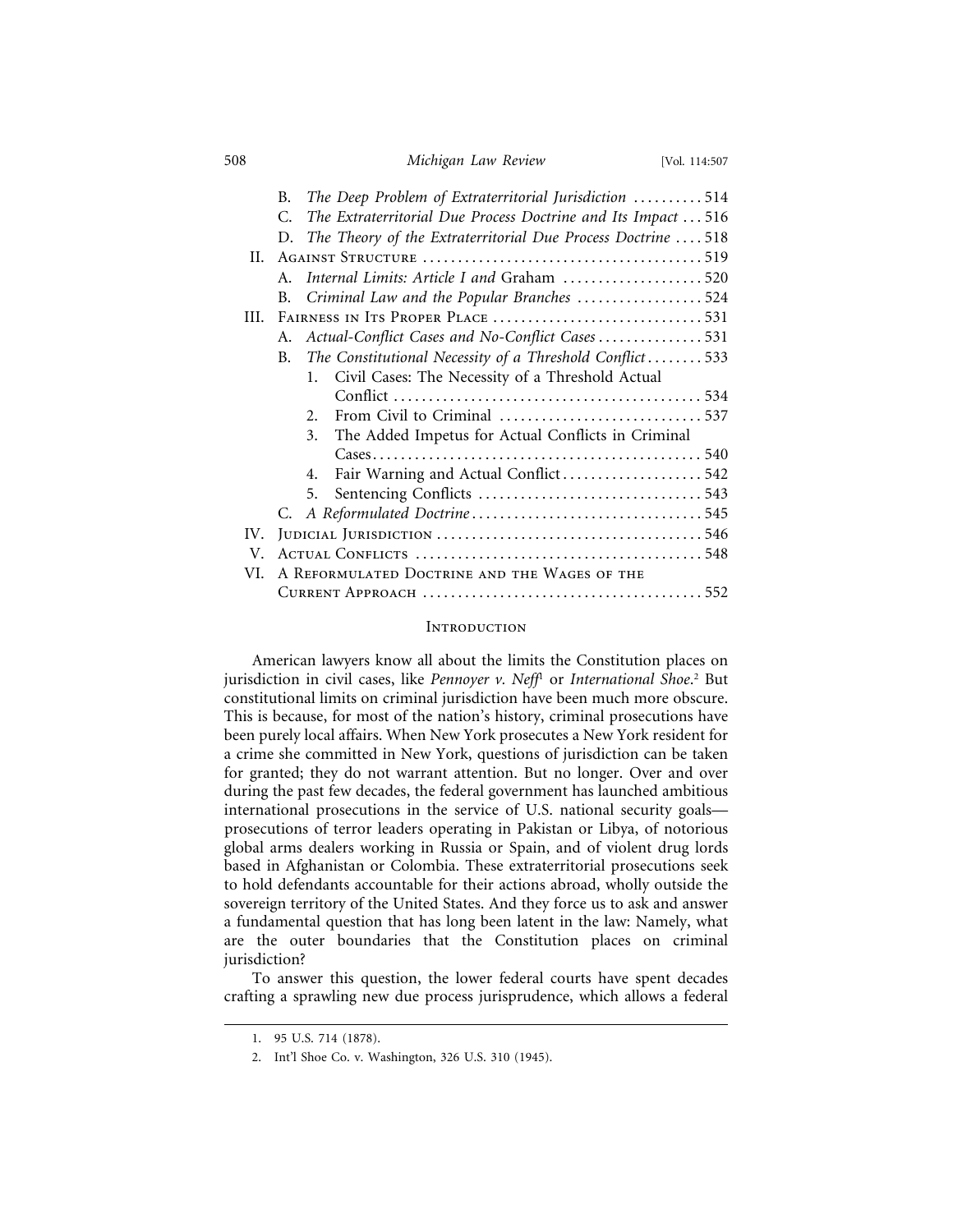criminal law to reach extraterritorial conduct only if that conduct has a connection or "nexus" to the United States. And at first glance, this new jurisprudence seems sensible. In an analogous context, the Supreme Court has long required what amounts to a nexus.<sup>3</sup> In particular, before state civil law is permitted to reach extraterritorial conduct—before, say, the tort law of Minnesota is allowed to reach a car accident in Wisconsin—due process requires a connection between the source of the law (Minnesota) and the event in question (the accident).4 And leading scholars have argued that there is no reason not to subject federal criminal law to these same due process limits.5

I argue, however, that the new due process jurisprudence that has been developed in the criminal context is fundamentally wrong. It is only in extremely rare cases that due process, properly understood, requires a nexus to the United States as a predicate to the exercise of criminal jurisdiction. As things stand, though, due process is generally—if not exclusively—being brought to bear in precisely that class of cases to which it should *not* be applied. The real world costs of this are severe. Forcing the United States to forego major extraterritorial prosecutions harms global public safety. And in the name of protecting defendants' presumed interests, the new due process jurisprudence may end up badly undermining them, by incentivizing a turn to harsher, alternative national security measures—drone strikes, for example, and military detention in Guantánamo Bay. This Article argues that none of this is necessary. A coherent due process jurisprudence protects both the liberty of criminal defendants and U.S. national security.

Due process generally limits the law's extraterritorial reach for two reasons. The first is a concern for intergovernmental structure, for keeping sovereigns from interfering with each other. The second is a concern for protecting individual defendants from unfairness.

As I argue, the first concern, for intergovernmental relations, cannot be used to justify due process limits on the extraterritorial application of federal criminal law. Structural concerns about what will or will not lead to a rupture between national governments have long been understood as ultimately the province of the popular branches, not the courts. These structural concerns should not be implicitly constitutionalized—by transposing them into a due process jurisprudence whose purpose is to limit the popular branches and, if necessary, to override their decisions. Moreover, the Constitution *already* fixes the boundaries of federal law's reach—in Article I. And so there is no reason to press due process into service. Indeed, the Supreme Court

<sup>3.</sup> Allstate Ins. Co. v. Hague, 449 U.S. 302, 312–13 (1981) (plurality opinion).

<sup>4.</sup> *Id*.

<sup>5.</sup> Lea Brilmayer & Charles Norchi, *Federal Extraterritoriality and Fifth Amendment Due Process*, 105 Harv. L. Rev. 1217, 1223–39 (1992).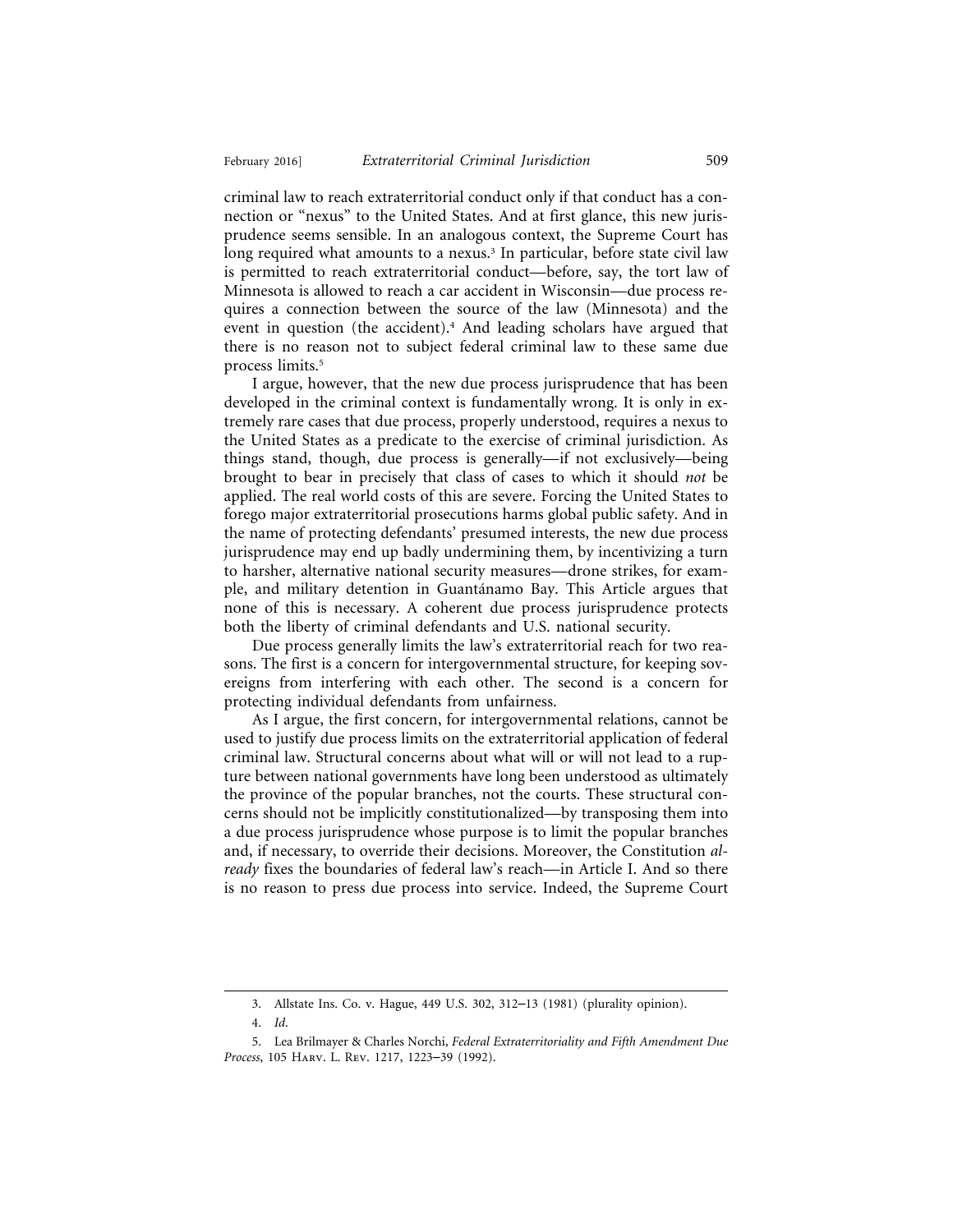has suggested, if only indirectly, that doing so would be improper.6 Structural concerns, in sum, cannot provide a basis for due process limits on extraterritorial prosecutions.

This leaves fairness concerns. Fairness in this context means upsetting the defendant's expectations of the substantive law that she thought would apply to her conduct. Such an upending of expectations occurs only if there is a meaningful discrepancy—a conflict—between the U.S. criminal law the defendant is prosecuted under and the law that she expected would apply, the law of the place where the crime was committed.

When such a conflict exists, whether as to substantive criminal law or as to sentencing law, an extraterritorial prosecution should indeed be permitted to go forward only if there is a "nexus" to the United States. In the absence of such a conflict, there is no cognizable unfairness. In that circumstance, the federal government should be permitted to prosecute a defendant without any regard for the nexus that her conduct has to the United States. Some countries might object to such prosecutions—and I might, too. But protecting against international frictions is a matter for Congress and the President, not the stuff of judicially imposed constitutional constraints.

This Article proceeds in five Parts. Part I introduces the new due process jurisprudence that the courts have developed to restrain federal extraterritorial prosecutions. Part II argues that concerns for the structure of the international system cannot undergird that jurisprudence—which leaves concerns for preventing unfairness as the jurisprudence's sole predicate.

Reasoning from civil choice-of-law cases, Part III demonstrates that in the context of extraterritorial prosecutions, unfairness, properly understood, principally inheres in legal conflicts. The most pointed of these are "actual conflicts," in which the conduct that is the basis for the U.S. extraterritorial prosecution was legal under the law of the place where it was committed. Part IV shows that any unfairness caused by requiring a foreign defendant to stand trial in the United States should not be understood to trigger the due process protections at issue here. Doing so would collapse an important distinction in the law of jurisdiction—in the teeth of generations of Supreme Court admonitions to the contrary. Part V shows that there are, in fact, no (or virtually no) extraterritorial prosecutions that involve actual conflicts. This means that due process jurisprudence—which under current law is brought to bear across the board, to nearly all extraterritorial prosecutions—is being routinely applied to the very class of cases to which it should have no application, cases in which there is no actual conflict. Part VI concludes by demonstrating that a reformulated due process jurisprudence, focused tightly on actual conflicts and sentencing conflicts, protects public safety and national security and helps to ensure that defendants are treated fairly.

<sup>6.</sup> *See* Graham v. Connor, 490 U.S. 386, 395 (1989) (rejecting the application of substantive due process to excessive force claims against law enforcement because the Fourth Amendment contains an "explicit textual source of constitutional protection").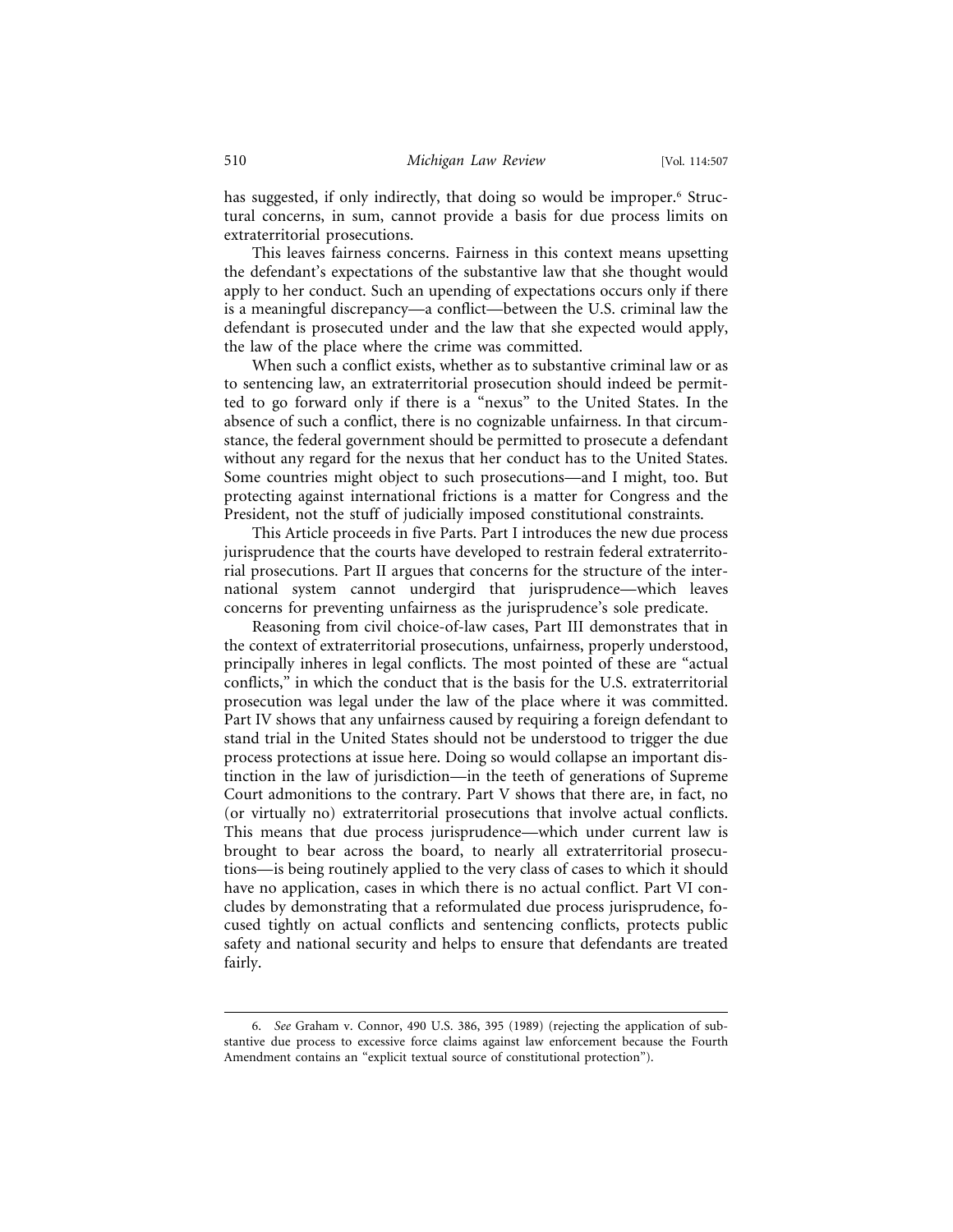The Supreme Court has recently denied certiorari in a series of major extraterritorial prosecutions that turned on the new due process jurisprudence.7 But that cannot last forever. The constitutional and practical stakes of these sorts of cases are too high. And some of the most challenging cases for the new due process jurisprudence are now winding their way through the lower courts.8 The time for a systematic and critical assessment of due process's work is now, and it is to that assessment that I turn.

In doing so, I operate against an increasingly rich scholarly backdrop. As extraterritorial prosecutions have surged, legal scholars have begun to produce landmark works on criminal jurisdiction and its limits, generally about questions of statutory interpretation or the reach of various Article I powers.9 No article in this area is more important than *Extraterritoriality*, published in 1992 in the *Harvard Law Review* by Professors Brilmayer and Norchi. *Extraterritoriality* argues that there is no reason why constitutional limits on state law should not be applied to federal law,<sup>10</sup> and in doing so it has implicitly supplied the theoretical basis for current due process jurisprudence. But there are deep gaps in *Extraterritoriality*—and these gaps, developed below,<sup>11</sup> together constitute the reasons why due process jurisprudence cannot be understood as animated by a concern for safeguarding the structure of the international system.

Some of the more recent scholarship in this area represents the first stirrings of a new school of thought with respect to criminal jurisdiction. This emerging school of thought brings to bear the insights of civil choice of law, and seeks to differentiate between criminal laws that clash with other countries' criminal laws and those that do not.12 This Article builds on that work. The new scholarship suggests that, at least in some cases, there is less

11. *See infra* Part II.

<sup>7.</sup> *E.g.*, Yousef v. United States, 135 S. Ct. 248, *denying cert. to* 750 F.3d 254 (2d Cir. 2014); Al Kassar v. United States, 132 S. Ct. 2374 (2012), *denying cert. to* 660 F.3d 108 (2d Cir. 2011).

<sup>8.</sup> *See, e.g.*, Superseding Indictment, United States v. Ahmed, No. 12-661 (S-1) (SLT) (E.D.N.Y. Nov. 15, 2012), 2012 WL 6721134. The three non-U.S. citizen defendants in *Ahmed* were charged with providing material support to an African-based terrorist organization, based on training in Africa for anticipated combat in Africa. Mosi Secret, *Three Men Appear in Court in Mysterious Terror Case*, N.Y. Times (Dec. 21, 2012), http://www.nytimes.com/2012/ 12/22/nyregion/3-men-accused-of-training-with-al-shabab-appear-in-new-york-court.html [http://perma.cc/FZB4-FTN3].

<sup>9.</sup> *See, e.g.*, J. Andrew Kent, *Congress's Under-Appreciated Power to Define and Punish Offenses Against the Law of Nations*, 85 Tex. L. Rev. 843 (2007); John H. Knox, *A Presumption Against Extrajurisdictionality*, 104 Am. J. Int'l L. 351 (2010); Eugene Kontorovich, *Beyond the Article I Horizon: Congress's Enumerated Powers and Universal Jurisdiction over Drug Crimes*, 93 Minn. L. Rev. 1191 (2009); Austen L. Parrish, *Evading Legislative Jurisdiction*, 87 Notre Dame L. Rev. 1673 (2012).

<sup>10.</sup> Brilmayer & Norchi, *supra* note 5, at 1230–31.

<sup>12.</sup> *See, e.g.*, Anthony J. Colangelo, *A Unified Approach to Extraterritoriality*, 97 Va. L. Rev. 1019, 1103–10 (2011); Katherine Florey, *State Courts, State Territory, State Power: Reflections on the Extraterritoriality Principle in Choice of Law and Legislation*, 84 Notre Dame L.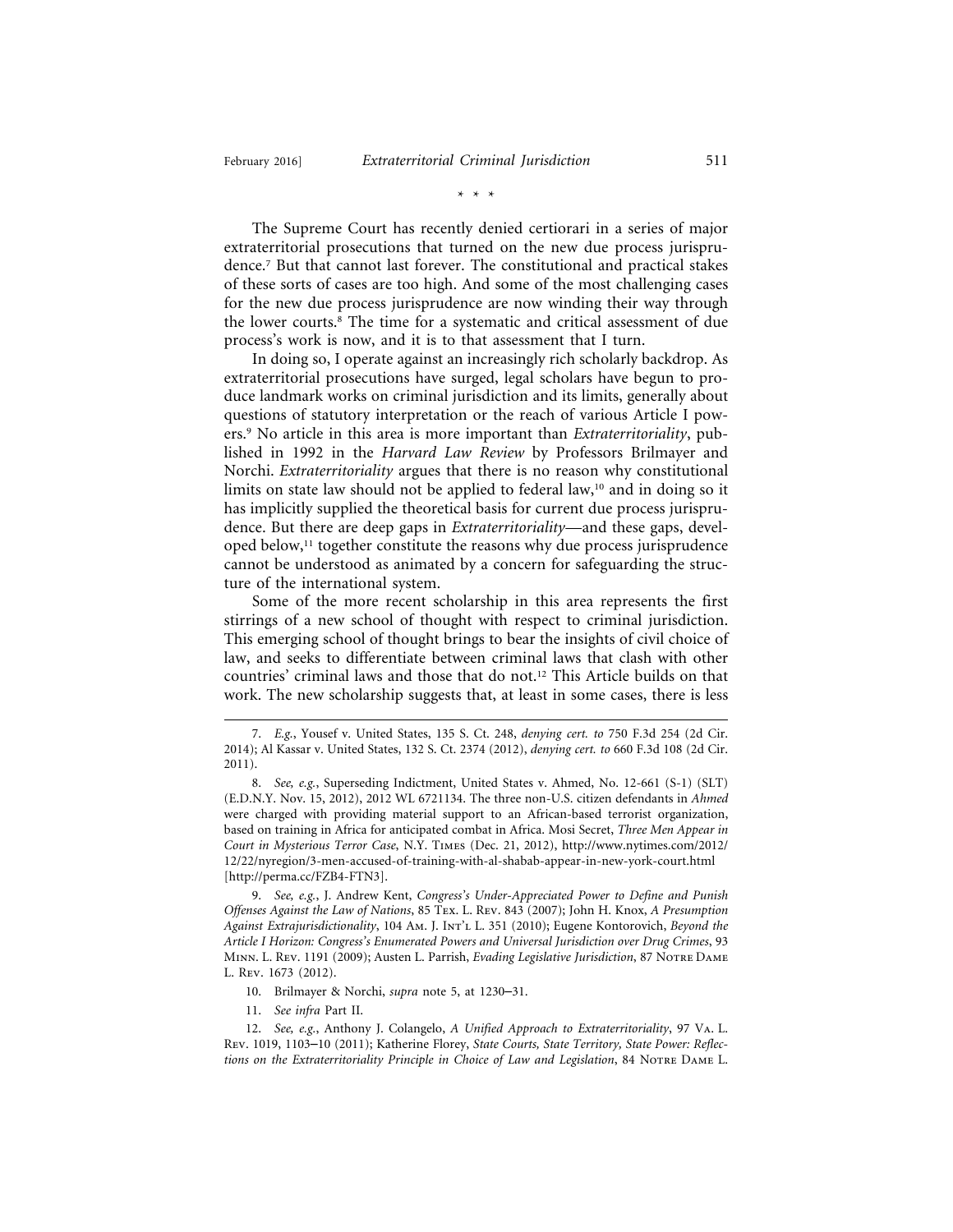unfairness involved in an extraterritorial prosecution when U.S. criminal law and foreign criminal law do not conflict with one another.13 But it does not ask and answer the critical question: whether that lesser degree of unfairness is, nonetheless, sufficient to justify due process limits on federal law. This Article answers that question and in the course of doing so provides the first systematic study since *Extraterritoriality* of the due process limits on extraterritorial criminal jurisdiction.

#### I. Extraterritorial Due Process

#### A. *The Prosecutions*

For generations now, the federal government has mounted extraterritorial prosecutions—prosecutions concerned with actions committed entirely outside of the sovereign territory of the United States. These prosecutions were initially rare and mainly focused on white-collar offenses.14 But starting in the 1980s, extraterritorial prosecutions became more common and began to focus on national security matters and narcotics crimes.15 That is the current state of play. There is, now, a steady drumbeat of extraterritorial prosecutions—targeting terror leaders, global arms traffickers, and violent drug lords. The stakes of these prosecutions are like nothing else in the criminal law. Extraterritorial prosecutions have, for example, culminated in the convictions of multiple terror operatives for their roles in killing 224 people on a single day in East Africa.16 And in the context of extraterritorial narcotics prosecutions, defendants have been convicted for selling staggering volumes of cocaine,17 as well as surface-to-air missiles for shooting down aircraft.18

But it is not just the moral temperature of extraterritorial prosecutions that sets them apart. It is also that such prosecutions are tools of U.S. national security policy, devices used to project American power abroad.19 U.S. foreign policy, for example, has long focused on helping to shore up stable

Rev. 1057, 1113–15 (2009); Jeffrey A. Meyer, *Dual Illegality and Geoambiguous Law: A New Rule for Extraterritorial Application of U.S. Law*, 95 Minn. L. Rev. 110, 164–79 (2010).

<sup>13.</sup> *E.g.*, Colangelo, *supra* note 12, at 1108; Anthony J. Colangelo, *Constitutional Limits on Extraterritorial Jurisdiction: Terrorism and the Intersection of National and International Law*, 48 Harv. Int'l L.J. 121, 164–70 (2007).

<sup>14.</sup> *See* Brilmayer & Norchi, *supra* note 5, at 1223.

<sup>15.</sup> *See id.*; *see also, e.g.*, United States v. Verdugo-Urquidez, 494 U.S. 259, 279–80 (1990) (Brennan, J., dissenting).

<sup>16.</sup> United States v. Ghailani, 733 F.3d 29, 38 (2d Cir. 2013); *In re* Terrorist Bombings of U.S. Embassies in East Africa, 552 F.3d 93, 101–08 (2d Cir. 2008).

<sup>17.</sup> *E.g.*, United States v. Suarez, No. 11 Cr. 836(KBF), 2014 WL 1998234, at \*2 (S.D.N.Y. May 15, 2014).

<sup>18.</sup> *E.g.*, United States v. Bout, 731 F.3d 233, 237 (2d Cir. 2013); United States v. Al Kassar, 660 F.3d 108, 116–17 (2d Cir. 2011).

<sup>19.</sup> Brilmayer & Norchi, *supra* note 5, at 1223; *accord* David S. Kris, *Law Enforcement as a Counterterrorism Tool*, 5 J. Nat'l Security L. & Pol'y 1, 1–3 (2011).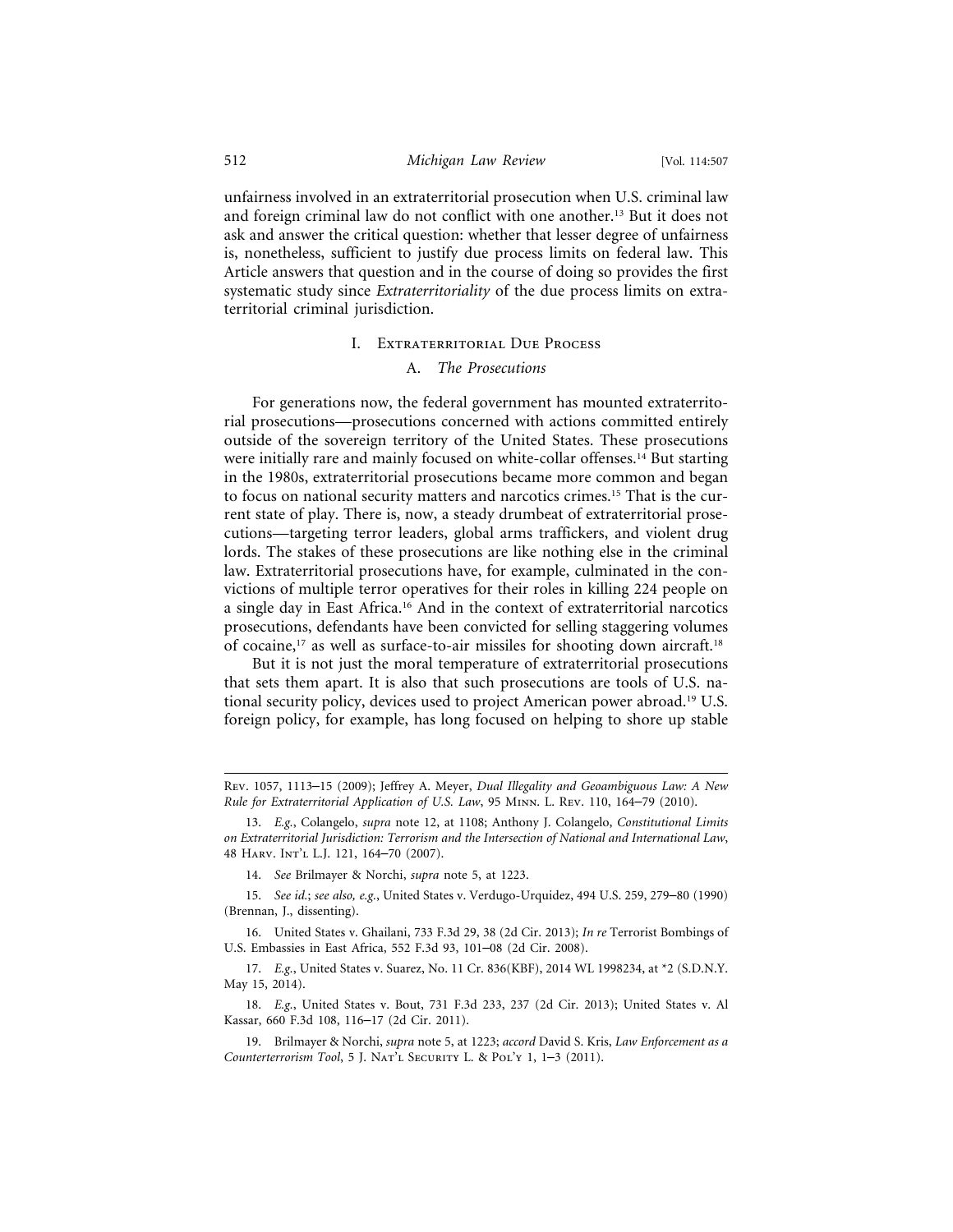and legitimate government in Africa.20 Much of that effort is military, diplomatic, and financial. But part of that effort also runs through extraterritorial prosecutions—which have targeted battlefield leaders who make war on African governments<sup>21</sup> and senior African leaders who terrorize their people<sup>22</sup> or violate international norms.23 Similarly, after the United States committed to using all instruments of its power to check Iranian weapons procurement, $24$  a cascade of extraterritorial prosecutions has followed, focused on Iranian efforts to obtain prohibited items.25 To cite a final example, many major drug traffickers have been extradited from Colombia for prosecution in the United States.26 Any of these men could have been prosecuted in Colombia, which outlaws cocaine selling just as the United States does. But local Colombian prosecutions of powerful drug barons would have come at the cost of deepening the motive of narcotics traffickers to make war on the Colombian government—to kill local police, bribe prosecutors, kidnap government ministers, secretly bankroll politicians who might one day offer amnesty, mount jailbreaks, and generally continue guerilla fighting, in the hopes of seeing jailed comrades one day freed.<sup>27</sup> U.S. extraterritorial prosecutions have incapacitated drug lords without these costs being borne by the sometimes-fragile Colombian state—and these prosecutions have accordingly served the United States' larger goal of propping up Colombia in its long battle against narcotics traffickers.

22. United States v. Belfast, 611 F.3d 783, 793–800 (11th Cir. 2010) (describing torture of Liberian civilians by senior Liberian government official).

23. Press Release, U.S. Attorney's Office, S.D.N.Y., *Manhattan U.S. Attorney Announces Arrests of Drug Kingpin Jose Americo Bubo Na Tchuto, the Former Head of the Guinea-Bissau Navy, and Six Others for Narcotics Trafficking Offenses* (Apr. 5, 2013), http://www.justice.gov/ usao/nys/pressreleases/April13/GuineaBissauArrestsPR.php?print=1 [http://perma.cc/52UF-FHVX] (describing prosecution of a senior Guinea-Bissau government official for large-scale narcotics offenses in Guinea-Bissau).

24. Colin H. Kahl et al., *If All Else Fails: The Challenges of Containing a Nuclear-Armed* Iran, CENTER FOR A NEW AMERICAN SECURITY, 7-9, 11 (2013), http://www.cnas.org/sites/ default/files/publications-pdf/CNAS\_IfAllElseFails.pdf [http://perma.cc/VP4N-LHG4].

25. U.S. Dep't of Justice, *Summary of Major U.S. Export Enforcement, Economic Espionage, Trade Secret and Embargo-Related Criminal Cases* (Jan. 23, 2015), http://www.justice.gov/ sites/default/files/nsd/pages/attachments/2015/01/23/export-case-list-201501.pdf [http://perma .cc/YPT5-5GDW] (listing prosecutions).

26. *E.g.*, U.S. Sec'y of State, *Report on International Extradition*, at tbl.B (Jan. 17, 2001), http://www.state.gov/s/l/16162.htm [http://perma.cc/WA5F-TLYB].

27. *See* Mark Bowden, Killing Pablo: The Hunt for the World's Greatest Out-LAW 61-201 (2001).

<sup>20.</sup> *E.g.*, Barack Obama, *Presidential Policy Directive on Sub-Saharan Africa* (June 14, 2012), https://www.whitehouse.gov/sites/default/files/docs/africa\_strategy\_2.pdf [https://per ma.cc/2Q7S-BN9P].

<sup>21.</sup> Affirmation of Benjamin Naftalis at 3–4, United States v. Warsame, No. 1:11-cr-00559 (S.D.N.Y. Mar. 26, 2013) (describing defendant leading hundreds of fighters in battle on behalf of group at war with Somali government).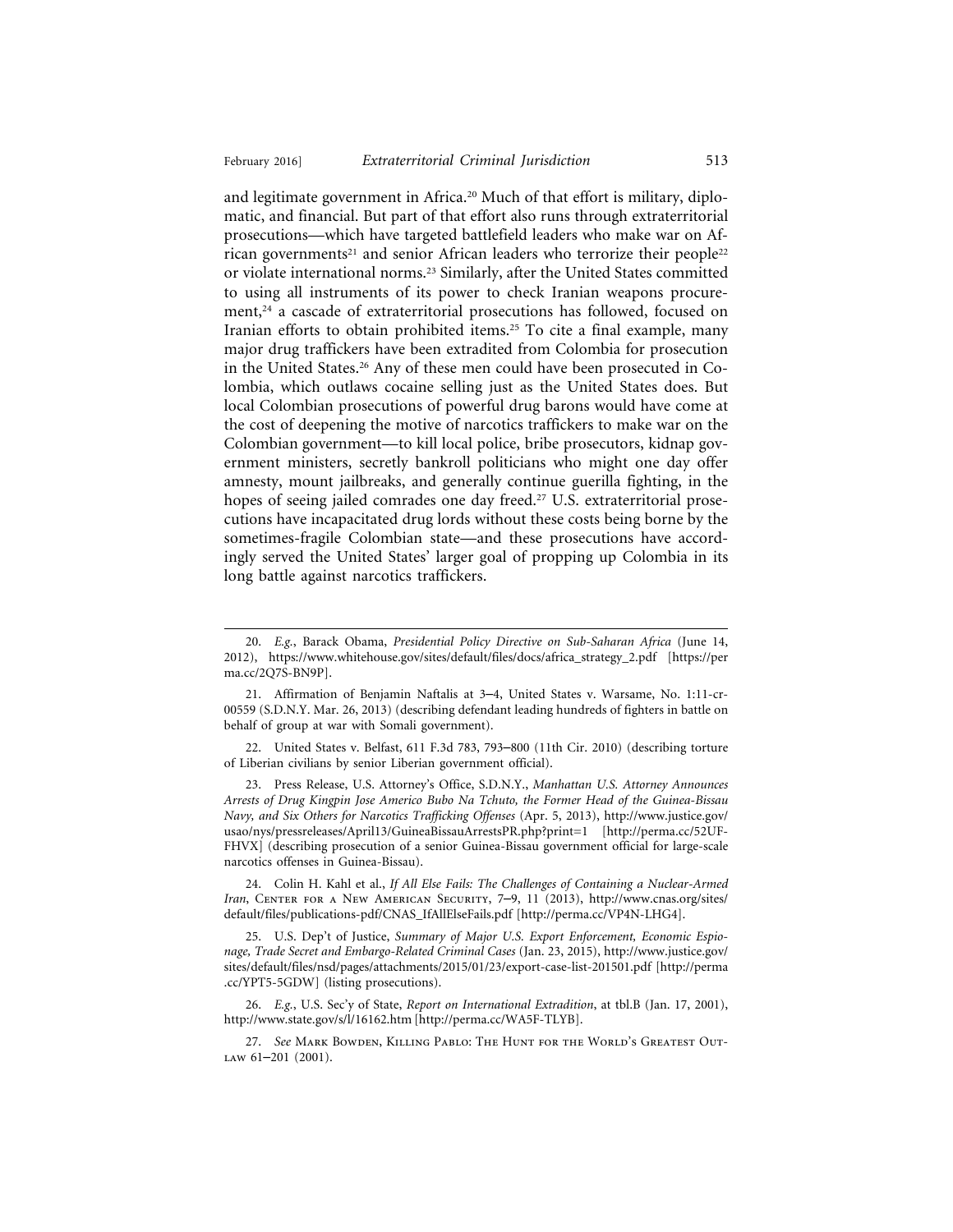#### B. *The Deep Problem of Extraterritorial Jurisdiction*

Contemporary extraterritorial prosecutions, as set out above, stand alone. But they also raise a basic legitimacy question: Is it permissible for a foreign citizen who commits a crime in her country to be subjected to U.S. criminal law? This question concerns the "first and fundamental question[,] . . . that of jurisdiction."28 But for all the attention paid to jurisdiction, its domains have not been fully mapped. Judicial jurisdiction is the power of a court to hear a case.29 Due process limits that power—as in cases like *Pen*noyer v. Neff<sup>30</sup> and *International Shoe*.<sup>31</sup> Legislative jurisdiction is different. Legislative jurisdiction is the power of a sovereign to prescribe substantive rules to govern a situation.32 Due process limits that power, too—as in doctrines of constitutional choice of law.33

But all of this relates to civil cases, not criminal ones. Indeed, criminal jurisdiction is a backwater; the study of jurisdiction typically ignores criminal cases, and the study of criminal cases usually ignores jurisdiction.34 This makes sense—or once did. In the Anglo-American tradition, criminal cases were long regarded, in Justice Story's phrase, as "altogether local, and cognizable and punishable exclusively in the country[ ] where they are committed."35 A crime was understood to have been committed in one place and to be prosecutable "exclusively" in that place.<sup>36</sup> And because courts apply only the criminal law of the place where they  $s$ it, $37$  there was a seamless web: the crime was committed in one place; it had to be tried in that place; and the

29. Restatement (Third) of the Foreign Relations Law of the United States § 401(b) (Am. Law Inst. 1987).

31. Int'l Shoe Co. v. Washington, 326 U.S. 310 (1945).

32. *See* Restatement (Third) of the Foreign Relations Law of the United States § 401(a) (Am. Law Inst. 1987).

33. *E.g.*, Phillips Petrol. Co. v. Shutts, 472 U.S. 797, 814–23 (1985) (imposing due process limits on state's extraterritorial application of its substantive law); Allstate Ins. Co. v. Hague, 449 U.S. 302, 326–31 (1981) (plurality opinion) (same).

34. *See* John Bernard Corr, *Criminal Procedure and the Conflict of Laws*, 73 Geo. L.J. 1217, 1217 n.1 (1985); Daniel L. Rotenberg, *Extraterritorial Legislative Jurisdiction and the State Criminal Law*, 38 Tex. L. Rev. 763, 767 (1960).

35. Joseph Story, Commentaries on the Conflict of Laws 516 (Arno Press 1972) (1834); *accord* Rafael v. Verelst (1776) 96 Eng. Rep. 621 (KB) 622; 2 Black W. 1055, 1058 ("Crimes are in their nature local, and the jurisdiction of crimes is local.").

36. *See* U.S. Const. amend. VI (requiring that "all criminal prosecutions" proceed in the "district wherein the crime shall have been committed"). But cf. 3 A SYSTEMATIC ARRANGEment of Lord Coke's First Institute of the Laws of England 363 (J.H. Thomas ed., London, S. Brooke 1818) (discussing certain transitory crimes that could be tried anywhere in England).

37. Restatement (Second) of Conflict of Laws § 89, cmt. e (Am. Law Inst. 1971); *see also* The Antelope, 23 U.S. (10 Wheat.) 66, 123 (1825) (Marshall, C.J.) ("The Courts of no country execute the penal laws of another . . . .").

<sup>28.</sup> Steel Co. v. Citizens for a Better Env't, 523 U.S. 83, 94 (1998) (quoting Great S. Fire Proof Hotel Co. v. Jones, 177 U.S. 449, 453 (1998)).

<sup>30. 95</sup> U.S. 714 (1878).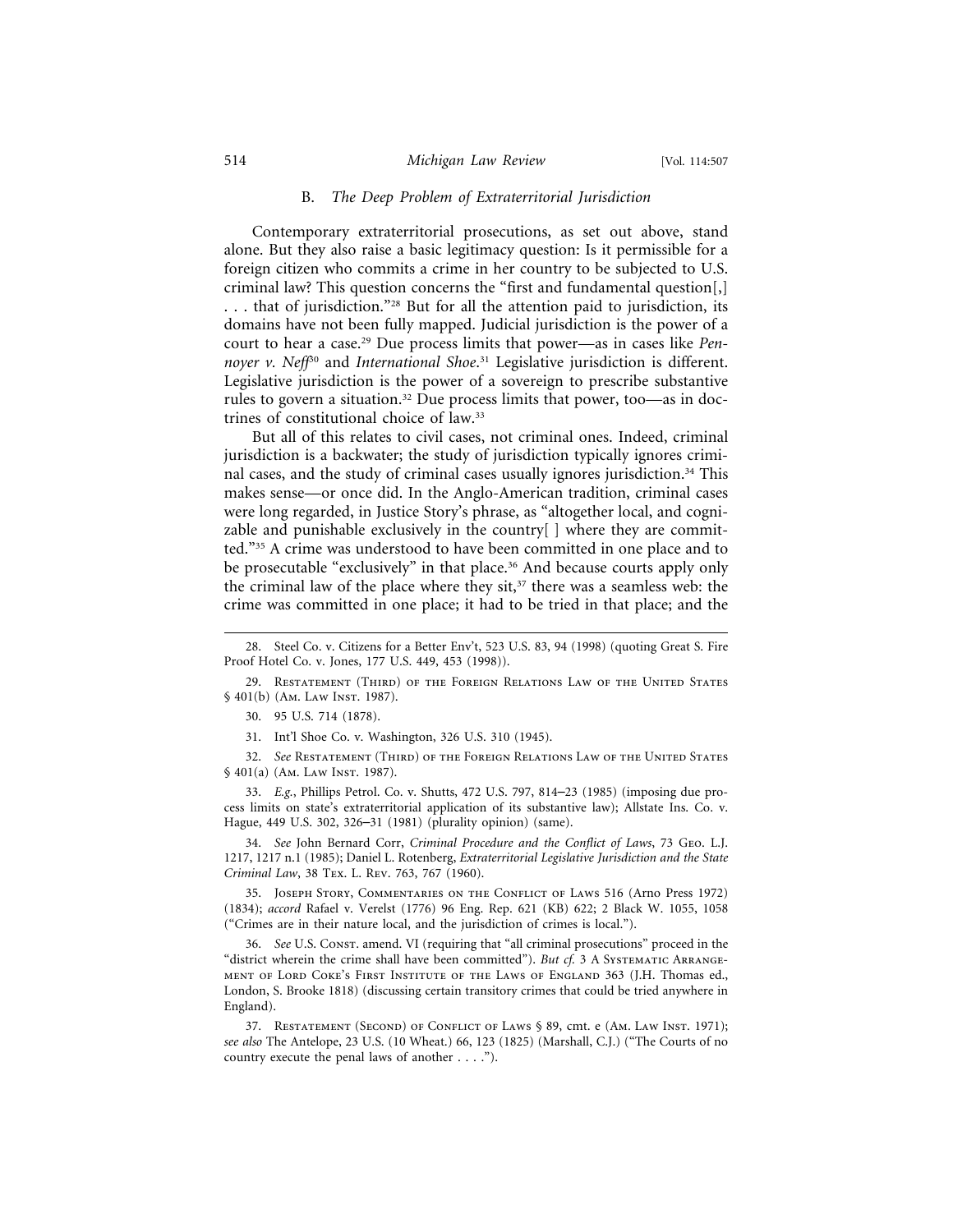criminal law of that place was applied at trial. The question of where the crime was committed (often self-evident) determined where the case could be tried, a question of judicial jurisdiction. And where the case could be tried determined the substantive law that could be applied, a matter of legislative jurisdiction. There was not much to be said about criminal jurisdiction in part because it was thought to be simple. When a person robbed a bank in Illinois, she had to be prosecuted in Illinois for violating Illinois law—and that was that.<sup>38</sup>

No longer. The classic ideal of "local" prosecutions was not always followed—and it has been disintegrating for over a hundred years.<sup>39</sup> But with extraterritorial prosecutions, we are a world away from the idea that there is only one body of criminal law that "exclusively" covers a given occurrence. When U.S. criminal law reaches into another country, say Spain, law is layered over law, creating redundancies (or, perhaps, conflicts); Spain has its own criminal laws, and the United States is piling its law on Spain's. This creates a deep problem. On the one hand, contemporary extraterritorial prosecutions raise difficult questions about jurisdiction—necessarily, by definition—not by the fluke of a bullet happening to fly across a border. But on the other hand, in answering these modern jurisdictional questions, the old answers will not do. This is because the necessary premise of today's extraterritorial prosecutions, that multiple bodies of criminal laws apply to a single occurrence, is wholly at odds with Justice Story's classic ideal of criminal jurisdiction, that only one body of criminal law applies to a single occurrence.40

<sup>38.</sup> There were of course occasional cases that entailed border crossing; a gun fired in Massachusetts might kill a person in Connecticut. Even in those cases, though, the law was concerned almost exclusively with the question of where the crime had been committed, where its "gist" was. *See* Wendell Berge, *Criminal Jurisdiction and the Territorial Principle*, 30 Mich. L. Rev. 238, 239–44 (1931) (discussing the various legal fictions that courts used to reconcile elements of a crime occurring in multiple jurisdictions); Rollin M. Perkins, *The Territorial Principle in Criminal Law*, 22 Hastings. L.J. 1155, 1157–61 (1971) (discussing a restricted application of the territorial principle in which the situs of a crime was where the actor's bodily movements "took effect").

<sup>39.</sup> *See* Berge, *supra* note 38, at 248–59 (describing relevant history); Larry Kramer, Comment, *Jurisdiction over Interstate Felony Murder*, 50 U. Chi. L. Rev. 1431, 1436–38 (1983) (same).

<sup>40.</sup> To some, this basic contradiction may suggest that extraterritorial prosecutions are, as a class, unlawful. But that argument is not available. Though they have become more common only recently, the Constitution envisions extraterritorial prosecutions. *See* U.S. Const. art. I, § 8 ("The Congress shall have Power To . . . define and punish . . . Felonies committed on the high Seas . . . ."); *id.* art. III, § 2 (describing venue rule when a crime is "not committed within any State"). Indeed, the first federal criminal statute created certain extraterritorial offenses, Crimes Act of 1790, § 8, 1 Stat. 112, and courts have long held that "any state may impose liabilities, even upon persons not within its allegiance, for conduct outside its borders that has consequences within its borders which the state reprehends." United States v. Aluminum Co. of Am., 148 F.2d 416, 443 (2d Cir. 1945) (L. Hand, J.); *accord* Strassheim v. Daily, 221 U.S. 280, 284–85 (1911) (Holmes, J.). Note that these cases do not purport to consider whether due process may limit the exercise of a sovereign's criminal jurisdiction outside its borders.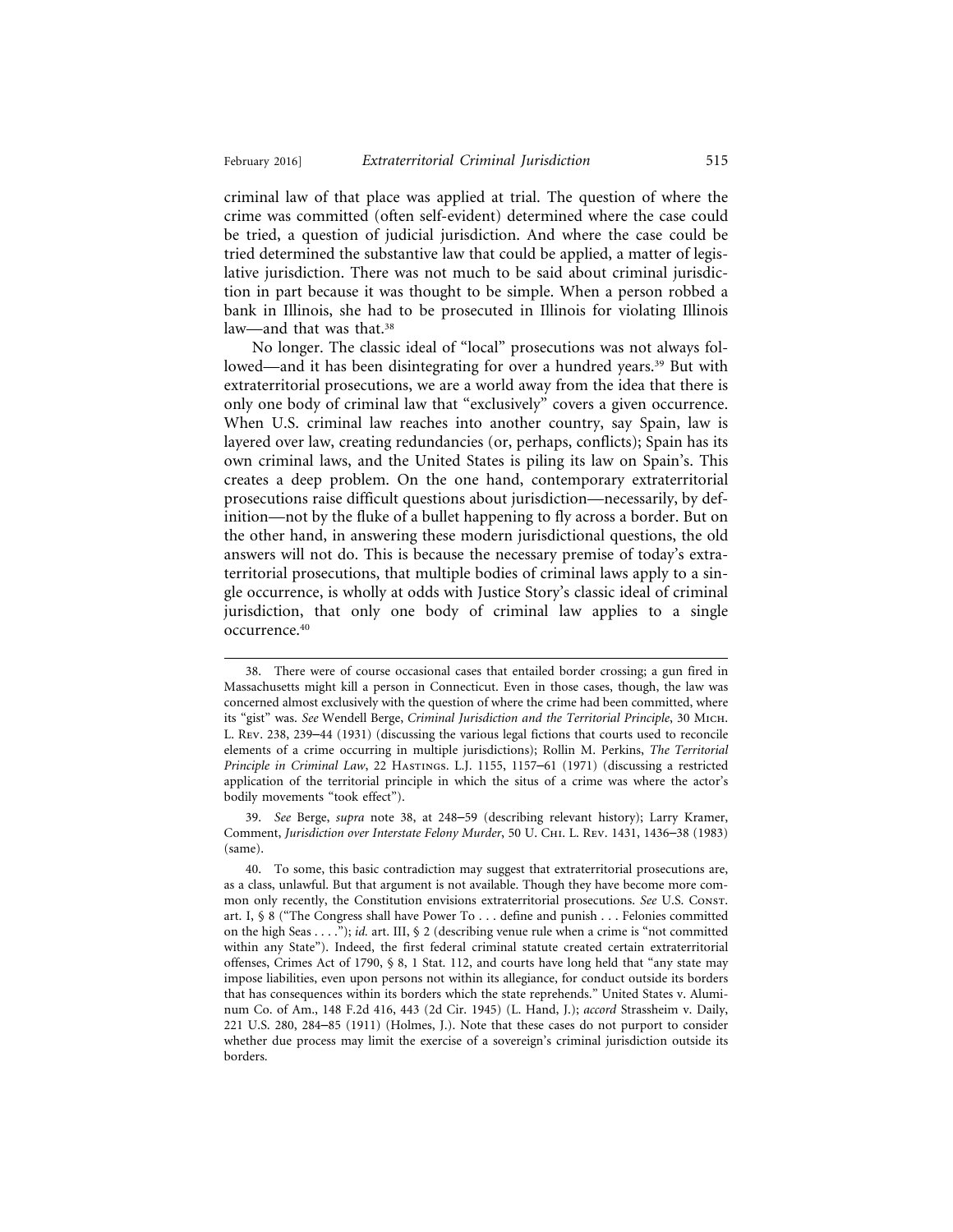#### C. *The Extraterritorial Due Process Doctrine and Its Impact*

The lower federal courts have stepped into this breach in cases like *United States v. Al Kassar*. 41 In that case, the lead defendant was a non-U.S. citizen who largely acted in Spain.42 He was tried in the Southern District of New York and convicted of various crimes related to conspiring to sell large quantities of surface-to-air missiles to purported South American terrorists.43 The defendant argued that the application of U.S. criminal law to him violated due process.<sup>44</sup> Quoting the Ninth Circuit's 1990 decision in United States v. Davis,<sup>45</sup> the Second Circuit rejected this claim: "[i]n order to apply extraterritorially a federal criminal statute to a defendant consistently with due process, there must be a sufficient nexus between the defendant and the United States, so that such application would not be arbitrary or fundamentally unfair."46

This *Davis* standard has been broadly influential. It is followed, as noted, in the Second Circuit. It has generally been followed in the Fourth Circuit<sup>47</sup>—which, along with the Second Circuit, has traditionally been the venue for the nation's most significant extraterritorial criminal prosecutions. And the country's largest circuit, the Ninth, generally hews to the "nexus" standard as well.<sup>48</sup>

This Article refers to the dominant body of due process law that follows *Davis* as the "extraterritorial due process doctrine." And it bears emphasizing that the extraterritorial due process doctrine concerns legislative jurisdiction. Legislative jurisdiction is the power of a sovereign (here, the United

- 42. *See Al Kassar*, 660 F.3d at 115–16.
- 43. *Id.*
- 44. *Id.* at 116–17.
- 45. 905 F.2d 245 (9th Cir. 1990).
- 46. *Al Kassar*, 660 F.3d at 118 (quoting *Davis*, 905 F.2d at 248–49).

47. *See e.g.*, United States v. Mohammad-Omar, 323 F. App'x 259, 261 (4th Cir. 2009) (applying *Davis* standard); *see also* United States v. Ayesh, 762 F. Supp. 2d 832, 841–42 (E.D. Va. 2011) (same), *aff'd*, 702 F.3d 162 (4th Cir. 2012); United States v. Shahani-Jahromi, 286 F. Supp. 2d 723, 727–28 (E.D. Va. 2003) (same). *But see* United States v. Brehm, 691 F.3d 547, 552–54 (4th Cir. 2012) (not following prior Fourth Circuit law on this point).

48. *See e.g.*, United States v. Zakharov, 468 F.3d 1171, 1177 (9th Cir. 2006). To be sure, *Davis* has not been followed everywhere. In the D.C. Circuit, for example, the question whether a "nexus" is required has not yet been reached and resolved. *See* United States v. Ali, 718 F.3d 929, 943–44 (D.C. Cir. 2013). And some other courts have suggested that due process does not require a "nexus" to the United States. Dan E. Stigall, *International Law and Limitations on the Exercise of Extraterritorial Jurisdiction in U.S. Domestic Law*, 35 Hastings Int'l & Comp. L. Rev. 323, 359–75 (2012). But most of these cases come out of circuits that handle only a small portion of major extraterritorial prosecutions. And, in any event, most of these cases require something quite a bit like a "nexus," though not in so many words. These cases generally look to international law, and international law in this area "presupposes a nexus." *Id.* at 380.

<sup>41. 660</sup> F.3d 108 (2d Cir. 2011).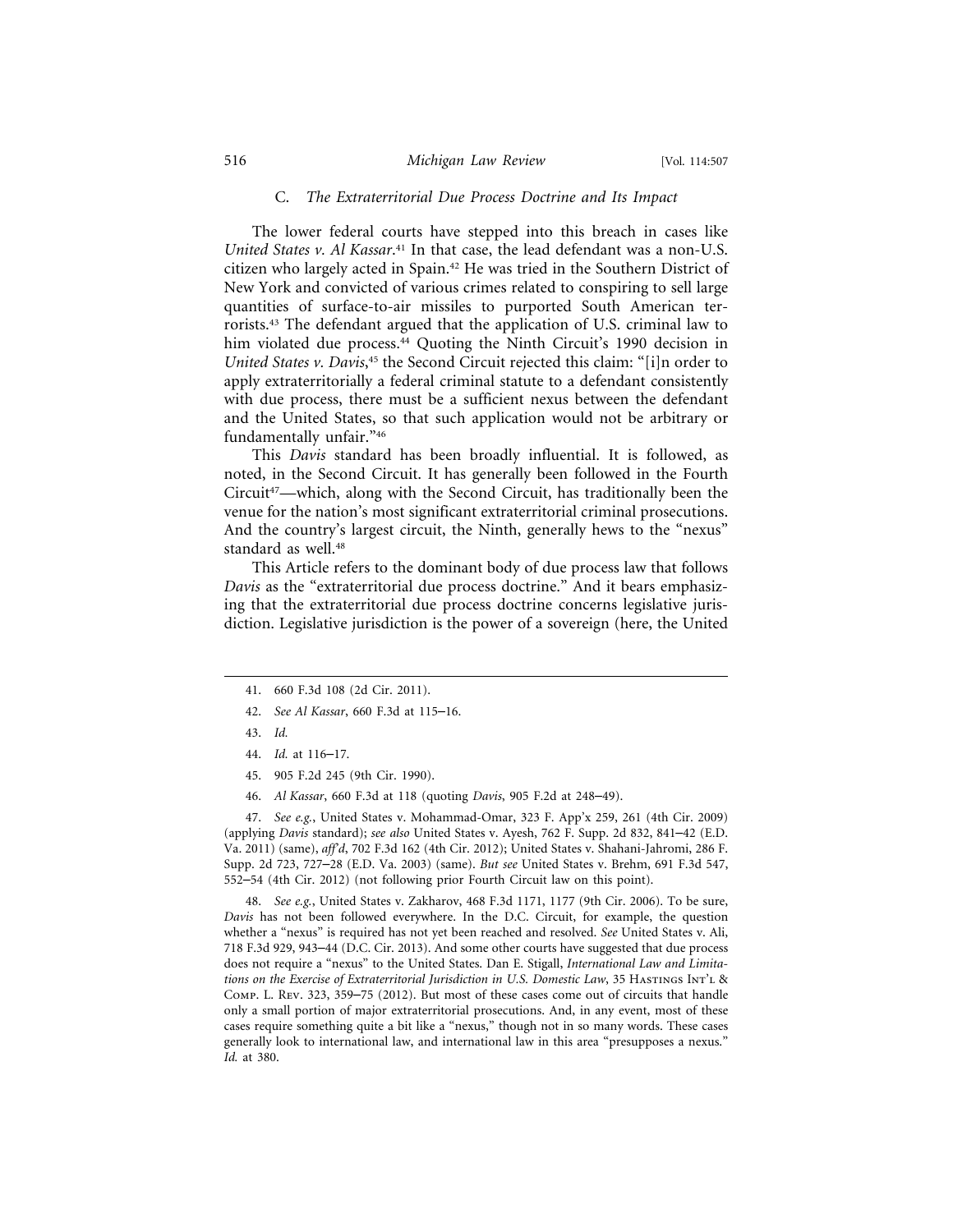States) to prescribe the substantive rules that reach certain conduct.<sup>49</sup> Criminal legislative jurisdiction is established if a criminal statute reaches certain conduct and does not exceed the constitutional limit on legislative jurisdiction—such as the limits established by the extraterritorial due process doctrine, limits that are captured in the notion of a "nexus."50

The extraterritorial due process doctrine has been in place now for years, limiting virtually every extraterritorial prosecution.51 But for all its ubiquity, the doctrine's impact can be hard to see. Courts have struck down only one prosecution for noncompliance with it.<sup>52</sup> But this does not mean the doctrine does not do important work. The extraterritorial due process doctrine is no surprise hurdle, an impediment that unexpectedly looms up at the last minute. Prosecutors know about the doctrine. If they believe that they can satisfy its strictures by showing some connection between the defendant and the United States, they may go forward with a case. And if they do not, they will not indict, and accordingly no effort will be made to bring the defendant to the United States. There is, after all, no compulsion to mount an extraterritorial prosecution.<sup>53</sup> And no prosecutor wants to charge a defendant and bring him to the United States for prosecution only to have the case dismissed.54 The practical impact of the extraterritorial due process doctrine is not mainly felt in cases that are dismissed pursuant to it. It is felt in cases that are never brought—and that impact is no less important for being hard to see.

<sup>49.</sup> Restatement (Third) of the Foreign Relations Law of the United States § 401(a) (Am. Law Inst. 1987).

<sup>50.</sup> The extraterritorial due process doctrine is *not* concerned with judicial jurisdiction. Judicial jurisdiction is about the power of a sovereign's courts to adjudicate a given case. *See id.* § 401(b). Judicial jurisdiction is generally thought to be established in criminal cases by the simple fact that the defendant is physically present before the court. *See infra* note 216 and accompanying text.

<sup>51.</sup> The doctrine may not apply to piracy cases. *E.g.*, United States v. Shi, 525 F.3d 709, 723–724 (9th Cir. 2008). But those cases are rare, and sui generis. W.E. Beckett, *The Exercise of Criminal Jurisdiction over Foreigners*, Brit. Y.B. Int'l L., vol. 6, 1925, at 45 ("Piracy stands on such an exceptional basis that it throws no light on the question of penal jurisdiction generally."). Moreover, the doctrine may not apply to cases involving conduct on "stateless" ships on the high seas. *E.g.*, United States v. Juda, 46 F.3d 961, 966–67 (9th Cir. 1995). But, again, those are rare. This Article does not address these classes of cases, and it does not address "stings"—undercover investigations in which government agents, it is sometimes charged, function as agents provocateur. Those, too, raise their own issues.

<sup>52.</sup> *See* United States v. Perlaza, 439 F.3d 1149, 1169 (9th Cir. 2006).

<sup>53.</sup> *Cf.* William J. Stuntz, *Plea Bargaining and Criminal Law's Disappearing Shadow*, 117 Harv. L. Rev. 2548, 2566–67 (2004) (contrasting crimes, like locally committed murders, that are "mandatory" and must be pursued, with discretionary investigations that federal prosecutors, "free agents," are able to select and pursue).

<sup>54.</sup> *Cf.* Sudha Setty, *Comparative Perspectives on Specialized Trials for Terrorism*, 63 Me. L. Rev. 131, 141 (2010) (describing "political traction" of claim that Guantánamo detainees should not be brought to the United States for trial because of acquittal risk).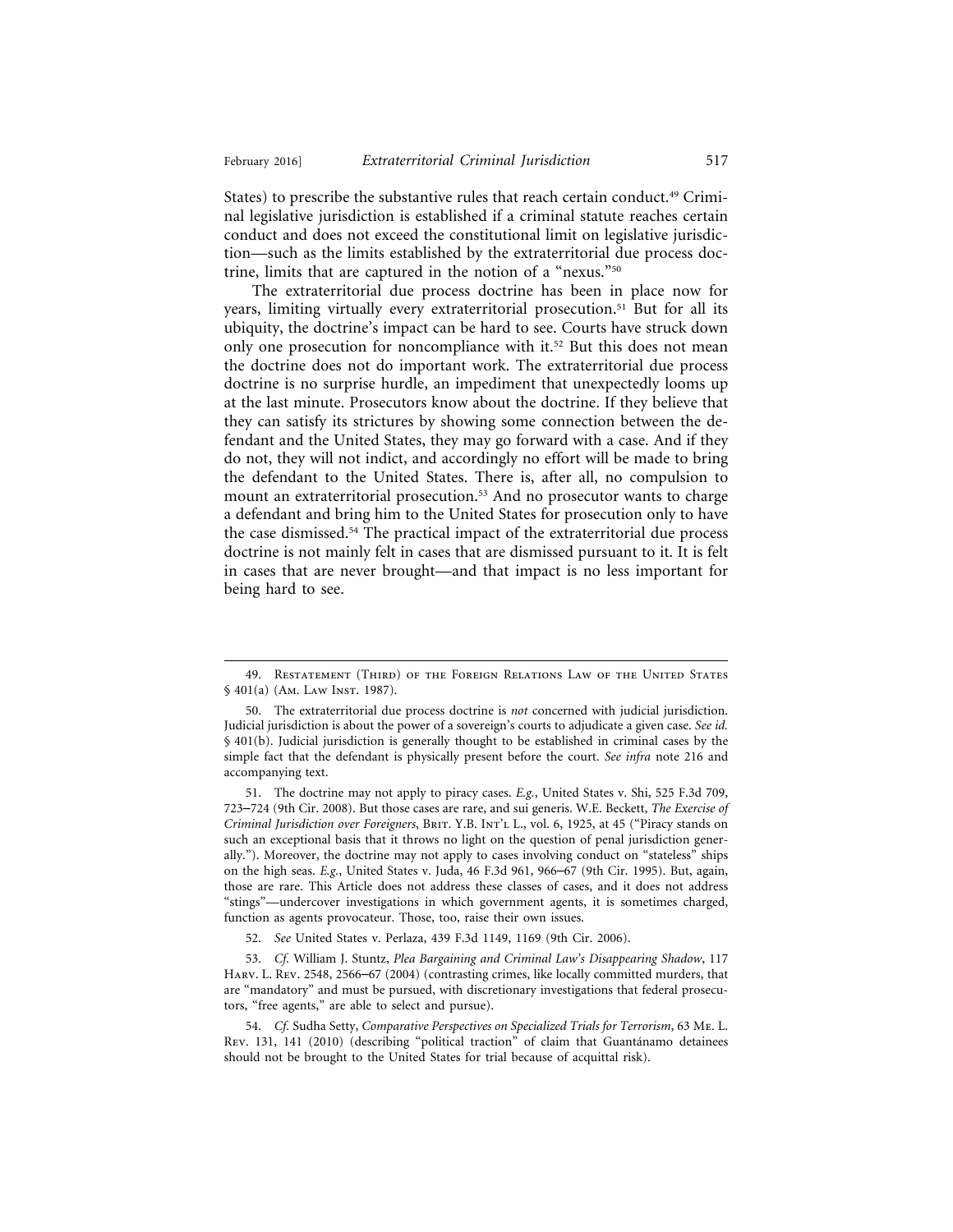#### D. *The Theory of the Extraterritorial Due Process Doctrine*

But what is the underlying theory of the extraterritorial due process doctrine? The cases do not supply a ready answer. The Second Circuit first articulated the "nexus" standard in *United States v. Yousef*; but it did so without explanation, based solely on citation to the Ninth Circuit's *Davis* decision.<sup>55</sup> *Davis*, in turn, tersely cited another Ninth Circuit case,<sup>56</sup> which simply cited three other cases.<sup>57</sup> Two of those cases do not mention due process.58 And one of the cases said that the question whether U.S. criminal law applies abroad "would appear to have no constitutional implications."<sup>59</sup>

But the case law's silence is not surprising in the end. The Supreme Court has not weighed in on whether due process limits the reach of extraterritorial legislative jurisdiction in *criminal* cases. But the Court has reached related questions in *civil* cases. The leading case is *Allstate Insurance Co. v.* Hague,<sup>60</sup> a tort action that concerned a Wisconsin motorcycle accident. The question was whether Minnesota tort law could be applied extraterritorially—across state lines—to control resolution of claims flowing from the Wisconsin accident.61 To comport with due process, the Supreme Court established the standard of a "significant contact or significant aggregation of contacts, creating state interests," so that application of Minnesota's law to the contract dispute would be "neither arbitrary nor fundamentally unfair."62

*Allstate* and its progeny seem very clearly to undergird the extraterritorial due process doctrine.63 First, there are unmissable overlaps between due process limits on civil legislative jurisdiction (as in *Allstate*) and due process limits on criminal legislative jurisdiction (as in the extraterritorial due process doctrine). *Allstate* requires that the application of substantive law not be

58. *See* United States v. Marino-Garcia, 679 F.2d 1373, 1378 n.4 (11th Cir. 1982); United States v. Pizzarusso, 388 F.2d 8, 10–11 (2d Cir. 1968).

- 59. United States v. Baker, 609 F.2d 134, 136 (5th Cir. 1980).
- 60. 449 U.S. 302, 305 (1981) (plurality opinion).
- 61. *Allstate*, 449 U.S. at 304, 307–08.
- 62. *Id.* at 312–13.

63. *See* United States v. Shahani-Jahromi, 286 F. Supp. 2d 723, 727–28 (E.D. Va. 2003) (noting similarity between the *Davis* "nexus" standard and *Allstate*). *But cf.* United States v. Ali, 718 F.3d 929, 943–44 (D.C. Cir. 2013) (rejecting the defendant's analogies to personal jurisdiction jurisprudence while suggesting that courts have sometimes borrowed personal jurisdiction language in addressing extraterritorial due process claims).

<sup>55. 327</sup> F.3d 56, 111 (2d Cir. 2003) (citing United States v. Davis, 905 F.2d 245, 248–49 (9th Cir. 1990)).

<sup>56.</sup> United States v. Davis, 905 F.2d 245, 248–49 (9th Cir. 1990) (citing United States v. Peterson, 812 F.2d 486, 493 (9th Cir. 1987)).

<sup>57.</sup> United States v. Peterson, 812 F.2d 486, 493–94 (9th Cir. 1987) (first citing United States v. Marino-Garcia, 679 F.2d 1373, 1378 n.4 (11th Cir. 1982); then citing United States v. Baker, 609 F.2d 134 (5th Cir. 1980); and then citing United States v. Pizzarusso, 388 F.2d 8, 10–11 (2d Cir. 1968)).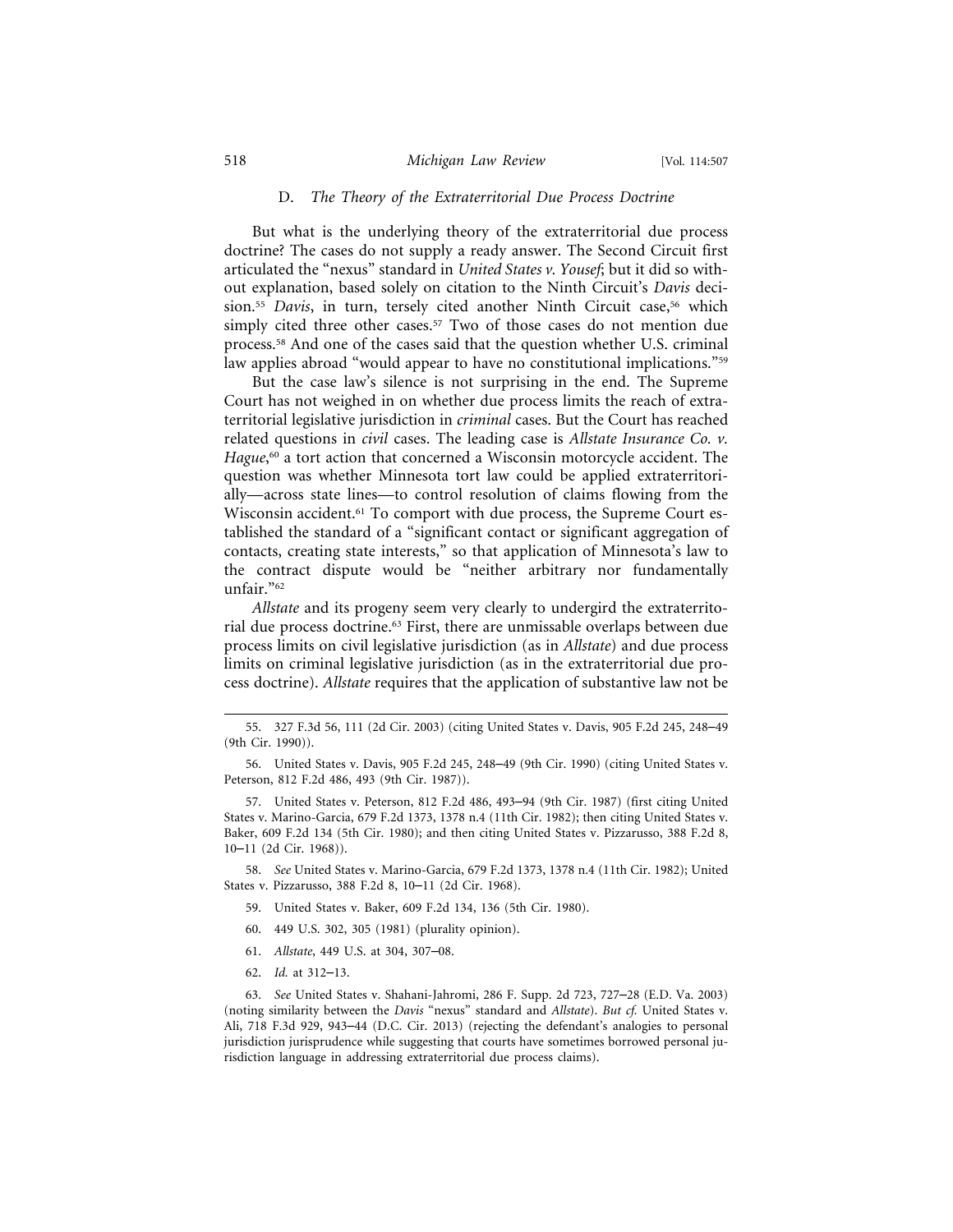"arbitrary" or "fundamentally unfair"64—and so does *Davis*. <sup>65</sup> *Allstate* requires some connection between the sovereign that seeks to apply its law extraterritorially, and the conduct that is being regulated: "significant contact[s]."66 And *Davis*, under the banner of "sufficient nexus," requires much the same thing.<sup>67</sup>

More fundamentally, there is a deep structural similarity between the factual scenarios of *Allstate* and *Davis*—between application of state law (Minnesota tort law) across borders (into Wisconsin), and the application of federal law (criminal law) across borders (internationally). Reasoning from this similarity, Professors Brilmayer and Norchi argue that there is no satisfying reason why due process limits on the reach of state civil law should not be understood to also limit the reach of federal law, civil and criminal.<sup>68</sup> Their trailblazing article, *Extraterritoriality*, was present at the creation. *Extraterritoriality* applauded *Davis*. 69 And *Extraterritoriality* was cited in the opinion that enshrined *Davis* as Second Circuit law.70

#### II. Against Structure

As set out above, well-established due process limits on state civil legislative jurisdiction (as in *Allstate*) form the basis for due process limits on federal criminal legislative jurisdiction (as in *Davis*)—and the bridge from state civil cases to federal criminal cases was apparently built in part on the strength of *Extraterritoriality*. But this Part argues that this civil-to-criminal argument is not fully persuasive at a theoretical level. It is not right, as *Extraterritoriality* argues, that there are no bases for distinguishing between the relevant types of cases, between state civil cases and federal criminal cases.

To begin unpacking these arguments, note that there is "universal[ ]" agreement that, in civil cases like *Allstate*, two underlying concerns animate the imposition of constitutional limits on extraterritorial legislative jurisdiction.71 The first is preventing unfairness to the defendant. Applying Minnesota tort law to a Wisconsin motorcycle accident may be unfair to the defendant. And the second is avoiding friction between state governments. Cross-border application of Minnesota law can cause domestic friction, between one state and another; Wisconsin might resent application of Minnesota law to an accident that happened in Wisconsin. And in some cases,

- 65. United States v. Davis, 905 F.2d 245, 248–49 (9th Cir. 1990).
- 66. *Allstate*, 449 U.S. at 313.
- 67. *Davis*, 905 F.2d at 248–49.
- 68. *See* Brilmayer & Norchi, *supra* note 5, at 1224–39.
- 69. *Id.* at 1253.
- 70. United States v. Yousef, 327 F.3d 56, 111 n.45 (2d Cir. 2003).

71. Terry S. Kogan, *Toward a Jurisprudence of Choice of Law: The Priority of Fairness over Comity*, 62 N.Y.U. L. Rev. 651, 651–53 (1987) (collecting numerous references); *accord* Willis L.M. Reese, *Legislative Jurisdiction*, 78 Colum. L. Rev. 1587, 1589 (1978).

<sup>64.</sup> *Allstate*, 449 U.S. at 313.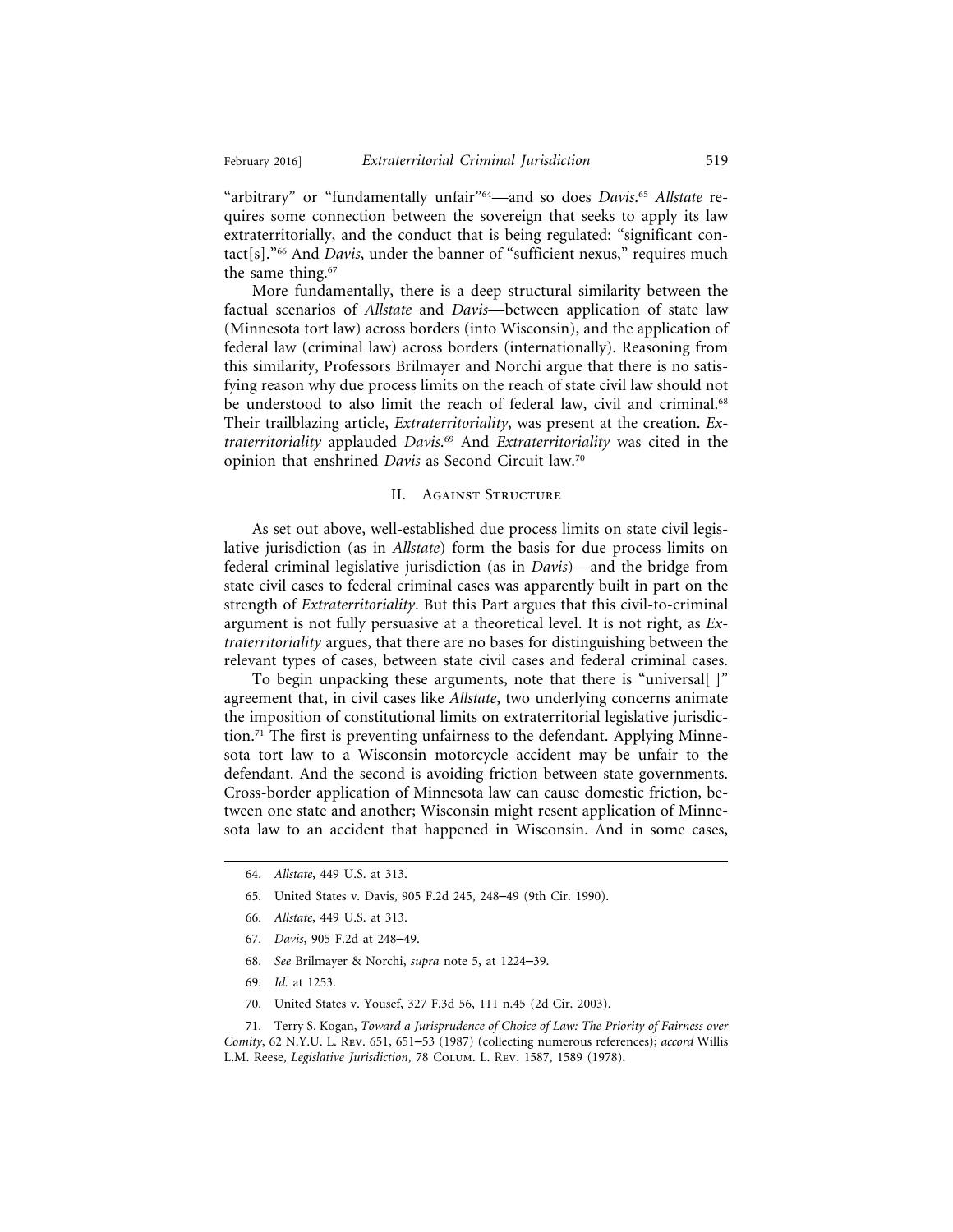cross-border application of state law might cause international friction between a state and a foreign country; Canada, for example, might resent application of Michigan law to a motorcycle accident that happened in Toronto. This Article refers to the problem of domestic or international intergovernmental friction as a "structural concern."

These two concerns, fairness concerns and structural concerns, together supply the underlying justification for imposing due process limits on extraterritorial legislative jurisdiction in *state civil* cases. But this Part demonstrates that structural concerns cannot form part of the basis for due process limits on extraterritorial legislative jurisdiction in *federal criminal* cases.

#### A. *Internal Limits: Article I and* Graham

Start with Professor Tribe's distinction between "internal" and "external" limits on an entity's power.<sup>72</sup> An internal limit "inheres in the definition of the power," while an external limit is imposed on a power from outside of it, limiting the scope that the power would otherwise have.<sup>73</sup>

For example, an entity might be granted the power to "operate nonsegregated schools," in which case its ability to run segregated schools is internally limited—by the terms themselves of the grant of power. Alternatively, another entity might be granted the power to "operate schools." This grant of power does not itself prevent the entity from running segregated schools. This entity's ability to run segregated schools would be limited, if at all, only externally—by a later-enacted statute, for example, which is external to the grant of power itself.

External and internal limits are different strategies for limiting an entity's power, and in the U.S. constitutional system, each kind of limit is classically associated with a different kind of entity. States are thought of as entities with virtually no internal limits. They have broad "police power" to zone property or establish hospitals or punish muggings.<sup>74</sup> Rather than being internally constrained, limits on state power are typically of the "external" sort.<sup>75</sup> The Clean Water Act<sup>76</sup> is imposed from the outside, to limit broad preexisting state power with respect to land use.77 Each state has wide

<sup>72. 1</sup> Laurence H. Tribe, American Constitutional Law 794–95 (3d ed. 2000).

<sup>73.</sup> Richard Primus, *The Limits of Enumeration*, 124 Yale L.J. 576, 578 (2014) (explaining Tribe's dichotomy).

<sup>74.</sup> *E.g.*, Nat'l Fed'n of Indep. Bus. v. Sebelius, 132 S. Ct. 2566, 2578 (2012) (describing the "general power of governing, possessed by the States . . . as the 'police power,' " and noting that, pursuant to this power, states "can and do perform many of the vital functions of modern government," including policing, education, and zoning).

<sup>75.</sup> *E.g.*, *id*. ("The Constitution may restrict state governments—as it does, for example, by forbidding them to deny any person the equal protection of the laws. But where such prohibitions do not apply, state governments do not need constitutional authorization to act.").

<sup>76. 33</sup> U.S.C. §§ 1251–1387 (2012).

<sup>77.</sup> Int'l Paper Co. v. Ouellette, 479 U.S. 481, 494 (1987) (holding that the Clean Water Act preempts state law that impedes federal efforts to eliminate water pollution or interferes with its chosen methods of doing so).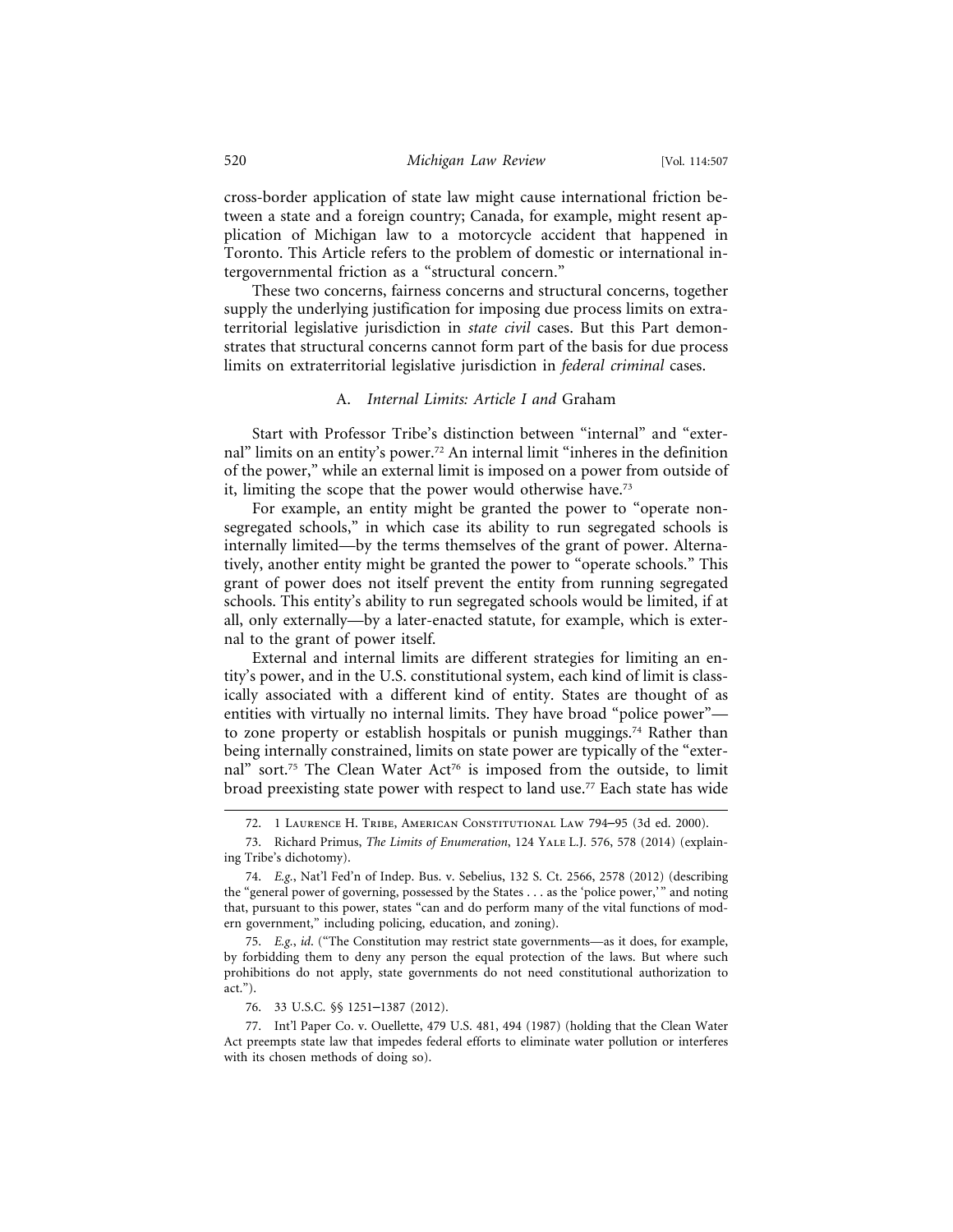discretion to set economic policy, but the Dormant Commerce Clause is externally imposed, to limit the state's otherwise-extant power to take protectionist measures.78

Federal power, by contrast, is characterized by internal limits. This is what it means to say that the federal government is a government of enumerated powers.79 Federal power is "defined[ ] and limited"80 on the front end—from the get-go, under the very terms under which the power is itself first granted. Built into the federal grant of Article I power to "establish a[] uniform Rule of Naturalization<sup>"81</sup> is a requirement that immigration laws be "uniform." The Article I power to "regulate Commerce"<sup>82</sup> is limited by its own terms to activities that, in some sense, concern "Commerce."

There is, in short, a basic and familiar constitutional typology: external limits constrain state power, and internal limits constrain federal power.<sup>83</sup> And that is telling here. Structural concerns are about keeping power, state or federal, in its proper lanes (whatever those lanes might be). How to accomplish this? State power is not generally checked by internal limits—indeed, in most circumstances it is not even clear that such limits would be reasonably available. Therefore, to keep state power in its appropriate lanes, there has always been a turn to external limits. The Clean Water Act and the Dormant Commerce Clause are examples, as are the due process limits on state legislative jurisdiction<sup>84</sup> (and state judicial jurisdiction<sup>85</sup>) that are such a well-established part of constitutional law.

But federal power is generally checked by Article I internal limits, and there is, accordingly, no similar need to reach for an external limit like due process. Think of *United States v. Lopez*, 86 for example. In *Lopez*, the Supreme Court struck down a criminal statute because it was said to press out beyond the horizon of the Article I power (the Commerce Clause) that Congress had relied on to pass it.87 *Lopez* curbed federal legislative jurisdiction by reference to internal limits (the scope of the Commerce Clause) and not by the imposition of external limits (like due process, which no one even mentioned). This is typical. Federal courts routinely test the scope of federal legislative jurisdiction against the scope of the Article I power under which

- 80. Marbury v. Madison, 5 U.S. (1 Cranch) 137, 176 (1803).
- 81. U.S. CONST. art. I, § 8, cl. 4.
- 82. *Id.* cl. 3.
- 83. *See, e.g.*, *Sebelius*, 132 S. Ct at 2578.
- 84. *See* Allstate Ins. Co. v. Hague, 449 U.S. 302, 312–13 (1981) (plurality opinion).
- 85. Int'l Shoe Co. v. Washington, 326 U.S. 310, 315–16 (1945).
- 86. 514 U.S. 549 (1995).
- 87. *Lopez*, 514 U.S. at 567–68.

<sup>78.</sup> *See* City of Philadelphia v. New Jersey, 437 U.S. 617, 624–25 (1978) (establishing "a *per se* rule" invalidating "simple economic protectionism" by states under the Dormant Commerce Clause).

<sup>79.</sup> *See, e.g.*, *Sebelius*, 132 S. Ct. at 2577–78 (providing a history of this idea).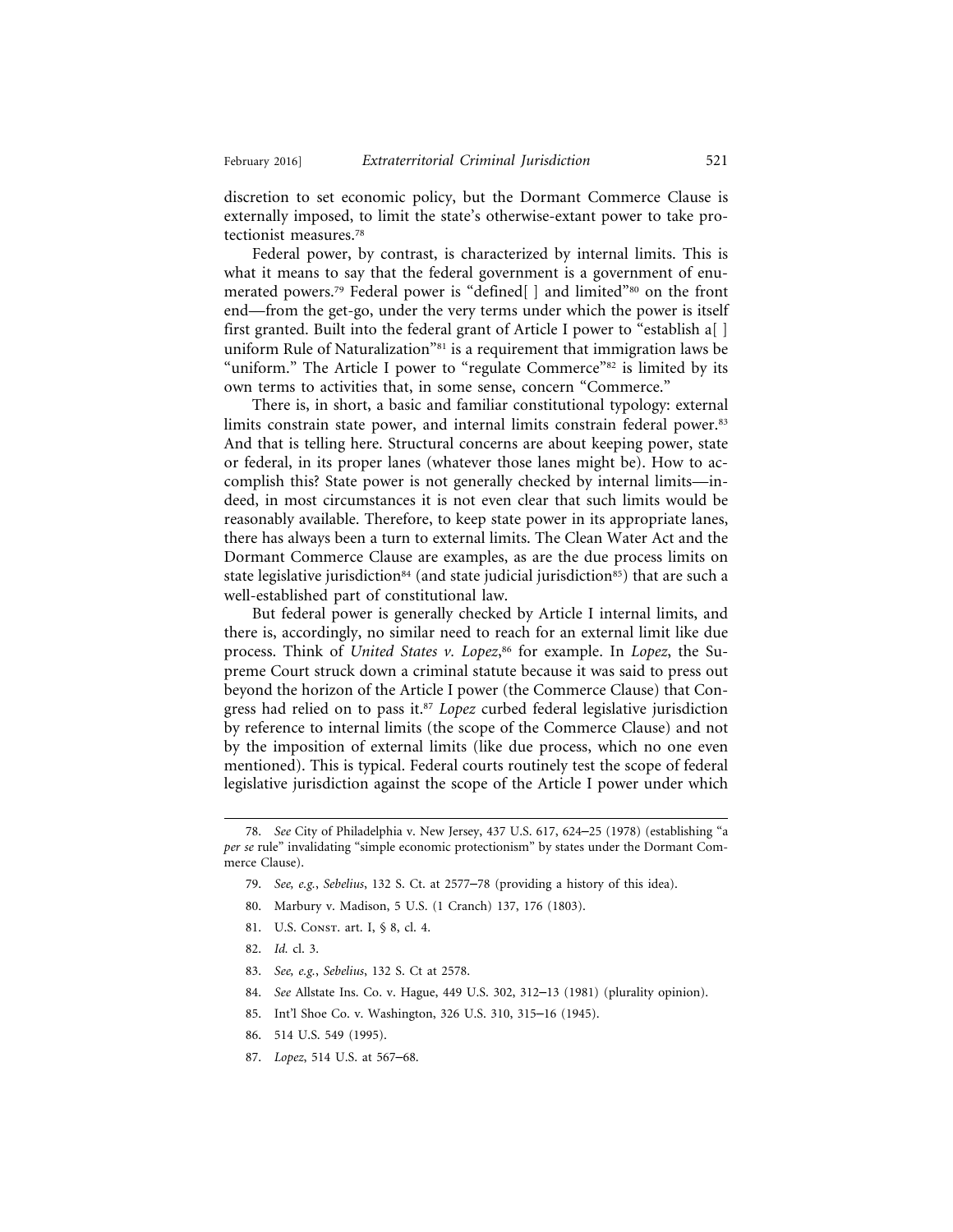Congress passed the legislation in question—without reference to due process.88

And this is as much the case for domestic federal statutes (as in *Lopez*) as for extraterritorial federal statutes. Consider, for example, the Maritime Drug Law Enforcement Act (MDLEA), which permits federal narcotics prosecutions of people caught on non-U.S. ships even if they are thousands of miles away from the United States.<sup>89</sup> The Act is a bread-and-butter law-enforcement tool, especially in Florida, where it is often used to charge the crews of boats stopped by the Coast Guard in the Caribbean.<sup>90</sup> But in 2012, in *United States v. Bellaizac-Hurtado*, 91 the Eleventh Circuit, which includes Florida, vacated a series of MDLEA convictions on purely internal limits grounds—because the MDLEA exceeded Congress's Article I power under the Law of Nations Clause.<sup>92</sup> This approach is typical: courts routinely measure the scope of legislative jurisdiction in the context of extraterritorial federal prosecutions against the reach of federal Article I powers.<sup>93</sup>

This leads to a crucial point: whatever role structural concerns play with respect to due process limits on state law, there is no reason to think that structural concerns need to play that same role with respect to due process limits on federal law. This is because, when it comes to federal law, structural concerns are *already* being addressed—the way they always have been, without due process (or other external limits) being brought to bear, simply by considering, as in *Lopez* or *Bellaizac-Hurtado*, the internal limits on federal power set out in Article I.94

- 89. 46 U.S.C. §§ 70501–70508 (2012).
- 90. Kontorovich, *supra* note 9, at 1193.
- 91. 700 F.3d 1245 (11th Cir. 2012).

92. *Bellaizac-Hurtado*, 700 F.3d at 1249–58 (construing the Law of Nations Clause, U.S. Const. art. I, § 8, cl. 10). The other circuit that sees frequent MDLEA prosecutions is the First, which includes Puerto Rico. The First Circuit seems poised to rein in the MDLEA on internal limits grounds. One influential First Circuit judge has pressed that position in a lengthy dissent. United States v. Cardales-Luna, 632 F.3d 731, 739–51 (1st Cir. 2011) (Torruella, J., dissenting). The "force[ ]" of this position has been acknowledged by the First Circuit. *Id.* at 737 (majority opinion). But a case that presents the issue in a de novo procedural posture has not yet come up. See United States v. Nueci-Peña, 711 F.3d 191, 198 (1st Cir. 2013); *Cardales*-*Luna*, 632 F.3d at 737.

93. *E.g.*, United States v. Campbell, 743 F.3d 802, 810 (11th Cir. 2014) (measuring reach of extraterritorial criminal statute against scope of Article I power under Piracies and Felonies Clause); United States v. Brehm, 691 F.3d 547, 551 n.4 (4th Cir. 2012) (same, Raise and Support Armies Clause); United States v. Pendleton, 658 F.3d 299, 307–08 (3d Cir. 2011) (same, Foreign Commerce Clause); United States v. Belfast, 611 F.3d 783, 804–09 (11th Cir. 2010) (same, Necessary and Proper Clause); United States v. Clark, 435 F.3d 1100, 1114 (9th Cir. 2006) (same, Foreign Commerce Clause); United States v. Bredimus, 352 F.3d 200, 204–08 (5th Cir. 2003); (same, Foreign Commerce Clause); *see also* United States v. Yunis, 681 F. Supp. 896, 907 n.24 (D.D.C. 1988) (striking down various extraterritorial hijacking charges as beyond Congress's Article I powers).

94. Brilmayer and Norchi argue that there is no reason why state and federal law should be treated differently from the perspective of due process limits on legislative jurisdiction.

<sup>88.</sup> *E.g.*, United States v. Comstock, 560 U.S. 126 (2010); Sabri v. United States, 541 U.S. 600 (2004); United States v. Morrison, 529 U.S. 598 (2000).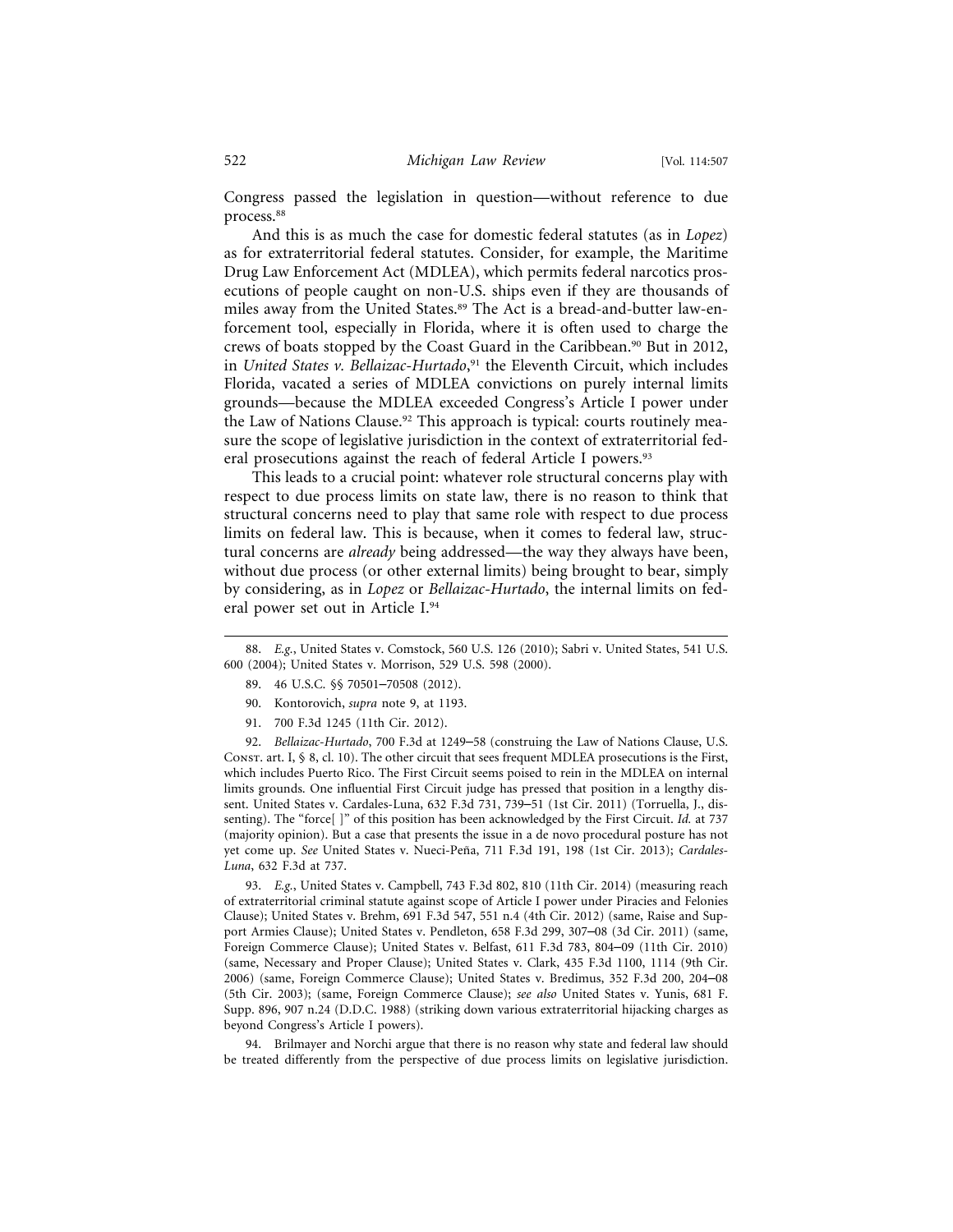And the argument can be pressed further. Building on *Graham v. Connor*, the Supreme Court has held that when "a particular Amendment 'provides an explicit textual source of constitutional protection' against a particular sort of government behavior, 'that Amendment, not the more generalized notion of "substantive due process," must be the guide for analyzing these claims.'<sup>"95</sup> Under *Graham*, that an "explicit textual source" (say, the Law of Nations Clause of Article I) speaks directly to the structural concerns that impact the extraterritorial reach of federal power means that the "generalized notion" of due process cannot be invoked to deal with those same structural concerns. Because Article I does structural work, due process cannot be pressed into service to do that same work.96

Moreover, it is clear that the spirit of *Graham* very much applies here. Some have thought that the Supreme Court's jurisprudence is too permissive such that Article I, as currently interpreted, does not limit federal legislative jurisdiction tightly enough.<sup>97</sup> That concern certainly seems to have influenced the lower courts in imposing due process checks on extraterritorial prosecutions.98 But it is one thing to argue that due process should be poured into a given area because, otherwise, that area might be left empty—

97. *See, e.g.*, United States v. Lopez, 514 U.S. 549, 584–602 (1995) (Thomas, J., concurring) (arguing that the Article I commerce power has been too permissively construed by the Supreme Court); *cf.* Bond v. United States, 134 S. Ct. 2077, 2098–3012 (2014) (Scalia, J., concurring) (arguing that Article I Necessary and Proper Clause powers have been construed too permissively by the Supreme Court).

98. For example, Judge Torruella's concerns about the permissiveness of Article I, *see, e.g.*, United States v. Cardales-Luna, 632 F.3d 731, 739–51 (1st Cir. 2011) (Torruella, J., dissenting); United States v. Angulo-Hernández, 565 F.3d 2, 20 (1st Cir. 2009) (Torruella, J., concurring in part and dissenting in part), appear to have led him toward embracing due process limits on federal legislative jurisdiction. *See Angulo-Hern´andez*, 632 F.3d at 19.

Brilmayer & Norchi, *supra* note 5, at 1224–40. But the argument in the text is one such reason. That external limits (like due process) are necessary to curb state law does not mean that they are needed for curbing federal law—where the bounds of legislative jurisdiction are *already* policed, by the internal limits of Article I.

<sup>95.</sup> Albright v. Oliver, 510 U.S. 266, 273 (1994) (plurality opinion) (quoting Graham v. Connor, 490 U.S. 386, 395 (1989)); *accord* County of Sacramento v. Lewis *ex rel.* Estate of Lewis 523 U.S. 833, 842 (1998).

<sup>96.</sup> Graham v. Connor, 490 U.S. 386, 395 (1989). As a doctrinal matter, this argument is not free from doubt. For example, the Supreme Court has not yet explained whether *Graham* applies when the "explicit textual source" is Article I, not a constitutional amendmentthough it is hard to see why it should not. *See* United States v. Lanier, 520 U.S. 259, 272 n.7 (1997) (describing *Graham* as applying to "specific constitutional *provision[s]*, such as the Fourth or Eighth Amendment[s]" (emphasis added)). Moreover, the Court has not said whether *Graham* applies only as a counterweight to the expansiveness of substantive due process—in which case it might not apply to due process checks on legislative jurisdiction. But *Graham* does not seem confined only to substantive due process. *See* United States v. James Daniel Good Real Prop., 510 U.S. 43, 50–51 (1993) (declining to apply *Graham* in a procedural Due Process case—but not suggesting that the principle does not apply, as a categorical matter, in such cases). Rather, *Graham* appears to be an instantiation of the idea that the specific trumps the general, *see* Turner v. Rogers, 131 S. Ct. 2507, 2522 (2011) (Thomas, J., dissenting) (suggesting as much for four Justices), in which case it should apply in all Due Process contexts.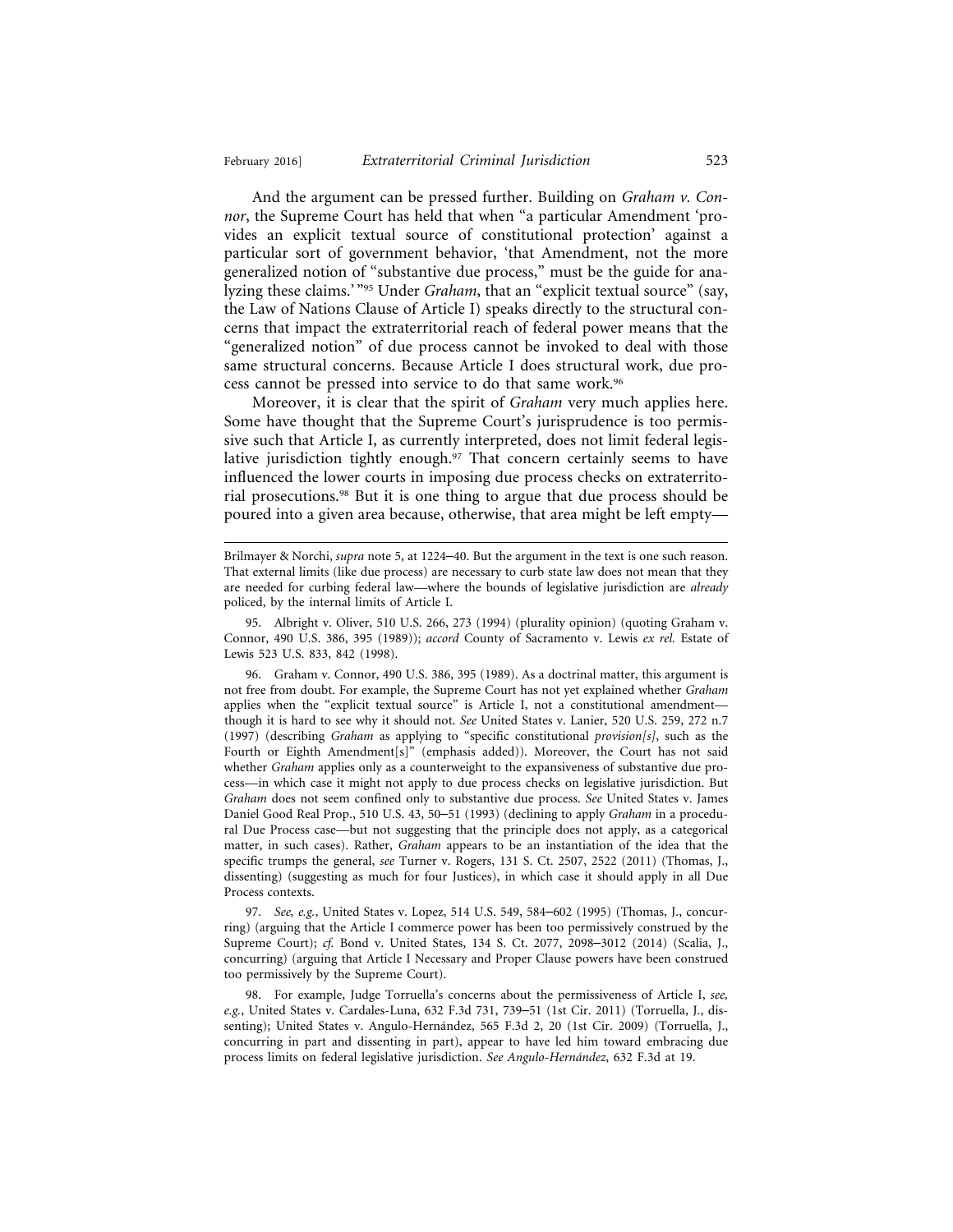a law-free zone. It is another thing for the lower courts to import due process into an area because of a sense that the law that *already* occupies the space, that the Supreme Court has laid down, is insufficiently protective. The first motive seems permissible.<sup>99</sup> The second is surely not, and that motive is precisely the one that *Graham* nips in the bud.100

#### B. *Criminal Law and the Popular Branches*

As set out above, when it comes to federal law, Article I already addresses structural concerns, so there is no need to look to due process to address them—indeed, under *Graham*, it would be improper to do so.<sup>101</sup>

These arguments explain why structural concerns should not, in general, be understood to animate due process limits on federal law. In this Section, I develop more particularized arguments that point in the same direction—that explain why structural concerns should not be understood to undergird due process limits on federal *criminal* law, let alone due process limits on federal criminal law that is applied *extraterritorially*.

Domestic and international cases involve different structural concerns. In the domestic context (as in *Allstate*, when Minnesota law reached into Wisconsin), the structural concerns that due process addresses are purely of an interstate nature.102 They are a matter of "horizontal federalism"—of keeping the states of the union in their proper lanes vis- $\grave{a}$ -vis each other.<sup>103</sup> In the international context (as in *Home Insurance Co. v. Dick*, when Texas

- 101. *See supra* notes 94–96 and accompanying text.
- 102. *See supra* notes 60–61 and accompanying text.

<sup>99.</sup> *Lewis*, 523 U.S. at 843–45 (suggesting it is).

<sup>100.</sup> The Supreme Court, in *United States v. Curtiss-Wright Export Corp.*, 299 U.S. 304, 315–18 (1936), made the "remarkable claim that the [federal] foreign affairs powers are inherent and not dependent on enumeration [in the Constitution]." David M. Golove, *Against Free-Form Formalism*, 73 N.Y.U. L. Rev. 1791, 1906 n.347 (1998). This might suggest that the idea of "internal limits" developed in the text has no traction here, because federal extraterritorial power is not limited by the enumerated powers of Article I. But whatever might generally be said about it, *Curtiss-Wright* has been rejected in this context across the board. The courts have rejected it—testing extraterritorial statutes against the bounds of particular Article I enumerated powers, not an "inherent" powers concept. *See supra* note 93. Congress, too: extraterritorial criminal statutes have been enacted based on enumerated Article I powers, not "inherent" powers. *See, e.g.*, United States v. Brehm, 691 F.3d 547, 551 n.4 (4th Cir. 2012) (explaining that the House cited several Article I justifications for the passage of the Military Extraterritorial Jurisdiction Act); United States v. Pendleton, 658 F.3d 299, 302 n.1 (3d Cir. 2011) (explaining that the House based its authority to enact the Sex Tourism Prohibition Improvement Act of 2002 on the Commerce Clause of Article I); Kent, *supra* note 9, at 861–64 (detailing a number of recent congressional invocations of the Law of Nations Clause of Article I to support the enactment of various pieces of legislation). And the executive has defended extraterritorial statutes based on the reach of specific Article I powers, not based on "inherent" power; that is clear from the reports of the cases collected above. *See supra* note 93 and accompanying text.

<sup>103.</sup> Allan Erbsen, *Horizontal Federalism*, 93 Minn. L. Rev. 493 (2008) (describing horizontal federalism).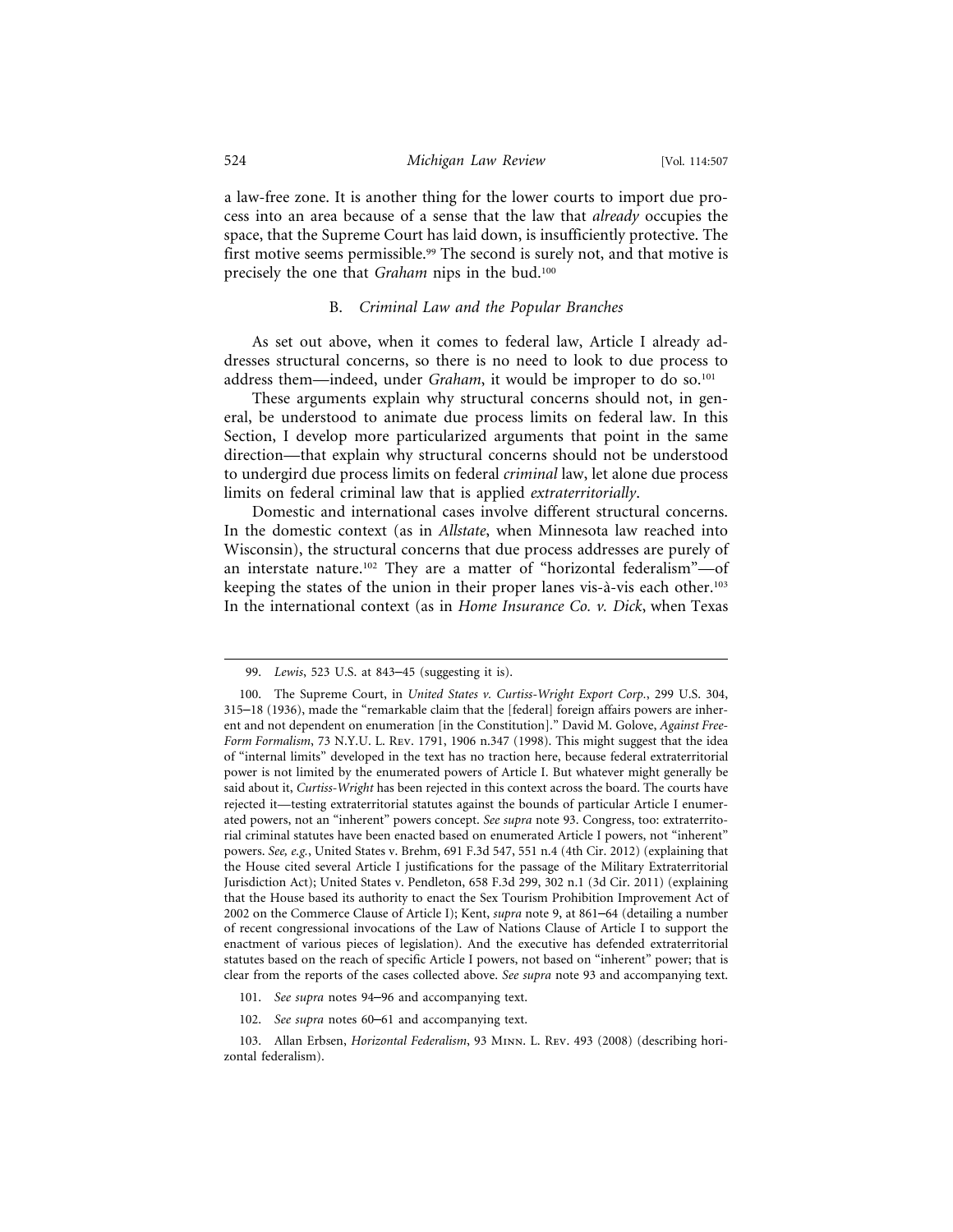law reached into Mexico),<sup>104</sup> the structural concerns that due process addresses have nothing to do with horizontal federalism. Rather, they relate to the relationship between a state (say Texas) and a foreign government (say Mexico).<sup>105</sup>

Controlling intergovernmental friction between states and foreign governments is not a relatively major concern of the Constitution; it is not on par with the Constitution's concern for controlling friction between the states. For example, New York must give full faith and credit to the judgments of Connecticut<sup>106</sup> but not to the judgments of Canada or China.<sup>107</sup> And this asymmetry is not particular to full faith and credit. Numerous constitutional provisions "are designed to foster national unity and to move interstate relations away from the international model," to "forbid[ ]" the states from merely "treat[ing] each other like foreign countries."108 But the Constitution generally says very little about "the international model" *itself*, about how states are to "treat[ ] . . . foreign countries."

But if the Constitution has relatively less to say about state-foreign relations, it is closely focused on state-federal relations. The federal government—not the states—is in charge of the nation's foreign relations.109 The Constitution restrains the states internationally to protect this federal primacy, to leave ample room for the federal government to control the country's external affairs.<sup>110</sup>

And this dynamic is in play with respect to due process. Due process limits on state assertions of jurisdiction in the international realm are based in substantial measure on the potential impact that such assertions of jurisdiction may have on the federal government's ability to control the nation's external relations.<sup>111</sup>

107. Donald Earl Childress III, *When* Erie *Goes International*, 105 Nw. U. L. Rev. 1531, 1552 n.161 (2011).

108. Douglas Laycock, *Equal Citizens of Equal and Territorial States: The Constitutional Foundations of Choice of Law*, 92 Colum. L. Rev. 249, 259–60 (1992).

109. United States v. Belmont, 301 U.S. 324, 330 (1937); Anthony J. Bellia Jr. & Bradford R. Clark, *The Political Branches and the Law of Nations*, 85 NOTRE DAME L. REV. 1795, 1801–02 (2010); *see also* Am. Ins. Ass'n v. Garamendi, 539 U.S. 396, 413 (2003); Crosby v. Nat'l Foreign Trade Council, 530 U.S. 363, 383–86 (2000).

110. *Garamendi*, 539 U.S. at 413; *Crosby*, 530 U.S. at 371–74; *see also, e.g.*, Japan Line, Ltd. v. County of Los Angeles, 441 U.S. 434, 450–51 (1979) (curbing international reach of state law to permit the nation to "speak with one voice" abroad).

111. *E.g.*, Daimler AG v. Bauman, 134 S. Ct. 746, 763 (2014) (noting that "foreign governments' objections to some domestic courts' expansive views of general jurisdiction have in the past impeded negotiations of international agreements" by the federal government) (quoting Brief for the United States as Amicus Curiae Supporting Petitioner at 2, Daimler AG v. Bauman, 134 S. Ct. 746 (2014) (No. 11-865), 2013 WL 3377321); Asahi Metal Indus. Co. v.

<sup>104. 281</sup> U.S. 397, 407–08 (1930).

<sup>105.</sup> *See Dick*, 281 U.S. at 407–08.

<sup>106.</sup> U.S. Const. art. IV, §1; Baker v. Gen. Motors Corp., 522 U.S. 222, 233 (1998) ("Regarding judgments . . . the full faith and credit obligation is exacting. A final judgment in one State, if rendered by a court with adjudicatory authority over the subject matter and persons governed by the judgment, qualifies for recognition throughout the land.").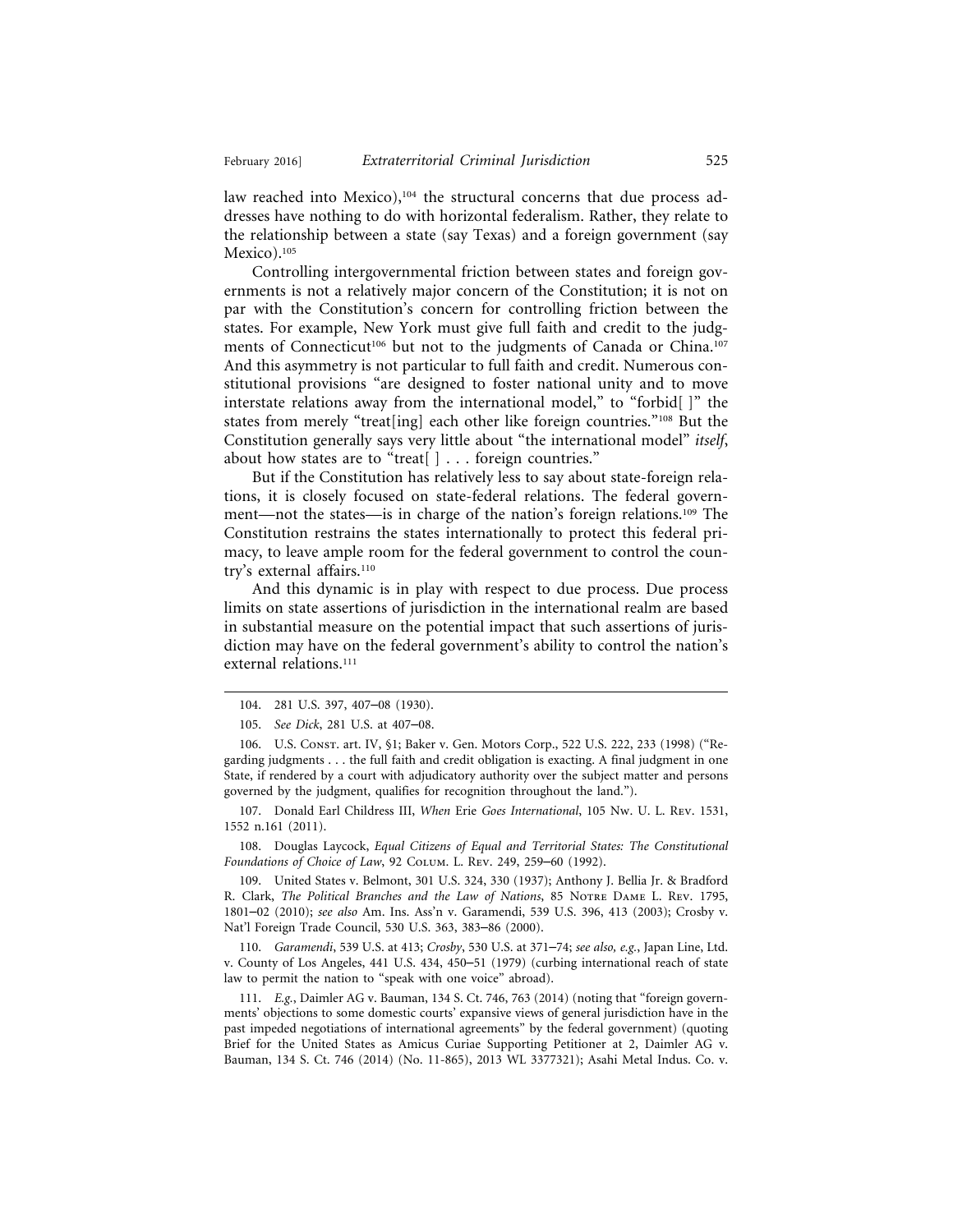In sum, when state law is applied internationally, constitutional law including due process—is animated by structural concerns. But those structural concerns are less a general vision of the states' proper relationship to foreign countries, and more a matter of ensuring that state actions internationally do not impinge on the federal government's control of the nation's external affairs.

But this structural concern with overinvolvement in foreign affairs bears no weight when we move from state to federal law. While constitutional law constrains state interference with the nation's external relations, there is no concomitant concern for federal "interference" with external relations. After all, the federal government is *supposed* to be in charge of external relations.112 When state law reaches into the international arena, there is no reason to think that it reflects the preferences of the government in charge of such matters, the federal government. But when *federal* law reaches internationally, we can be sure that at least one of the federal popular branches considered such a possibility. Congress necessarily wrote and approved the substance of the federal law. And Congress must have intended the federal law to be applied abroad—otherwise the law cannot apply.<sup>113</sup> From the perspective of structural concerns, due process limits on state law in the international realm are principally designed to ensure that the federal government controls the nation's external relations. But that goal cannot be transposed to a rationale for due process limits on federal law.

The point is sharper yet when the federal law in question is federal *criminal* law. When federal criminal law is applied abroad, it is not at the behest of a private plaintiff pursuing her own litigation interests, whatever the results on U.S. foreign relations might be. Rather, federal criminal law is applied at the behest of the federal executive branch—and that makes all the difference. It is one thing for courts to worry about impacts on international relations when private plaintiffs bring suit. In such private suits, someone needs to guard the foreign policy interests of the United States.114 And as between a private plaintiff and a court, the court is clearly better suited and due process is a tool at hand. But there is no reason to think that courts are better positioned than the federal executive branch, acting through its prosecutors, to make decisions about structural concerns, about what might upset

Superior Court, 480 U.S. 102, 115 (1987) (reversing state assertion of jurisdiction and noting that a "careful inquiry" is necessary, one that assesses, among other things, "the Federal Government's interest in its foreign relations policies").

<sup>112.</sup> *E.g.*, *Garamendi*, 539 U.S. at 413 (describing "the Constitution's allocation of the foreign relations power to the National Government").

<sup>113.</sup> *E.g.*, Morrison v. Nat'l Austl. Bank Ltd., 561 U.S. 247, 255 (2010) ("It is a 'longstanding principle of American law that legislation of Congress, unless a contrary intent appears, is meant to apply only within the territorial jurisdiction of the United States.'" (quoting E.E.O.C. v. Arabian Am. Oil Co., 499 U.S. 244, 248 (1991))).

<sup>114.</sup> *Cf.* Doe VII v. Exxon Mobil Corp., 654 F.3d 11, 77–78 (D.C. Cir. 2011) (Kavanaugh, J., dissenting in part) (describing recent objections by seven countries to extraterritorial application of a particular federal statute at the behest of private plaintiffs).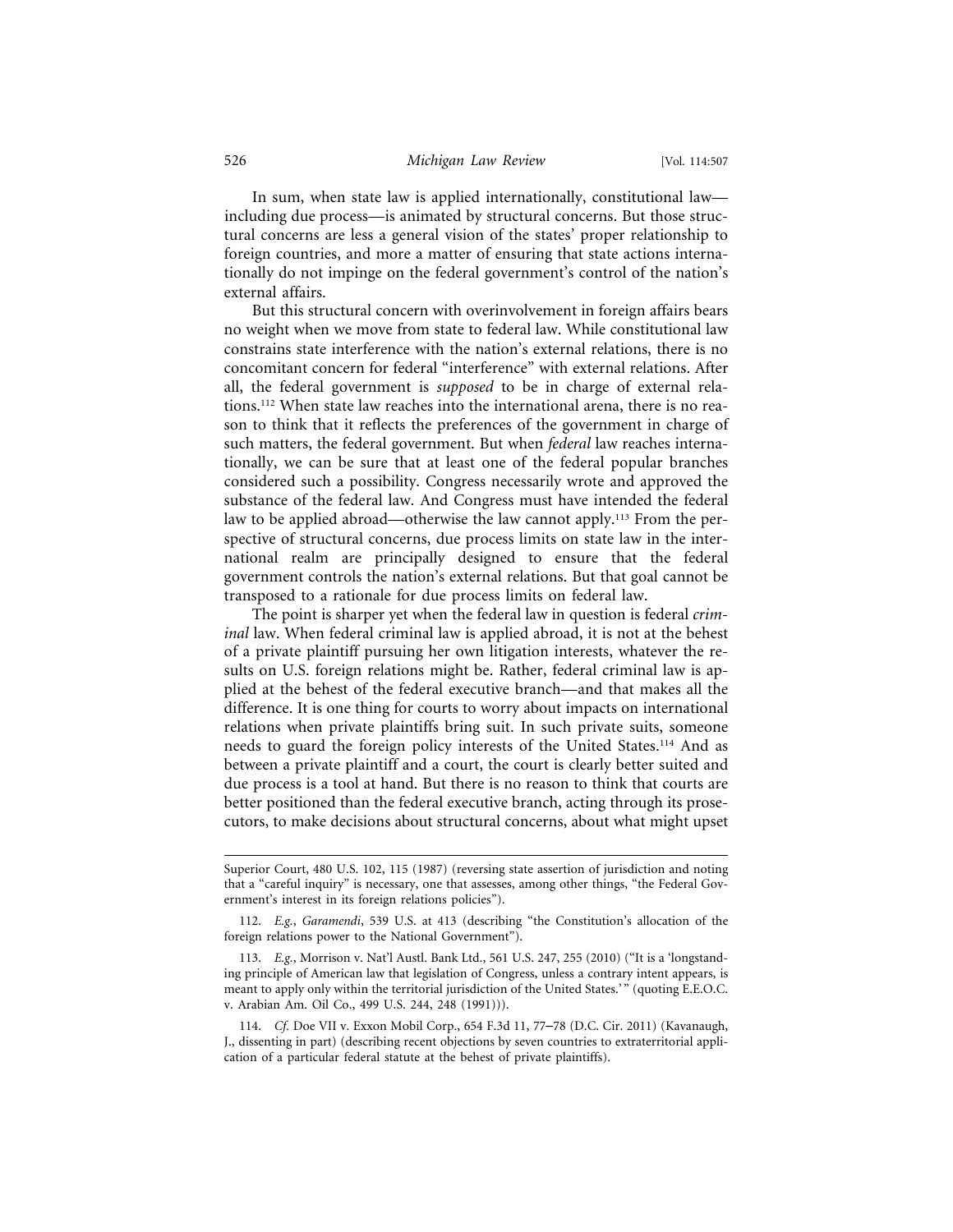the fine balances of give and take that mark the international system or what might constitute an overreach in the context of it.<sup>115</sup>

Consider, for example, the Supreme Court's 2005 decision in *Pasquan*tino v. United States,<sup>116</sup> which upheld a federal fraud prosecution that was based on the allegation that the defendants had deprived a foreign government (Canada) of tax revenue by engaging in liquor smuggling. The *Pasquantino* Court emphasized that private suits are distinct from "a criminal prosecution brought by the United States in its sovereign capacity."117 And it rejected the defendants' argument that the prosecution would cause "international friction":

This action was brought by the Executive to enforce a statute passed by Congress. In our system of government, the Executive is the "sole organ of the federal government in the field of international relations," and has ample authority and competence to manage "the relations between the foreign state and its own citizens" and to avoid "embarass[ing] its neighbor[s]" . . . . . [W]e may assume that by electing to bring this prosecution, the Executive has assessed this prosecution's impact on this Nation's relationship with Canada, and concluded that it poses little danger of causing international friction. . . . The greater danger, in fact, would lie in our judging this prosecution barred based on the foreign policy concerns animating the revenue rule, concerns that we have "neither aptitude, facilities nor responsibility" to evaluate.<sup>118</sup>

This leaves very little room, if any, for courts to disapprove of extraterritorial prosecutions because of a sense that they might cause intergovernmental frictions between the United States and a foreign country.

And *Pasquantino* applies with greater force yet to the sorts of extraterritorial prosecutions we have been considering in this Article. It is tautological that the federal prosecutors who handled the *Pasquantino* liquor-smuggling prosecution were acting for the federal executive branch.119 But it is little more than that. There was no suggestion in *Pasquantino*, save in a formal

- 116. 544 U.S. 349 (2005).
- 117. *Pasquantino*, 544 U.S. at 362.

<sup>115.</sup> It is telling that when a private plaintiff's suit might raise foreign policy concerns, the Supreme Court has strongly suggested that the courts should look to whatever views about the litigation that the federal executive might be willing to express. *See* Sosa v. Alvarez-Machain, 542 U.S. 692, 733 n.21 (2004); *cf.* Republic of Austria v. Altmann, 541 U.S. 677, 701–02 (2004) (describing State Department's filing of "statements of interest"). In a similar vein, the Court has spoken of the need for "judicial caution" when it comes to creating a private right of action under a federal statute—in part because creating such a right of action is tantamount "to permit[ing] enforcement [by a private plaintiff] without the check imposed by prosecutorial discretion." *Sosa*, 542 U.S. at 725–27.

<sup>118.</sup> *Id.* at 369 (citations omitted) (first quoting United States v. Curtiss-Wright Export Corp., 299 U.S. 304, 320 (1936); then quoting Moore v. Mitchell, 30 F.2d 600, 604 (2d Cir. 1929) (L. Hand, J., concurring); and then quoting Chi. & S. Air Lines v. Waterman S. S. Corp., 333 U.S. 103, 111 (1948)).

<sup>119.</sup> Attorney Gen. of Can. v. R.J. Reynolds Tobacco Holdings, Inc., 268 F.3d 103, 123 (2d Cir. 2001) ("When the United States prosecutes a criminal action, the United States Attorney acts in the interest of the United States . . . .").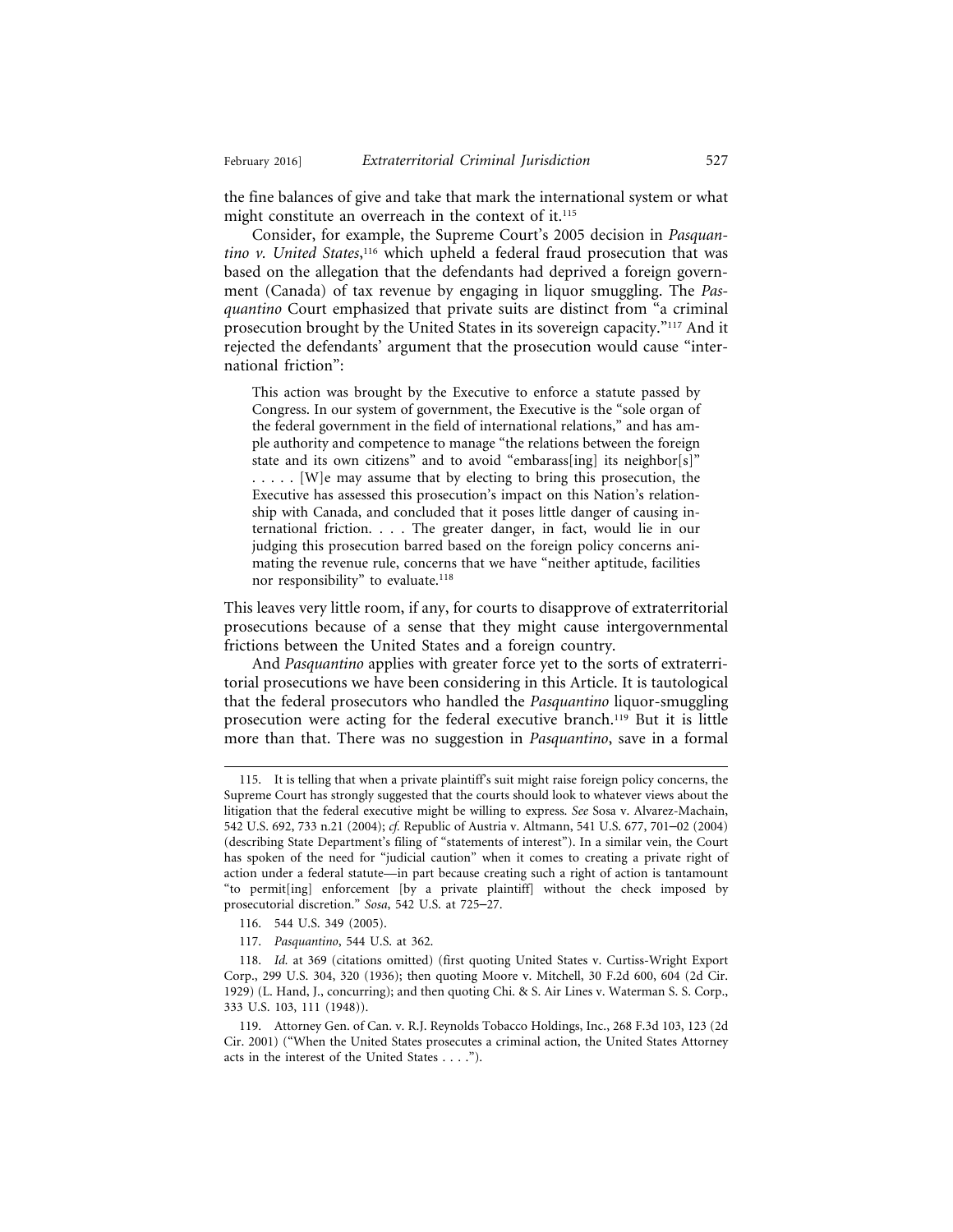sense, that the prosecutors' work affirmatively reflected the nation's foreign policy preferences. Indeed, if the *Pasquantino* prosecutors *had* been in touch with senior political figures about foreign policy matters, that would have been deeply unusual given the strict separation that is supposed to exist between the Department of Justice and other parts of the federal government.120

But these norms of deep separation do not apply with full force in major extraterritorial prosecutions.<sup>121</sup> With respect to one African terror leader, for example, there were dozens of meetings to decide whether to mount an extraterritorial prosecution.<sup>122</sup> The meetings involved the Department of Justice.123 But the meetings were held at the White House, and some of the most active participants seem to have been Pentagon and State Department officials, and two of the President's most senior staffers.124

As the Supreme Court suggested in *Pasquantino*, a liquor-smuggling prosecution merits deference as the executive's foreign policy choice.125 It follows that more deference should be accorded when the United States mounts a major extraterritorial prosecution, and the actual federal foreign policy apparatus (including the President's staff) is involved—and not just career Department of Justice prosecutors who have been, for good reason, intentionally hived off from the rest of the federal government. Major extraterritorial prosecutions are not like state law reaching abroad: potential impediments to the federal executive making foreign policy. They *are* the federal executive making foreign policy. That the former are curbed by due process does not suggest that the latter should be.126

And the argument goes further. U.S. foreign relations law routinely seeks to address structural concerns in the international context by limiting

122. Daniel Klaidman, Kill or Capture: The War on Terror and the Soul of the Obama Presidency 237–63 (2012).

<sup>120.</sup> *See, e.g.*, Memorandum from the Att'y General to Heads of Dep't Components and United States Att'ys [hereinafter Communications Memo] (Dec. 19, 2007), http://www.justice .gov/sites/default/files/ag/legacy/2008/04/15/ag-121907.pdf [http://perma.cc/D7LV-JEXH] (setting out Department of Justice-wide policies). It was, in part, contacts between prosecutors and senior executive branch figures that caused many observers to excoriate then-Attorney General Alberto Gonzales, and that led to his forced resignation. Daniel Richman, *Political Control of Federal Prosecutions: Looking Back and Looking Forward*, 58 Duke L.J. 2087, 2190 & n.21 (2009). Gonzales's successor immediately restored traditional (tight) restrictions on communications between prosecutors and others in the executive branch. *See* Communications Memo, *supra*.

<sup>121.</sup> For example, then-Attorney General Mukasey's December 2007 memo explicitly specified that its strict limits on prosecutors' communication with the White House did not apply to national security matters. *See* Communications Memo, *supra* note 120, at 2.

<sup>123.</sup> *Id.*

<sup>124.</sup> *Id.*

<sup>125.</sup> Pasquantino v. United States, 544 U.S. 349, 369 (2005).

<sup>126.</sup> This conclusion is, again, directly at odds with *Extraterritoriality*'s claim that there is no basis for not transposing due process checks on state law into due process limits on federal law, including federal criminal law applied abroad. *See* Brilmayer & Norchi, *supra* note 5, at 1224–39.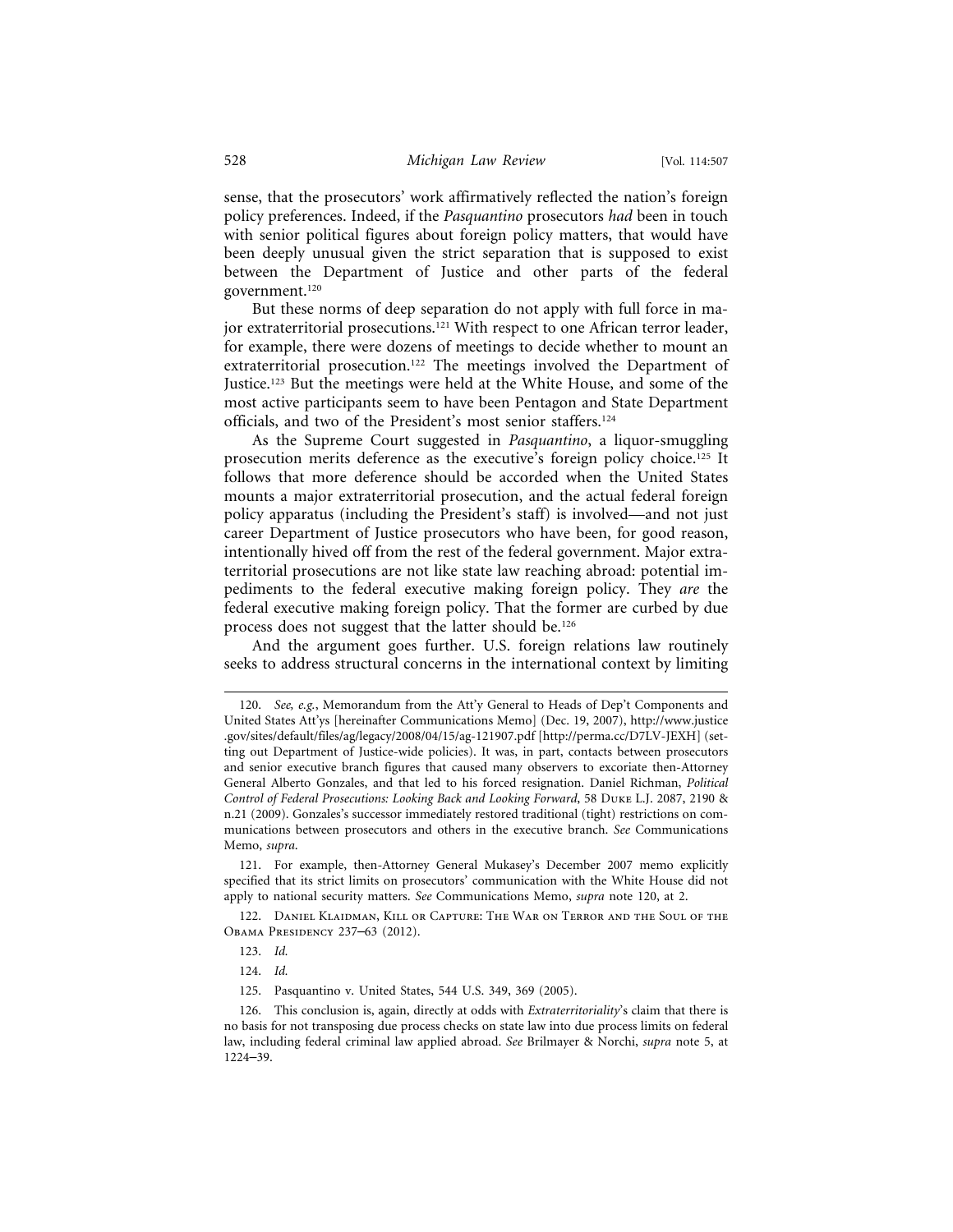the reach of federal law. But it generally does so only as a second-best option—because the popular branches, charged with running U.S. foreign relations, have not yet spoken.<sup>127</sup> Thus, for example, structural concerns are the basis for restraining federal law from reaching foreign sovereigns, under the sovereign immunity doctrine.<sup>128</sup> But the executive branch can eliminate a sovereign's immunity.<sup>129</sup> Structural concerns undergird the judicial presumption against extraterritoriality, but that presumption gives way when the popular branches say so.130 Structural concerns prevent federal law from reaching the actions of other governments, under the act of state doctrine.<sup>131</sup> But Congress and the executive branch can together curb the act of state doctrine, as they have.132 And structural concerns, grounded in international law, are a basis for curtailing the extraterritorial reach of federal law, especially in commercial contexts.133 But the popular branches can override international law.134 In sum, courts have long invoked structural concerns to limit the reach of federal law—but as a general matter only if the popular branches have not yet addressed those concerns. Once the popular branches *have* addressed these concerns, the courts' ideas about international friction are, at that point, no longer thought to be in play. This is because, as Justice Jackson explained, judgments about foreign policy are "political, not judicial"; they are not backward looking (like most legal decisions), but rather

128. *See, e.g.*, Republic of Austria v. Altmann, 541 U.S. 677, 688 (2004) (describing the "comity" basis of *Schooner Exchange v. McFaddon*, 11 U.S. (7 Cranch) 116, 134, 136 (1812), as "the source of our foreign sovereign immunity jurisprudence").

129. Verlinden B.V. v. Cent. Bank of Nigeria, 461 U.S. 480, 486 (1983) (collecting cases); *see also* United States v. Noriega, 117 F.3d 1206, 1212 (11th Cir. 1997) ("The Executive Branch has not merely refrained from taking a position on this matter; to the contrary, by pursuing [the defendant's] capture and this prosecution, the Executive Branch has manifested its clear sentiment that [the defendant] should be denied head-of-state immunity.").

130. Kiobel v. Royal Dutch Petrol. Co., 133 S. Ct. 1659, 1664, 1668–69 (2013) ("The presumption against extraterritoriality guards against our courts triggering . . . serious foreign policy consequences, and instead defers such decisions, quite appropriately, to the political branches.").

131. *See* Oetjen v. Cent. Leather Co., 246 U.S. 297, 303-04 (1918) ("The principle that the conduct of one independent government cannot be successfully questioned in the courts of another . . . rests at last upon the highest considerations of international comity . . . .").

132. 22 U.S.C. § 2370(e)(2) (2012) (cutting back on the act of state doctrine by overruling the specific holding of a then-recent Supreme Court act of state doctrine decision, *Banco Nacional de Cuba v. Sabbatino*, 376 U.S. 398 (1964)); S. Rep. No. 1188, at 24 (1964), *reprinted in* 1964 U.S.C.C.A.N. 3829, 3852 (describing intent to do so).

133. *E.g.*, Mannington Mills, Inc. v. Congoleum Corp., 595 F.2d 1287, 1297–98 (3d Cir. 1979) (citing Timberlane Lumber Co. v. Bank of Am. Nat'l Trust, 549 F.2d 597, 614–15 (9th Cir. 1976)); *cf.* Hartford Fire Ins. Co. v. California, 509 U.S. 764, 798–99 (1993).

134. McCulloch v. Sociedad Nacional de Marineros de Hond., 372 U.S. 10, 21–22 (1963); The Paquete Habana, 175 U.S. 677, 700 (1900); The Nereide, 13 U.S. (9 Cranch) 388 (1815). It bears noting that international law obligations may continue to apply as a matter of international law even after being superseded by U.S. domestic law.

<sup>127.</sup> *See generally* Jack L. Goldsmith, *The New Formalism in United States Foreign Relations* Law, 70 U. Colo. L. Rev. 1395 (1999).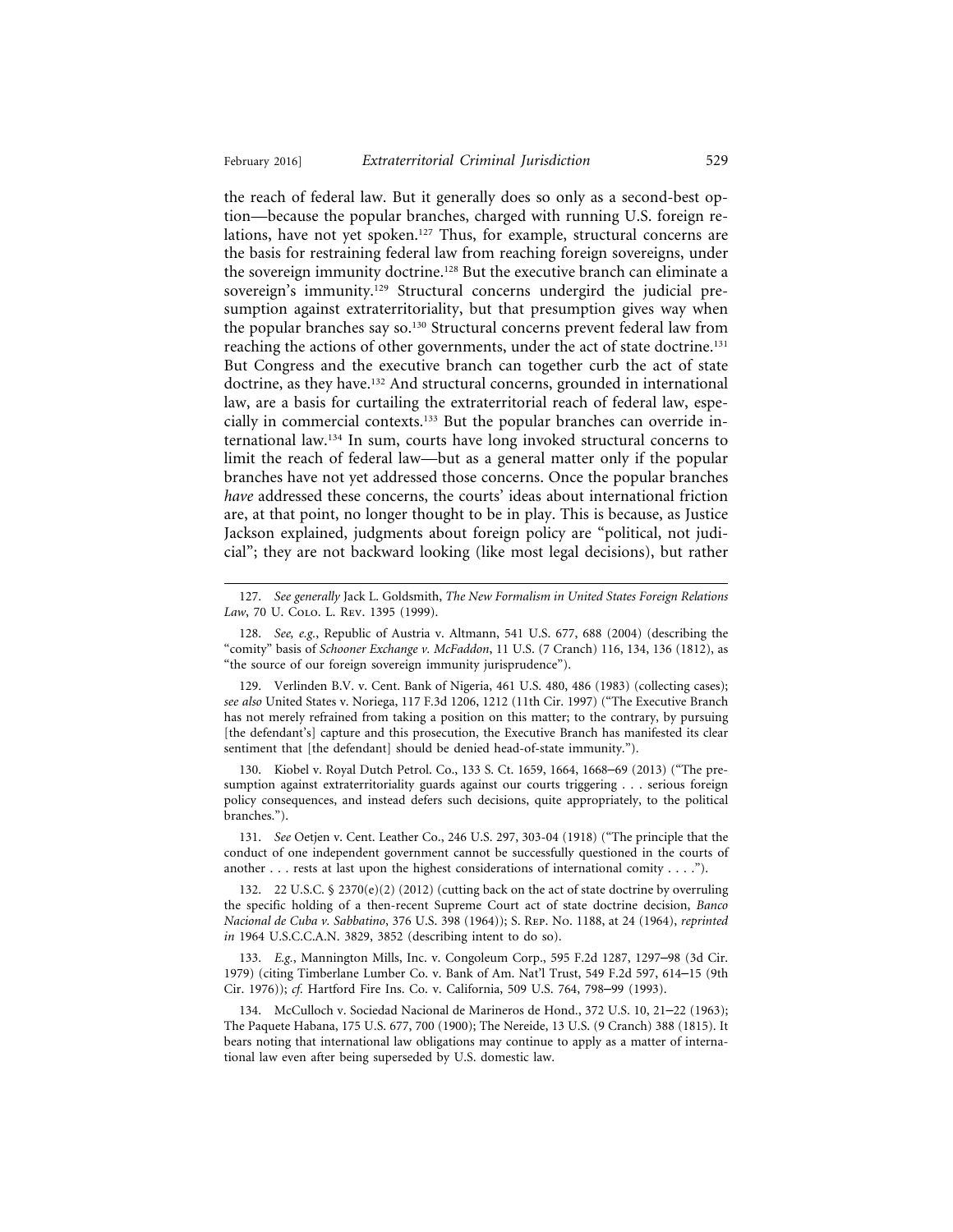"involve large elements of prophecy."<sup>135</sup> "They are decisions of a kind for which the Judiciary has neither aptitude, facilities nor responsibility and which has long been held to belong in the domain of political power not subject to judicial intrusion or inquiry."<sup>136</sup>

But due process limits on the international reach of federal law, if they are understood as predicated on structural concerns, would go a long way to undermining this architecture. As sketched out above, the settled understanding has generally been that constraints on federal law, to the extent that they are based on structural concerns, can be undone by the popular branches. But that would no longer be the case if those structural concerns were somehow thought to be constitutionalized, to be instantiated in due process itself.

To see the point, think of the United States' 1989 invasion of Panama. That invasion cost hundreds of lives and ended with Panamanian leader Manuel Noriega in custody in Florida, facing federal narcotics charges for conduct in Central America.137 Now imagine that Noriega had invoked due process limits on federal legislative jurisdiction as a defense to the criminal charges against him. And imagine further that due process limits on the international reach of federal law were understood to be animated by structural concerns—by an understanding of what the United States' proper relationship is with other countries in the international system, by a sense of how much intergovernmental friction between the United States and other countries is too much. If that were the case, there would be prosecutions, if not Noriega's then others, in which the popular branches of the federal government would say "this is fine from a foreign relations/international friction perspective"; where the court would say the opposite—and the court's view would prevail, as an expression of constitutional law that trumps the contrary views of the popular branches.

Such a result would contradict centuries of long-established understandings reflected in the main lines of foreign relations law.138 And it would require judges to enforce as law against the popular branches a particular theory of how international relations are supposed to work, whatever that theory might be—just as *Lochner* once required the courts to enforce a particular theory of economic and social justice.<sup>139</sup> Due process does not enshrine judges' ideas about the proper functioning of the international system any more than it "enact[ed] Mr. Herbert Spencer's Social Statics."<sup>140</sup> To

139. Lochner v. New York, 198 U.S. 45, 58–65 (1905).

<sup>135.</sup> Chicago & S. Air Lines, Inc. v. Waterman S.S. Corp., 333 U.S. 103, 111 (1948).

<sup>136.</sup> *Id.*

<sup>137.</sup> United States v. Noriega, 117 F.3d 1206, 1210–11 (11th Cir. 1997); *see also* John Lindsay-Poland, Emperors in the Jungle: The Hidden History of the U.S. in Panama 118 (2003).

<sup>138.</sup> *See supra* text accompanying notes 127–136.

<sup>140.</sup> *Id.* at 75 (Holmes, J., dissenting); *cf.* United States v. Angulo-Hernández, 565 F.3d 2, 20 (1st Cir. 2009) (Torruella, J., concurring in part and dissenting in part) (expressing concern about an extraterritorial federal prosecution because "[t]he United States cannot be the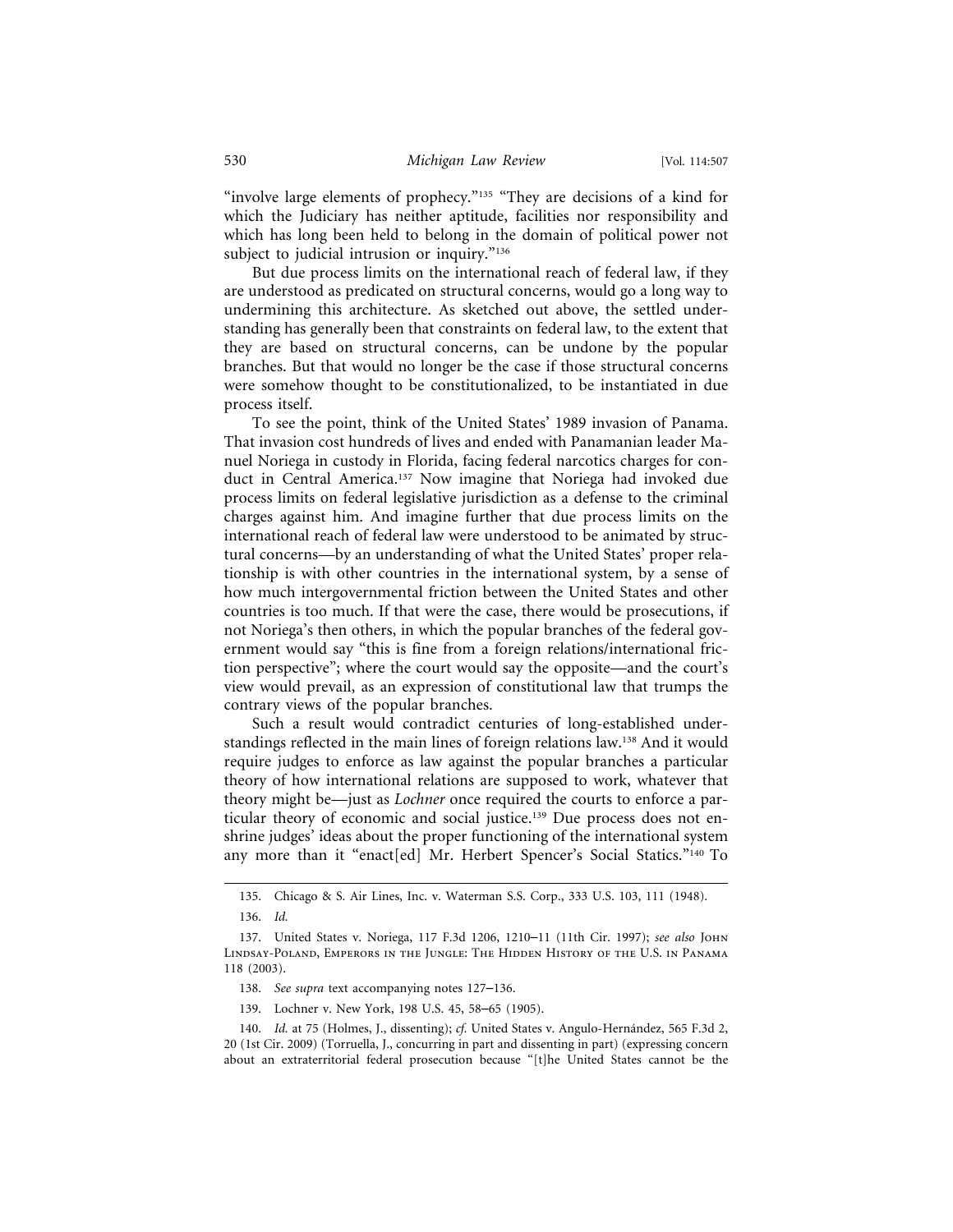again cite Justice Jackson, the "struggle" against "judicial supremacy"<sup>141</sup> will have been lost on an important front if due process is construed to give courts—and not the President and the Congress—the final say over what is or is not consistent with how the international system is supposed to work. That would be to cede control over important portions of our national life to unelected judges. And that would be an implication of deploying due process to limit federal law on the basis of international structural concerns—not the common-law constraints of foreign relations law that can be undone by the political branches; but the definitive constraints of constitutional law, that, in the end, trump them.

#### III. Fairness in Its Proper Place

Part II advanced the argument that structural concerns cannot form the basis for due process limits on extraterritorial application of federal criminal law. This is not the end of the matter, though, because a concern for fairness is the other pillar of due process checks on legislative jurisdiction.<sup>142</sup> But if due process is to limit prosecutions *solely* to protect against unfairness, then it of course follows that due process should be brought to bear only when, in fact, some unfairness is present. There would be no reason to apply the extraterritorial due process doctrine when the problem that it exists to solve (unfairness) is, simply, not there. $143$ 

But what is unfairness in this context? And how much unfairness is minimally sufficient to bring to bear the "nexus" test of the extraterritorial due process doctrine? Section III.A below answers the first question, and Section III.B answers the second one. The arguments developed in this Part suggest that the extraterritorial due process doctrine should be very substantially reformulated—Section III.C explains how.

### A. *Actual-Conflict Cases and No-Conflict Cases*

In the context of due process limits on legislative jurisdiction in civil cases, fairness is a matter of protecting the defendant's expectations.144 And expectations' domains are well-established—due process checks on legislative jurisdiction protect the defendant's expectations about the body of substantive law that is ultimately to control her conduct.<sup>145</sup>

142. *See supra* text accompanying note 71.

143. The extraterritorial due process doctrine, exemplified in *Davis*, requires a "nexus" to the United States. *See supra* text accompanying notes 45–48.

144. *E.g.*, Allstate Ins. Co. v. Hague, 449 U.S. 302, 317–18 (1981) (plurality opinion); *see also id.* at 331 (Stevens, J., concurring); *id.* at 337–38 (Powell, J., dissenting).

145. *E.g.*, Phillips Petrol. Co. v. Shutts, 472 U.S. 797, 822 (1985) (reversing application of state substantive law because, "[w]hen considering fairness in this context, an important element is the expectation of the parties" and "[t]here is no indication that when the leases . . .

world's policeman," and "[i]f we continue to extend the natural borders of our national jurisdiction, we can expect others to do the same against us").

<sup>141.</sup> Robert H. Jackson, The Struggle for Judicial Supremacy: A Study of Crisis in American Power Politics (1941).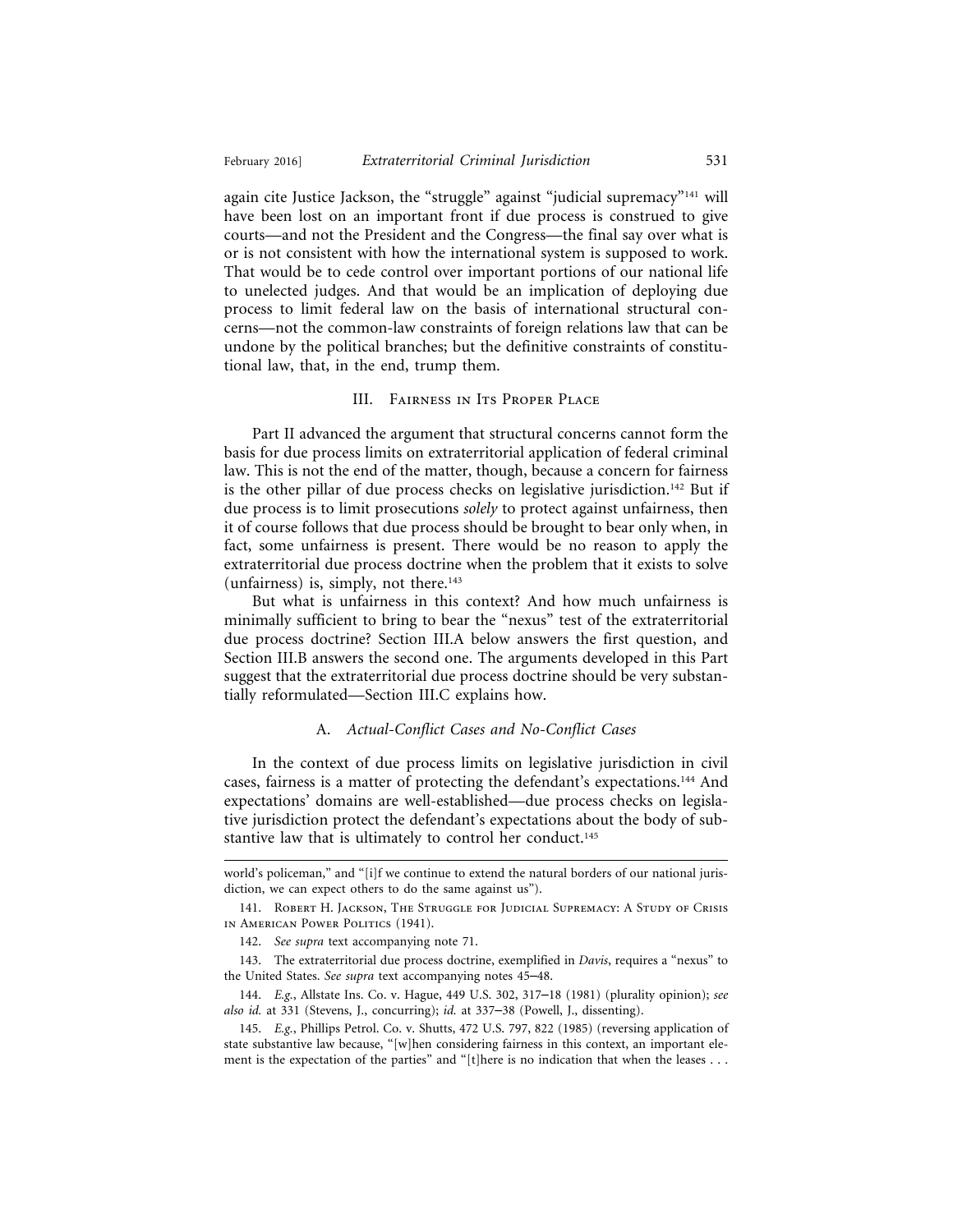To begin analyzing how this particular concept of fairness translates here, imagine a U.S. prosecution of a Spanish citizen for actions she took in Spain—and two possible variants on that hypothetical prosecution.

First, the actions the defendant took in Spain might have been *lawful* under Spanish criminal law. In such a scenario, on the fundamental question whether certain conduct subjects the defendant to criminal liability, the potentially relevant bodies of criminal law directly conflict with each other. The defendant's actions were legal under Spanish law. But they were illegal under U.S. criminal law—which is how there can be a U.S. prosecution. This is an "actual-conflict case."<sup>146</sup>

Second, the actions the defendant took in Spain might have been *unlawful* under Spanish criminal law. In such a scenario, the potentially relevant bodies of criminal law are in harmony; they do not conflict. The defendant's actions were illegal under Spanish law, and they were also illegal under U.S. criminal law. I call this a "no-conflict case."

In the actual-conflict case, a U.S. prosecution profoundly upsets the defendant's expectations. The defendant expected that she was conforming her conduct to the law—Spanish law.147 But, it turned out, she was breaking the law—U.S. criminal law. In the no-conflict case, a U.S. prosecution does not upset the defendant's expectations in this particular way. The defendant could not have expected that she was conforming her conduct to the law. Her conduct violated Spanish criminal law, regardless of whether it also violated U.S. criminal law.

In actual-conflict cases, the application of U.S. law very deeply upsets expectations. The defendant is surprised to know that her conduct is illegal, and is *also* surprised to learn that she is subject to U.S. law. In no-conflict cases, the defendant is not surprised that her conduct is illegal, *only* that she is subject to U.S. law. Actual-conflict cases involve relatively more unfairness; no-conflict cases involve relatively less.<sup>148</sup>

This actual conflict/no conflict typology is familiar. Indeed, assessments of whether there is a conflict between two potentially applicable bodies of

were executed, the parties had any idea that Kansas law would control"); *Allstate*, 449 U.S. at 312–13 (noting that due process measures the constitutionality of applying "a State's substantive law").

<sup>146.</sup> As to the term "actual conflict," see *infra* note 149.

<sup>147.</sup> The background assumption is of course that people generally believe that their conduct is governed, at least, by the law of the place where they act.

<sup>148.</sup> The most pointed kind of actual conflict is one in which the defendant is prosecuted in the United States for actions that were not only lawful where she acted—but that local law required her to take. So far as I know, though, nothing like this has come up in an extraterritorial federal prosecution—though an analogous situation sometimes comes up in civil cases. *E.g.*, Societe Internationale Pour Participations Industrielles et Commerciales, S.A. v. Rogers, 357 U.S. 197, 209 (1958) (reversing dismissal of civil action for noncompliance with discovery order when complying with order would have required the plaintiff to violate Swiss criminal law).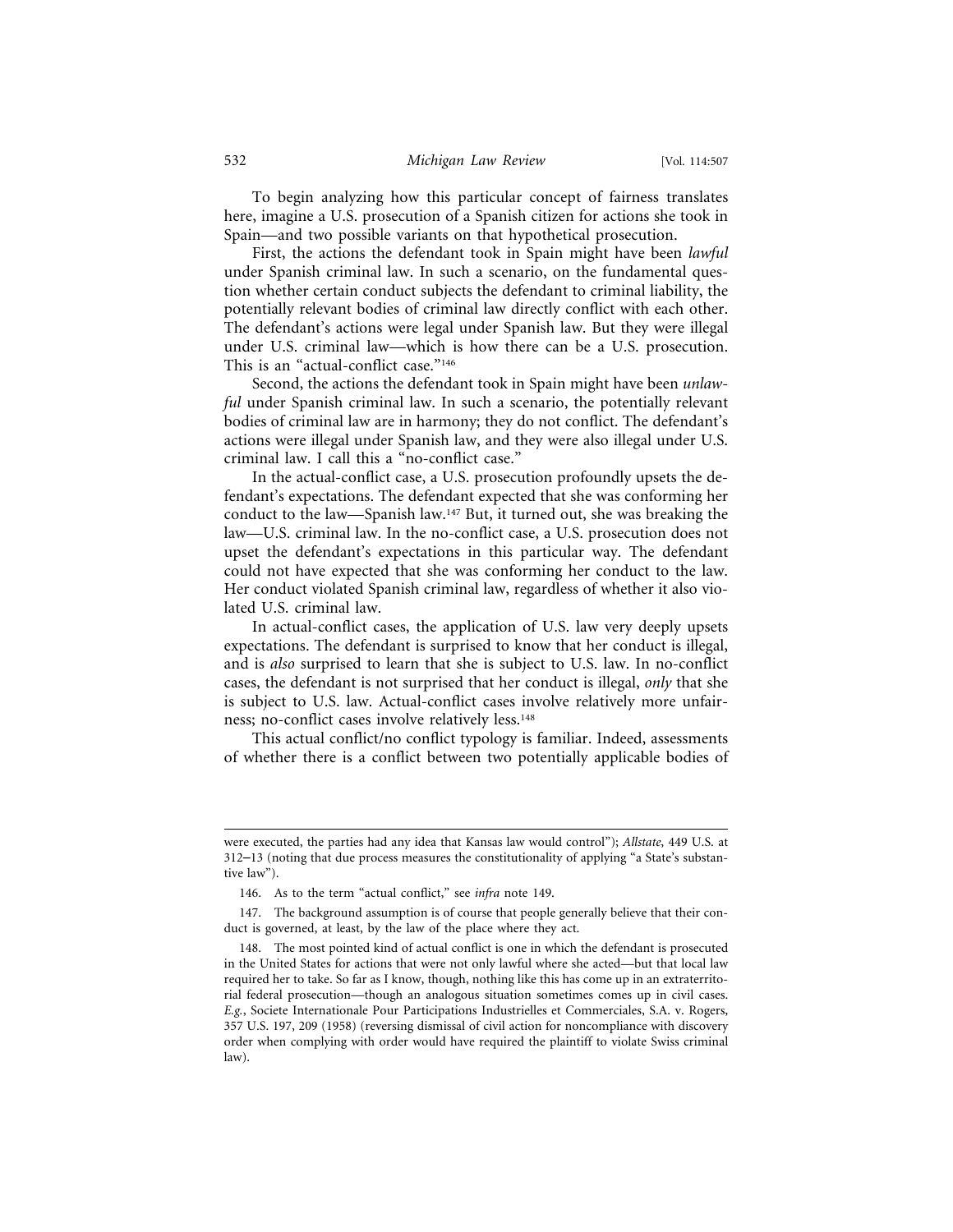substantive law are at the heart of the modern jurisprudence of civil legislative jurisdiction.<sup>149</sup>

#### B. *The Constitutional Necessity of a Threshold Conflict*

As we saw above, unfairness in the context of due process limits on legislative jurisdiction means the upending of a defendant's expectations about the substantive law that she thought would control her conduct.<sup>150</sup> This upending of expectations is especially pointed in an actual-conflict case. The defendant thought she was following the law and turns out to have been breaking it—and is now being prosecuted for that surprising lawbreaking. There is little doubt that the extraterritorial due process doctrine should apply in a prosecution that involves an actual conflict—and that such a prosecution should therefore have to satisfy the doctrine's requirement of a "nexus" to the United States. The problem that the extraterritorial due process doctrine exists to solve (unfairness, in terms of upset expectations) is emphatically present in an actual-conflict case.

But no-conflict cases are different. The defendant knew that she was violating the criminal law, but did not know that, in addition to violating local criminal law, she was also violating U.S. criminal law. This is a less dramatic upending of expectations. The question, then, is this: If it is to be understood as based solely on fairness concerns, is there enough unfairness in the no-conflict scenario to justify application of the extraterritorial due process doctrine? This Section argues that the answer is largely "no." Section III.B.1 begins with due process limits on legislative jurisdiction in civil cases. Such limits, I show, are triggered only when there is an actual conflict between one body of substantive law that might apply and another. Section III.B.2 argues that, before applying due process limits, it makes as much sense to require a threshold actual conflict in criminal cases as it does in civil cases.151 Section III.B.3 goes further, explaining that there are stronger reasons to require an actual conflict in criminal cases than in civil ones. Section III.B.4 shows that requiring a threshold actual conflict would bring the extraterritorial due process doctrine into line with fair-warning law—a closely related due process doctrine that also requires an actual conflict, though not in so many words. Section III.B.5 broadens the argument, showing that due process protections should *also* be triggered when there is a "sentencing conflict"—a discrepancy between how a defendant is to be sentenced under U.S. law and how she might otherwise have been sentenced.

<sup>149.</sup> In civil cases, a conflict between two bodies of substantive law has long been called an "actual conflict." Because I use a similar concept, to similar effect, with respect to criminal cases, I use that same term: actual conflict. Note that I am not the first person to analyze criminal cases with respect to actual conflicts: Professor Colangelo's important work has been trailblazing. Colangelo, *supra* note 12, at 1103–1109; Colangelo, *supra* note 13, at 165–74.

<sup>150.</sup> *See supra* Section III.A.

<sup>151.</sup> This civil-to-criminal analogy is not perfect. *See supra* Section I.B. But reasoning from civil cases to criminal ones makes sense in part because, as we saw above, the extraterritorial due process doctrine is *itself* apparently based on that analogy. *See supra* Section I.D.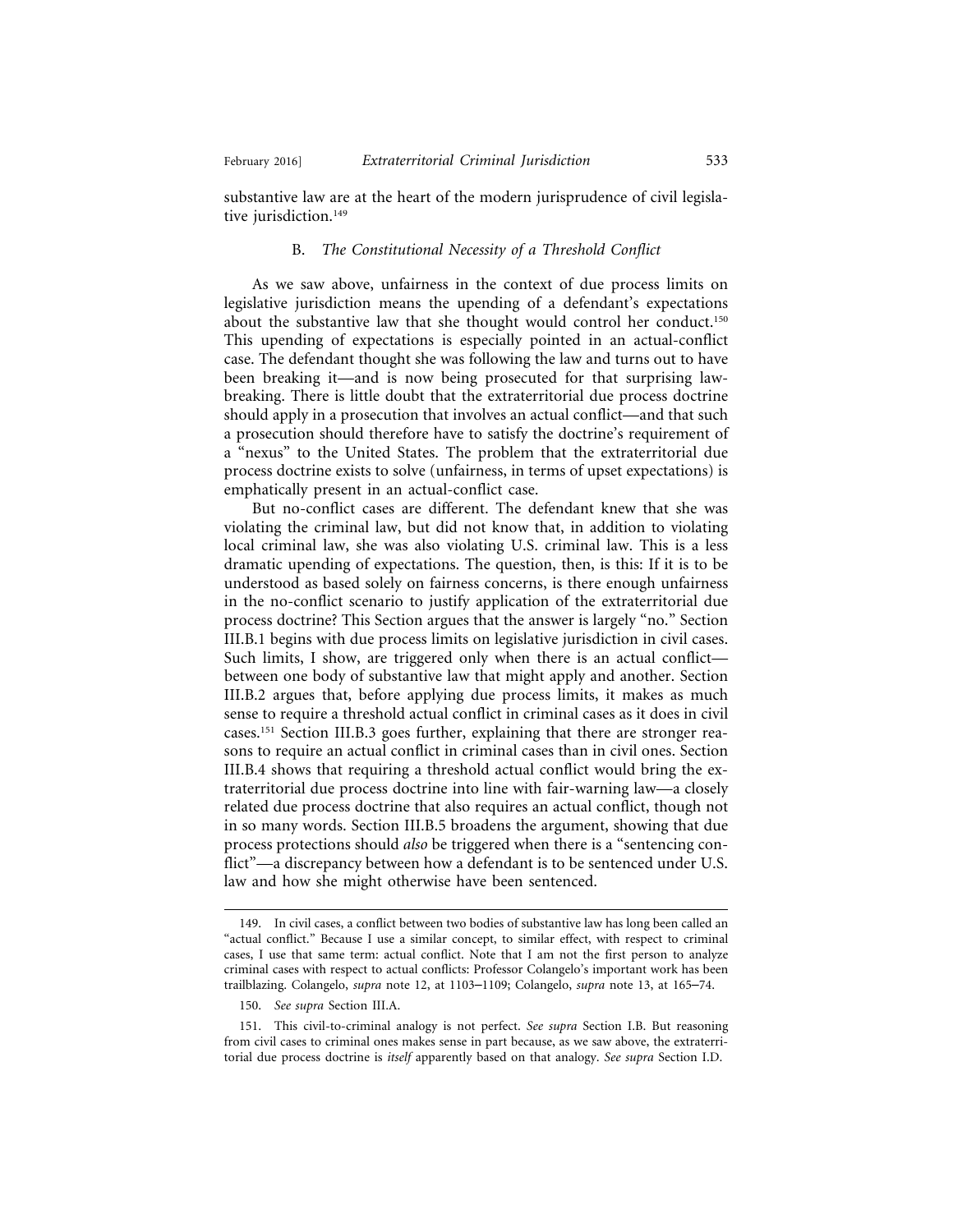#### 1. Civil Cases: The Necessity of a Threshold Actual Conflict

The Supreme Court has principally developed its jurisprudence of due process limits on legislative jurisdiction in the choice-of-law context.152 These are civil cases, in which the plaintiff seeks application of one body of substantive law and the defendant seeks application of another. These cases typically follow the same three-step analytic progression.

In the first step, the court determines whether the potentially applicable bodies of substantive law do, in fact, actually conflict with one another.153 After determining that there is an actual conflict, the court tentatively selects which of the potentially applicable bodies of substantive law to apply.<sup>154</sup> The court then moves to the third and final stage of the analysis—determining whether it is permissible under due process for the body of substantive law that the court has tentatively selected to govern the dispute.155

It makes sense that due process should come last. Like any constitutional question, the issue of whether due process prohibits the application of a given body of law should be avoided if possible.156 A litigant may erroneously imagine (or hope for) a difference between bodies of relevant law

154. *E.g.*, Booking v. Gen. Star Mgmt. Co., 254 F.3d 414, 419–23 (2d Cir. 2001) (determining that there is an "actual conflict," and then proceeding to a choice-of-law analysis); *Air Crash Disaster*, 644 F.2d at 605–08, 610–33 (same). This selection of substantive law is done based on the controlling choice-of-law rules. *See id.* at 610–33. These rules may be based on "territorial" considerations, for example, or they may derive from "interest analysis." *See, e.g.*, Lea Brilmayer, *Rights, Fairness, and Choice of Law*, 98 Yale L.J. 1277, 1277–85 (1989).

156. Spector Motor Serv., Inc. v. McLaughlin, 323 U.S. 101, 105 (1944) ("[W]e ought not to pass on questions of constitutionality . . . unless such [questions are] unavoidable."); Ashwander v. TVA, 297 U.S. 288, 347 (1936) (Brandeis, J., concurring) ("The Court will not pass

<sup>152.</sup> *See* Florey, *supra* note 12, at 1068–82.

<sup>153.</sup> Allstate Ins. Co. v. Stolarz, 613 N.E.2d 936, 937 (N.Y. 1993) ("The first step in any case presenting a potential choice of law issue is to determine whether there is an actual conflict between the laws of the jurisdictions involved."); *accord, e.g.*, Teleglobe USA, Inc. v. BCE Inc. (*In re* Teleglobe Commc'ns Corp.), 493 F.3d 345, 358 (3d Cir. 2007) ("[T]he practice of the federal system and most states [is to] decide a choice-of-law dispute only when the proffered legal regimes actually conflict on a relevant point."); On Air Entm't Corp. v. Nat'l Indem. Co., 210 F.3d 146, 149 (3d Cir. 2000) ("[B]efore a choice of law question arises, there must actually be a conflict between the potentially applicable bodies of law."); *In re* Air Crash Disaster Near Chi., Ill. on May 25, 1979, 644 F.2d 594, 605 n.2 (7th Cir. 1981) ("All laws must be carefully examined to determine that a conflict actually exists, under any choice-of-law theory, before application of the theory."); Pa. Emp., Benefit Tr. Fund v. Zeneca, Inc., 710 F. Supp. 2d 458, 466 (D. Del. 2010) ("Delaware's choice of law approach entails a two-pronged inquiry. First, it is necessary to compare the laws of the competing jurisdictions to determine whether the laws actually conflict on a relevant point."); Samuel Issacharoff, *Settled Expectations in a World of Unsettled Law: Choice of Law After the Class Action Fairness Act*, 106 Colum. L. Rev. 1839, 1847 (2006) ("By definition, conflicts jurisprudence emerges only where the substantive law of more than one state is potentially implicated by the events in controversy and . . . the underlying substantive laws of the competing states vary in some significant aspect."); *see also* Hartford Fire Ins. Co. v. California, 509 U.S. 764, 821 (1993) (Scalia, J., dissenting) ("Where applicable foreign and domestic law provide *different* substantive rules of decision to govern the parties' dispute, a conflict-of-laws analysis is necessary." (emphasis added)).

<sup>155.</sup> Allstate Ins. Co. v. Hague, 449 U.S. 302, 307–13 (1981) (plurality opinion).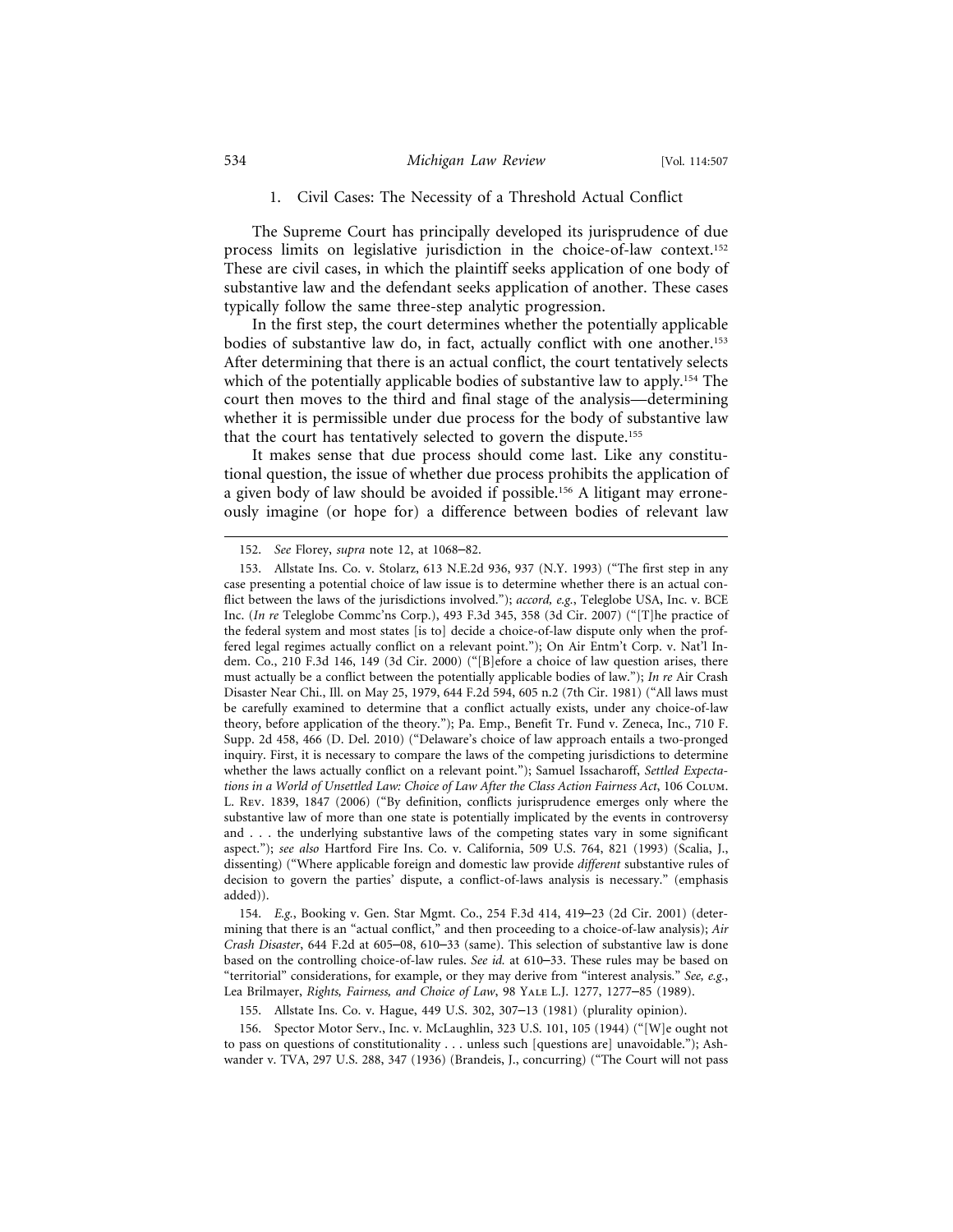when none exists. Comparison of the potentially applicable bodies of substantive law, right from the outset, may allow a court to dispose of the choice-of-law issue before having to reach the constitutional question that awaits at the end of the road. Resolving the first question (is there an actual conflict?) before the last question (is there a due process violation?) is thus a matter of prudence. But proceeding in that order is also legally required because in the absence of an actual conflict, there can be no due process claim. Indeed, the Supreme Court has all but explicitly stated that rule. In *Phillips Petroleum*, one of the leading modern choice-of-law cases, Chief Justice Rehnquist framed the issue for eight Justices this way:

Petitioner contends that total application of Kansas substantive law violated the constitutional limits on choice of law . . . . We must first determine whether Kansas law conflicts in any material way with any other law which could apply. There can be no injury in applying Kansas law if it is not in conflict with that of any other jurisdiction connected to this suit.<sup>157</sup>

As Justice Stevens put it, writing for himself: "[A]bsent any *conflict* of laws, in terms of the results they produce, the Due Process Clause simply has not been violated. . . . In this case it is perfectly clear that there has been no due process violation because this is a classic 'false conflicts' case."158

In short, all nine Justices in *Phillips Petroleum* agreed that simply being subjected to a certain body of substantive law cannot, standing alone, be the basis of a due process claim. Rather, there must be a "material," "results" impacting difference between the body of law that was imposed and "any other law which could apply." This is an actual conflict, and it is not surprising that the Supreme Court required such a conflict as a threshold matter before a due process claim could be pressed.

To see why, consider *Allstate*. In that case, Ralph Hague had three car insurance policies, each with Allstate; each policy provided for a recovery up to \$15,000.159 Ralph Hague was killed in an accident, and his wife Lavinia Hague sued Allstate.160 Lavinia Hague argued that Minnesota tort law was controlling, and that under Minnesota law the three \$15,000 insurance policies could be "stacked," such that she could recover \$45,000.161 Allstate countered that Wisconsin tort law was controlling, that Wisconsin law prohibited stacking, and that, accordingly, the maximum recovery was \$15,000.<sup>162</sup> For Allstate, the difference between application of Minnesota law and Wisconsin law was worth something: \$30,000, the difference between

upon a constitutional question although properly presented by the record, if there is also present some other ground upon which the case may be disposed of.").

<sup>157.</sup> Phillips Petrol. Co. v. Shutts, 472 U.S. 797, 816 (1985).

<sup>158.</sup> *Id.* at 837–38 (1985) (Stevens, J., concurring). In this context, a "false conflict" is the opposite of an "actual conflict." *See id.*

<sup>159.</sup> *Allstate*, 449 U.S. at 305.

<sup>160.</sup> *Id.*

<sup>161.</sup> *Id.*

<sup>162.</sup> *See id.* at 305–06.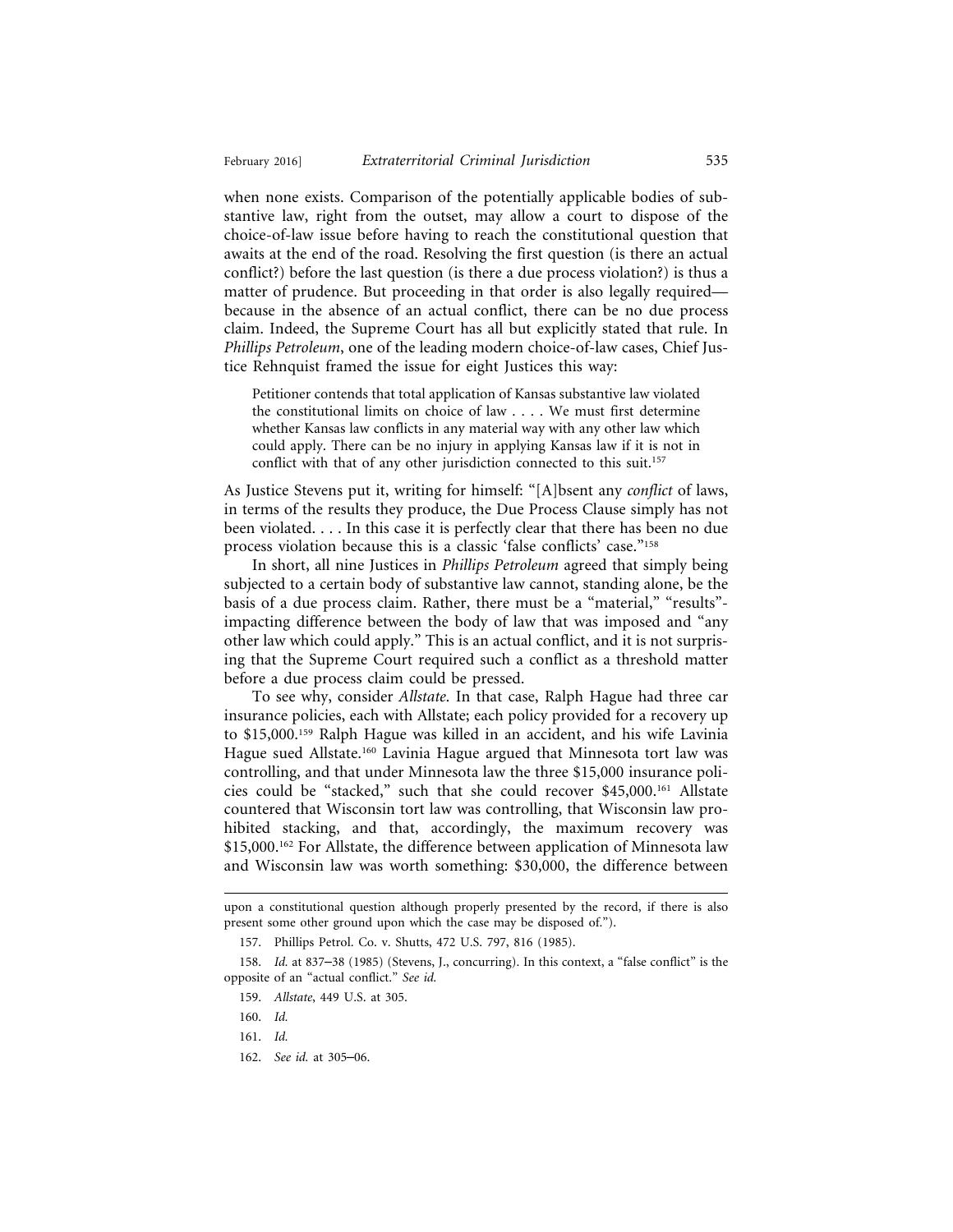what Allstate would pay out if Wisconsin tort law applied versus what Allstate would pay out if Minnesota tort law applied.<sup>163</sup>

But what if there was no actual conflict? If Minnesota and Wisconsin law *both* allowed for a \$15,000 recovery, it would make no practical difference for Allstate which body of tort law applied to the case. The case would come out the same under either body of law. In the absence of an actual conflict, nothing would turn on whether Minnesota law or Wisconsin law applied. And in that circumstance, Allstate could hardly claim that application of one of those bodies of law was so unfair that its due process rights were violated.

The point can be transposed into doctrinal terms. Due process claims can go forward only if there is a threshold deprivation of property (or, in an appropriate case, of life or liberty).<sup>164</sup> In turn, due process property is,  $(1)$  an "entitlement" that (2) has "monetary value."165 And this definition is dispositive. In the absence of an actual conflict, even if Allstate had an entitlement to application of Wisconsin law, that entitlement would have had no monetary value. Allstate would have been required to pay out the same \$15,000 whether it received its entitlement (and Wisconsin law applied) or whether it was deprived of its entitlement (because Wisconsin law was displaced and Minnesota law applied). In the absence of an actual conflict, the entitlement would be worthless. An entitlement that lacks all "monetary value" is not property, and if property is not at stake in a lawsuit there can be no due process claim.166

Nor is the logic of requiring a threshold actual conflict even particular to due process. Constitutional claims generally require some sort of realworld injury before they can go forward.167 But the court's application of the wrong body of substantive law does not typically injure anyone unless something practical turns on which body of law applies.<sup>168</sup>

Take ex post facto law as an example. In that context, the defendant is very much arguing that the court applied the wrong body of law—the court applied the new law in force at the time of trial, not the old law in force at

<sup>163.</sup> *See id.*

<sup>164.</sup> *See* Am. Mfrs. Mut. Ins. Co. v. Sullivan, 526 U.S. 40, 59 (1999) (noting that this requirement applies in "every" case); *see also* Coll. Sav. Bank v. Fla. Prepaid Postsecondary Educ. Expense Bd., 527 U.S. 666 (1999); Bd. of Regents of State Colls. v. Roth, 408 U.S. 564, 569 (1972).

<sup>165.</sup> Town of Castle Rock, Colo. v. Gonzales, 545 U.S. 748, 766 (2005); *see also* Logan v. Zimmerman Brush Co., 455 U.S. 422, 431 (1982); Paul v. Davis, 424 U.S. 693, 709 (1976).

<sup>166.</sup> *See* sources cited *supra* note 165.

<sup>167.</sup> *See, e.g.*, Monell v. Dep't of Soc. Servs., 436 U.S. 658, 694 (1978).

<sup>168.</sup> *Cf.* Michael H. v. Gerald D., 491 U.S. 110, 126 (1989) (plurality opinion) (noting, in the context of a due process claim, that "[i]t is no conceivable denial of constitutional right for a State to decline to declare facts unless some legal consequence hinges upon the requested declaration."); City of Los Angeles v. Heller, 475 U.S. 796, 799 (1986) ("If a person has suffered no constitutional injury at the hands of the individual police officer, the fact that the [police] departmental regulations might have authorized the use of constitutionally excessive force is quite beside the point." (emphasis omitted)).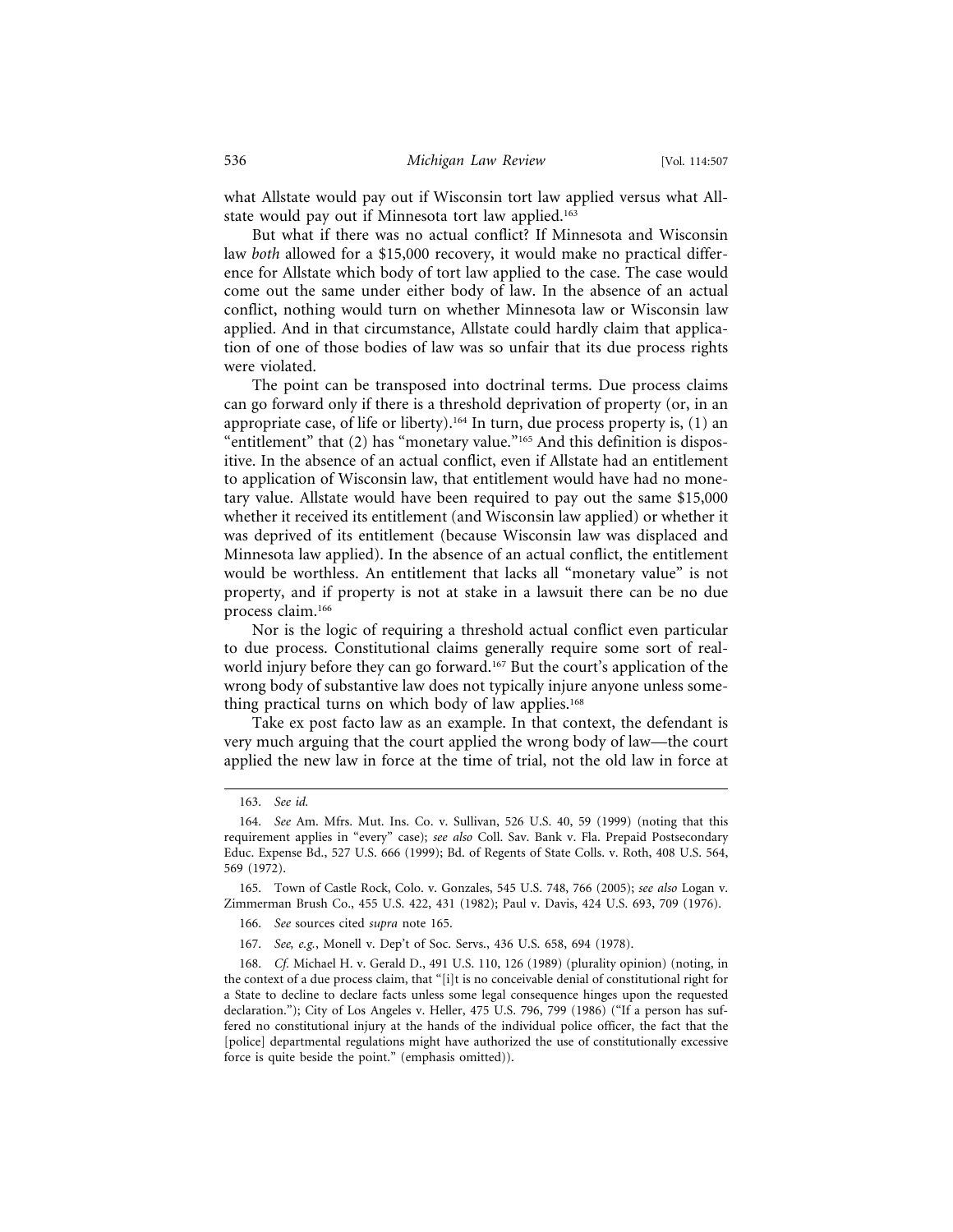February 2016] *Extraterritorial Criminal Jurisdiction* 537

the time she acted. But in the ex post facto context, it is not generally enough that there be some sort of purely formal difference between these two bodies of law, old and new.169 Rather, there must be a practical, bottomline difference for the defendant,<sup>170</sup> and that is only logically possible if the old and new bodies of law are meaningfully different from each other—if there is between them what amounts to an actual conflict.

# 2. From Civil to Criminal

As we saw above, the extraterritorial due process doctrine must be grounded solely on a concern for fairness, generally understood as protecting against the upsetting of relevant expectations.171 But expectations can only be upset when there is a discrepancy between baseline (what one expected would happen) and reality (what actually did happen)—in the case of legislative jurisdiction, a discrepancy between the substantive law that one expected would apply and the substantive law that did, in reality, apply.172 If there is no actual conflict, then the only discrepancy between the expected body of substantive law and the applied body of substantive law is its source—in the example above, that one is Spanish substantive law and the other is U.S. substantive law.173 But that formalistic distinction cannot amount to a constitutionally sufficient upsetting of expectations. *Phillips Petroleum* makes that clear.174

And there is no reason that the logic of *Phillips Petroleum* does not apply in criminal cases. In "every" case, due process has a role to play only after a threshold deprivation of life, liberty, or property.175 But there can be no such deprivation unless we imagine that, but for the application of a particular body of substantive law, the defendant would have had more—more property, in a civil case like *Phillips Petroleum*, or more life or liberty, in a criminal case.

In short, just as a threshold actual conflict is required before a due process test is brought to bear with respect to civil legislative jurisdiction, so too a threshold actual conflict should generally be required before the due process nexus test applies to criminal legislative jurisdiction.

This point is underscored by the Supreme Court's reasoning in a nowobscure case, *Nielsen v. Oregon*. 176 In *Nielsen*, Washington and Oregon

- 174. *See supra* Section III.B.1.
- 175. Am. Mfrs. Mut. Ins. Co. v. Sullivan, 526 U.S. 40, 59 (1999).
- 176. *See* 212 U.S. 315, 319–21 (1909).

<sup>169.</sup> Gibson v. Mississippi, 162 U.S. 565, 590 (1896).

<sup>170.</sup> *See* Dobbert v. Florida, 432 U.S. 282, 294 (1977); *see also* Weaver v. Graham, 450 U.S. 24, 29 (1981); Malloy v. South Carolina, 237 U.S. 180, 183–84 (1915).

<sup>171.</sup> *See supra* Part II, Section III.A.

<sup>172.</sup> *See supra* Section III.B.1.

<sup>173.</sup> *See supra* Section III.A.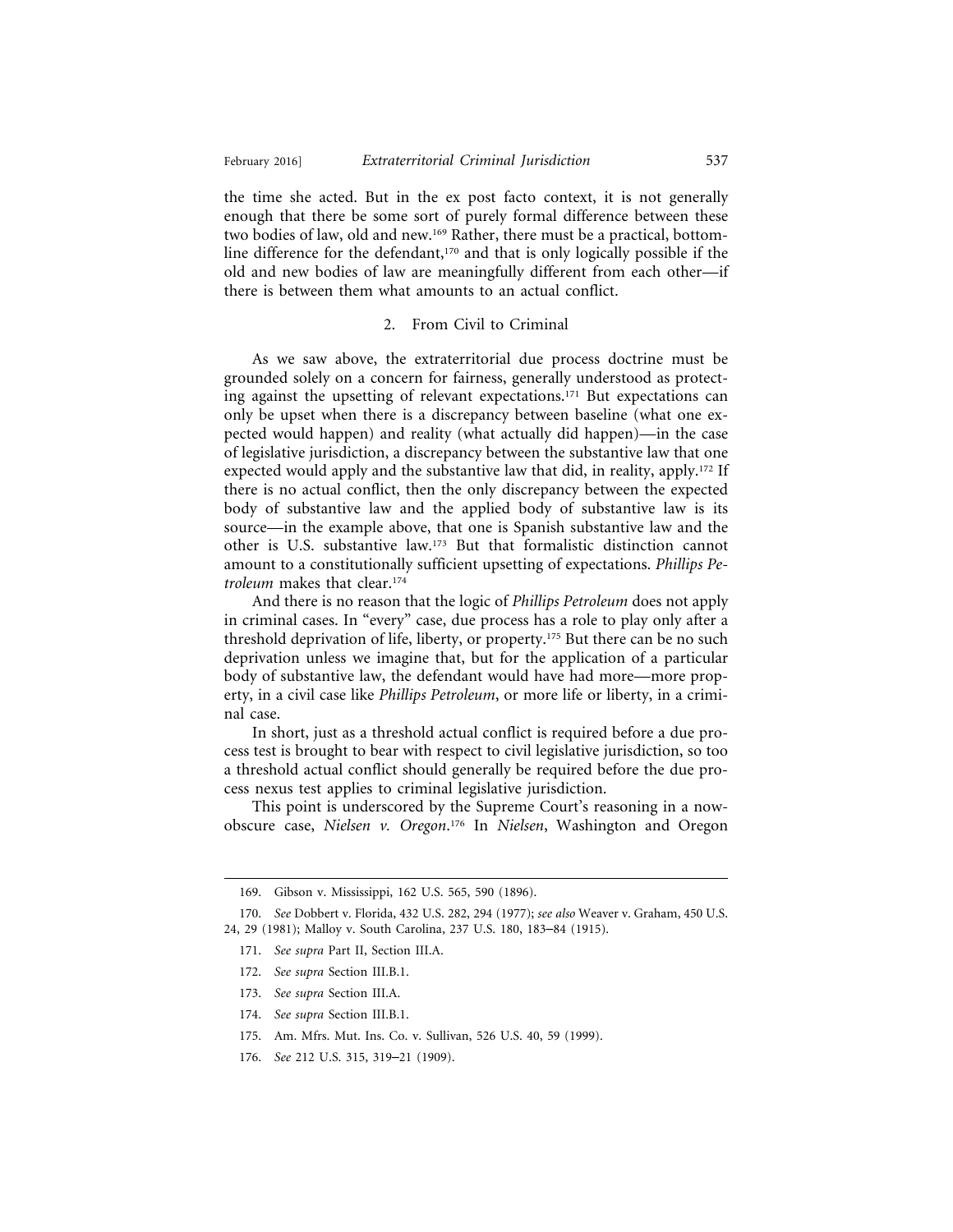shared jurisdiction over a river.<sup>177</sup> Oregon's laws criminalized certain conduct, Washington's did not.<sup>178</sup> This amounted to an actual conflict and the Supreme Court ultimately vacated the Oregon conviction.<sup>179</sup> The Court framed the question as follows:

Where an act is . . . prohibited and punishable by the laws of both States, the one first acquiring jurisdiction of the person may prosecute the offense . . . . [B]ut where as here the act is prohibited by one State and in terms authorized by the other, can the one state which prohibits, prosecute and punish for the act done within the territorial limits of the other?<sup>180</sup>

In the no-conflict scenario—"[w]here an act is . . . prohibited and punishable by the laws of both States"—it does not much matter which body of criminal law is applied ("the one first acquiring jurisdiction of the person may prosecute the offense"). But if there is an actual conflict—if "the act is prohibited by one State and in terms authorized by the other"—harder questions about extraterritoriality begin to crop up. Why is it immaterial, in the absence of an actual conflict, which body of law is applied? Another court explained, in a case involving shared criminal jurisdiction over a bridge, that if the defendant's "conduct was in violation of the laws of both states," he "is hardly in a position to charge any basic unfairness."181 In short, in criminal cases, no less than in civil ones like *Phillips Petroleum*, it is the existence of an actual conflict that triggers searching inquiry into the scope of legislative jurisdiction.

This conclusion gathers added force when we consider the alternative. If a threshold actual conflict were required before due process could be brought to bear in civil cases under *Phillips Petroleum*, but not in criminal cases, the result would be that U.S. civil legislative jurisdiction would be broader than U.S. criminal legislative jurisdiction. This is because there would be a class of cases—no-conflict cases—in which due process limits the reach of criminal legislative jurisdiction, but does not limit the reach of civil legislative jurisdiction.

An example helps to show how this would happen. Imagine that a company in France intentionally spews toxins; the toxins are inhaled by a Mexican national who then comes to the United States for a business trip—at which point he gets sick and is hospitalized. And imagine further that the tort law and the criminal law of all relevant entities are in perfect harmony—with no actual conflicts between France, Mexico, or the United States.182 Because, under *Phillips Petroleum*, due process checks U.S. civil legislative jurisdiction only when there are actual conflicts, U.S. tort law could

<sup>177.</sup> *Nielsen*, 212 U.S. at 316.

<sup>178.</sup> *Id.* at 316–17.

<sup>179.</sup> *Id.* at 321.

<sup>180.</sup> *Id.* at 320.

<sup>181.</sup> State v. Holden, 217 A.2d 132, 134 (N.J. 1966).

<sup>182.</sup> For these purposes, imagine that there is an applicable body of U.S. tort and criminal law.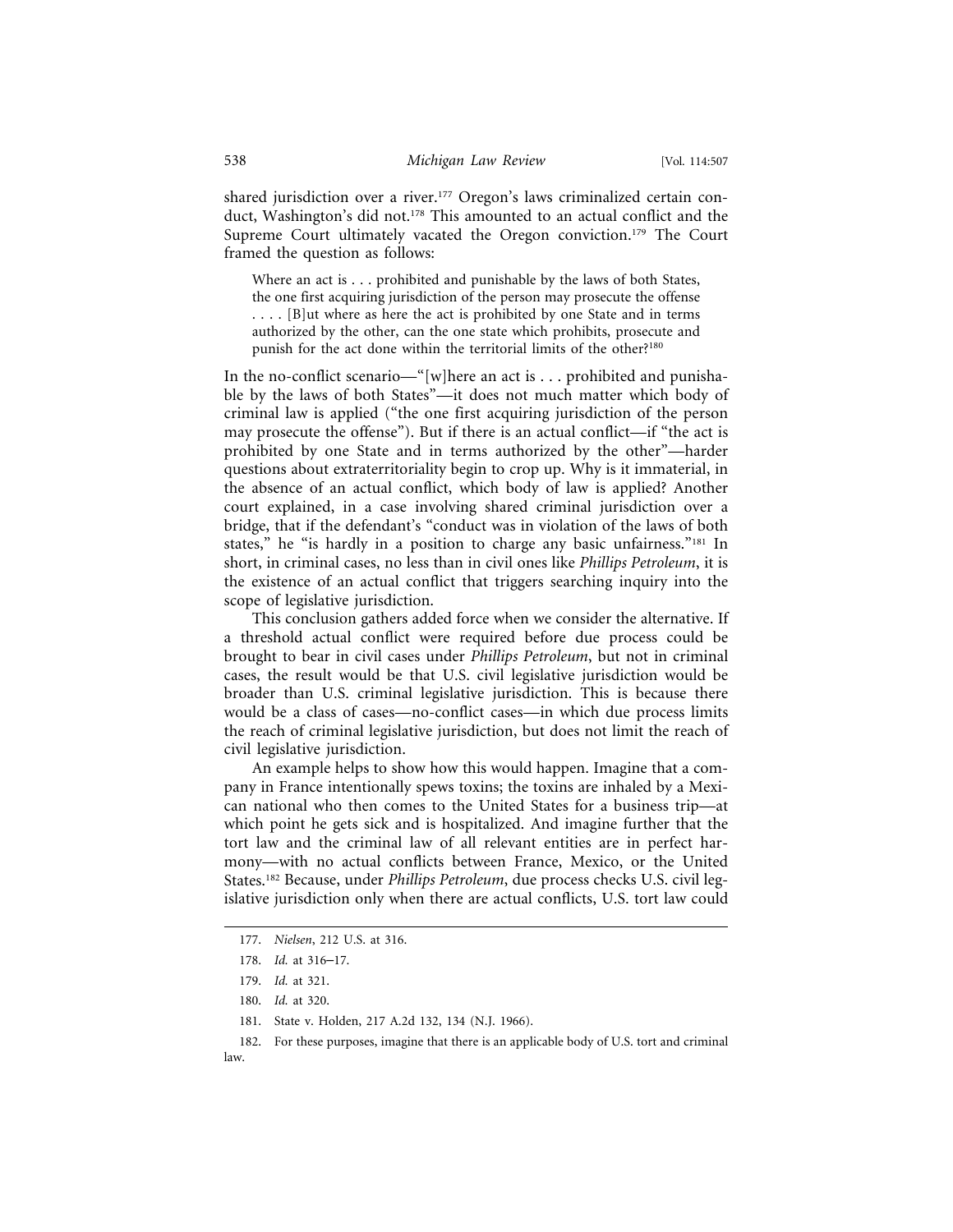be applied to the French company's actions—regardless of whether there is a nexus to the United States that would be sufficiently strong to satisfy due process. But if, by contrast, due process checked U.S. criminal legislative jurisdiction whether there is an actual conflict or not, U.S. criminal law could be applied to the French company's actions only if there were a nexus to the United States strong enough to satisfy due process.

This would amount to a deep divergence between the reach of legislative jurisdiction in criminal cases versus civil ones. But the reach of a sovereign's extraterritorial power to prescribe should not substantially vary depending on whether the sovereign is prescribing standards of conduct backed by civil remedies or by criminal sanctions. The underlying jurisdictional bases are the same.<sup>183</sup> "The principles governing [extraterritorial] jurisdiction to prescribe  $\dots$  apply to criminal as well as to civil regulation."<sup>184</sup> That is why the Supreme Court has directly analogized from the extent of Congress's extraterritorial criminal power to the extent of Congress's extraterritorial civil power.185 That is why no one suggests that civil and criminal cases should be treated differently on a core question of extraterritorial legislative jurisdiction—whether Congress can reach into a foreign country and require a U.S. citizen living there to come back to the United States to testify.186 And that is why one of the Supreme Court's major twentieth century precedents on the extraterritorial reach of criminal legislative jurisdiction, *Skiriotes v. Florida*, 187 was based principally on civil legislative jurisdiction decisions,188 and

184. RESTATEMENT (THIRD) OF THE FOREIGN RELATIONS LAW OF THE UNITED STATES § 403 cmt. f (Am. Law Inst. 1987).

185. *See, e.g.*, Vermilya-Brown Co., Inc. v. Connell, 335 U.S. 377, 381 (1948).

186. In 1932, the Supreme Court upheld the issuance of a subpoena to compel the return of an American citizen to the United States for testimony in a criminal trial. Blackmer v. United States, 284 U.S. 421 (1932). The subpoena, issued under the Walsh Act, was held not to exceed the reach of federal legislative jurisdiction. In 1964, the Act was amended to allow the issuance of extraterritorial subpoenas to U.S. citizens in civil cases—and since then courts have closely examined whether Walsh Act subpoenas should issue in civil cases on numerous occasions. *E.g.*, Balk v. N.Y. Inst. of Tech., 974 F. Supp. 2d 147, 155 (E.D.N.Y. 2013); SEC v. Sabhlok, No. C 08-4238 CRB (JL), 2009 WL 3561523, at \*4–5 (N.D. Cal. Oct. 30, 2009); Estate of Ungar v. Palestinian Auth., 412 F. Supp. 2d 328, 332 (S.D.N.Y. 2006); Klesch & Co. v. Liberty Media Corp., 217 F.R.D. 517, 523 (D. Colo. 2003). But none of these cases have even entertained the possibility that although Walsh Act subpoenas do not exceed legislative jurisdiction in criminal cases, as *Blackmer* held—such subpoenas might nonetheless exceed legislative jurisdiction in civil cases. Rather, the unyielding assumption is that the reach of criminal and civil legislative jurisdiction are co-terminus. This makes sense, because "in assessing whether an assertion of extraterritorial subpoena power violates the due process clause, the distinction between criminal and civil actions is not constitutionally significant." Rhonda Wasserman, *The Subpoena Power:* Pennoyer*'s Last Vestige*, 74 Minn. L. Rev. 37, 104 (1989).

187. 313 U.S. 69 (1941).

188. *Skiriotes*, 313 U.S. at 73, 77, 79 (first citing Cook v. Tait, 265 U.S. 47 (1924); then citing Old Dominion S.S. Co. v. Gilmore (*The Hamilton*), 207 U.S. 398 (1907); then citing Del Castillo v. McConnico, 168 U.S. 674 (1898); and then citing United Gas Pub. Serv. Co. v. Texas, 303 U.S. 123 (1938)).

<sup>183.</sup> *Compare, e.g.*, United States v. Vasquez-Velasco, 15 F.3d 833, 840 (9th Cir. 1994) (criminal) *with* Republic of Philippines v. Westinghouse Elec. Corp., 43 F.3d 65, 76 (3d Cir. 1994) (civil).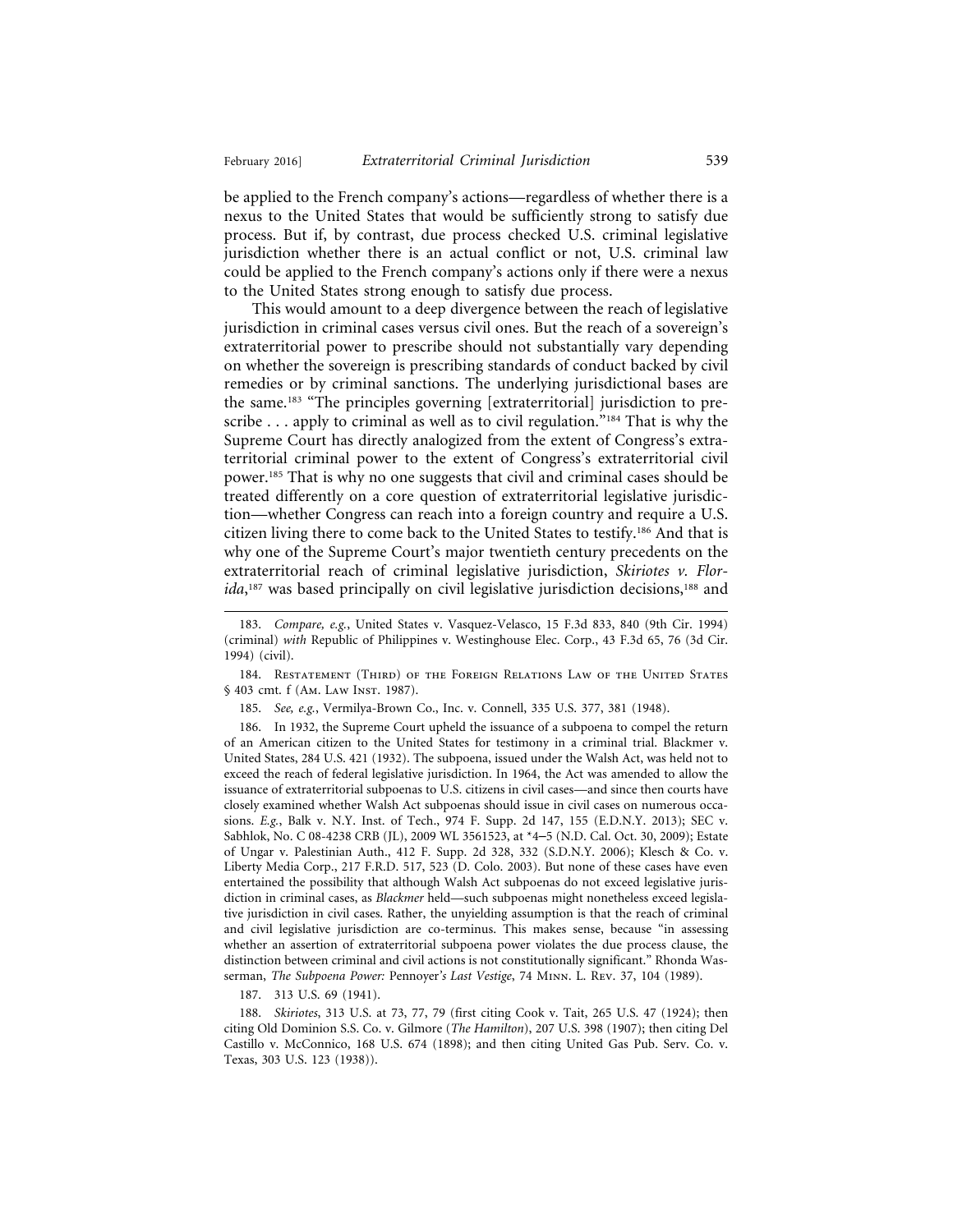why *Skiriotes*, the criminal legislative jurisdiction case, has principally influenced civil legislative jurisdiction decisions.<sup>189</sup>

#### 3. The Added Impetus for Actual Conflicts in Criminal Cases

Section III.B.1 argued that there must generally be a threshold actual conflict before due process is brought into play to check the reach of civil legislative jurisdiction, and Section III.B.2 showed that an actual conflict is required in criminal cases as well. This Section argues that the constitutional necessity of an actual conflict looms even larger in criminal cases than civil ones.

To see the argument, start with a puzzle. The constitutional necessity of a threshold actual conflict is a foundational point. But so far as I can tell, this point has never been mentioned. Why? Until very recently, all of the cases regarding due process limits on legislative jurisdiction have been civil, not criminal. And in civil cases, the point that the Constitution requires an actual conflict has no substantial practical impact—and is therefore very hard to see. This lack of a practical impact in civil cases flows from two sources.

The first is litigation incentives. Civil legislative jurisdiction cases are typically choice-of-law cases, and choice of law is a famously complicated area, with a bad reputation: "[A] dismal swamp, filled with quaking quagmires, and inhabited by learned but eccentric professors who theorize about mysterious matters in a strange and incomprehensible jargon."190 Lawyers who want to raise a choice-of-law argument must initiate themselves into the field's considerable mysteries. That is costly<sup>191</sup> and a strong financial disincentive to raising pointless arguments. There is little reason to argue about whether Minnesota or Wisconsin tort law applies if, because there is no actual conflict, the case will turn out the same either way. This means that even if there were *not* a threshold constitutional requirement of an actual conflict, civil litigants would, in any event, be incentivized to raise choice-oflaw arguments only if there were, indeed, an actual conflict.

Then there is doctrinal structure. Recall that in the first step of a choiceof-law analysis, state choice-of-law rules generally require the court to determine if there is an actual conflict. If there is no actual conflict, the analysis ends; the third stage of the analysis, the due process stage, is never reached. If there is an actual conflict in the first stage, the analysis can then proceed eventually reaching the due process stage.<sup>192</sup> This means that a court undertakes a due process analysis (in the third stage) only because it already found

<sup>189.</sup> *E.g.*, Askew v. Am. Waterways Operators, Inc., 411 U.S. 325, 333 (1973); Alaska v. Arctic Maid, 366 U.S. 199, 203 (1961).

<sup>190.</sup> William L. Prosser, *Interstate Publication*, 51 Mich. L. Rev. 959, 971 (1953).

<sup>191.</sup> Michael H. Gottesman, *Draining the Dismal Swamp: The Case for Federal Choice of Law Statutes*, 80 Geo. L.J. 1, 11–12 (1991) (describing choice-of-law litigation as "expensive and time-consuming").

<sup>192.</sup> *See supra* text accompanying notes 154–155.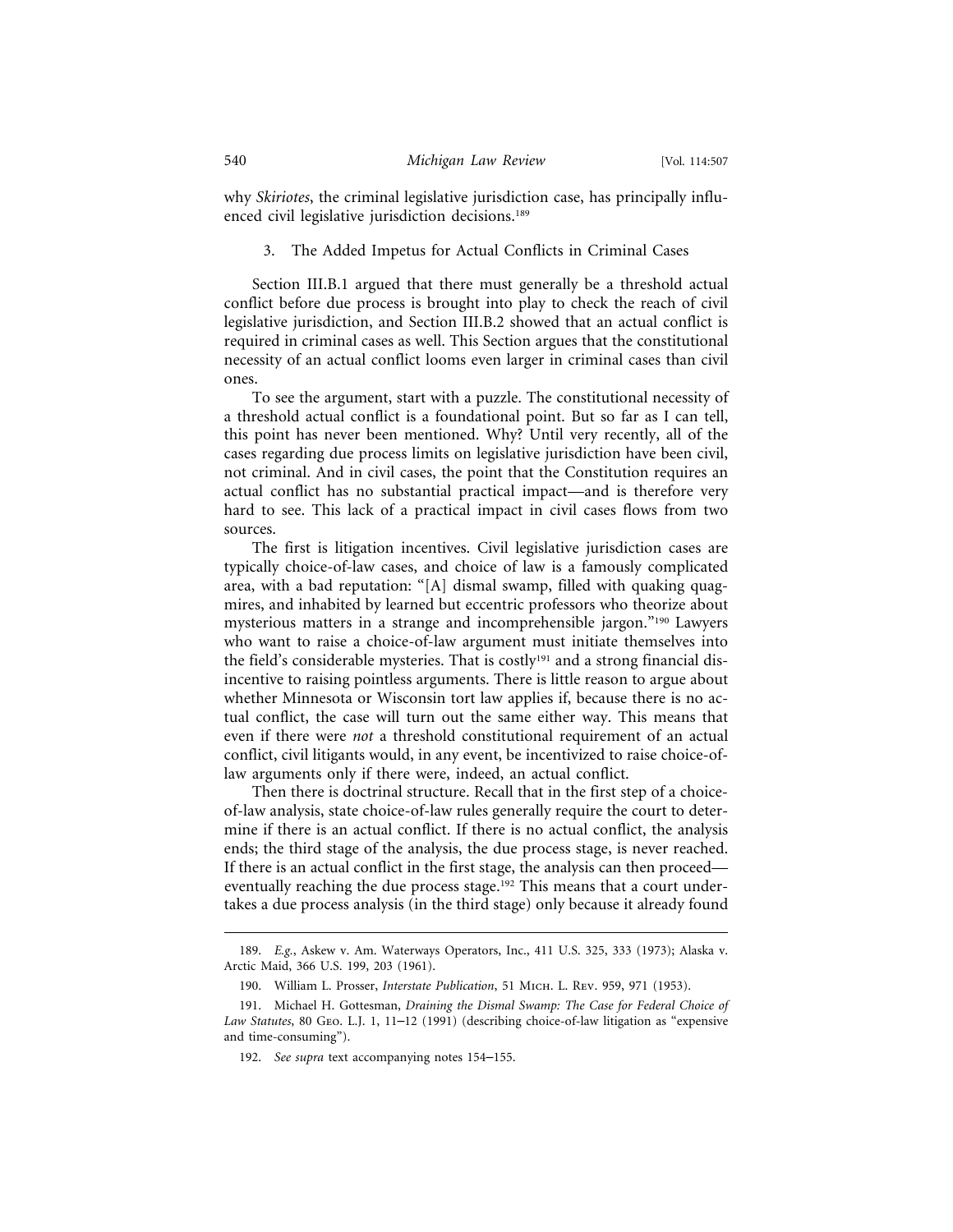an actual conflict (in the first stage); the threshold of actual conflict must necessarily have been crossed before there is any consideration of due process. This is why, in the choice-of-law context, it does not generally matter whether due process is self-consciously understood to require an actual conflict. An actual conflict is already required—independently, at the first stage of the analysis. If only by misdirection, the due process obligation of a threshold actual conflict is virtually always satisfied.

But these two factors, doctrinal structure and litigation incentives, do not do the same work in criminal cases. As to doctrinal structure, in criminal cases, no preliminary legal inquiry requires the existence of an actual conflict. Accordingly, in criminal cases the constitutional actual conflict cannot be satisfied indirectly, by virtue of an actual conflict being required by some other part of the law. Rather, in criminal cases, if due process is not itself understood as requiring an actual conflict, then no actual conflict will be required at any point.

Nor do litigation incentives function in criminal cases as they do in civil ones. As noted above, in civil cases litigation incentives help to ensure that, whatever the law's formal dictates might be, there is always an actual conflict. If Minnesota and Wisconsin tort law do not actually conflict, there is no practical upside in convincing a Minnesota judge that due process prevents application of Minnesota law. Because if the judge is convinced, she will then just apply Wisconsin law—which, by hypothesis, is in harmony with Minnesota law anyway. But things are different in a criminal case. Convincing the Minnesota judge that due process prevents application of Minnesota criminal law will not cause the judge to apply Wisconsin criminal law. Indeed, the Minnesota judge *cannot* apply Wisconsin criminal law.193 If the Minnesota judge is convinced that due process prevents application of Minnesota criminal law, the case will not simply toggle from one body of substantive law to another, as a civil action might. Rather, the criminal prosecution will be dismissed.194 This is, again, a deep contrast. In a civil action, in the absence of an actual conflict there is generally no upside for the defendant in showing that due process prevents application of a certain body of law. In a criminal case, there is an enormous upside for the defendant in showing that due process prevents application of a certain body of law. That upside is dismissal of the prosecution, the greatest prize of all—and the defendant's incentive to pursue it has nothing to do with whether there is an actual conflict.

In short, the constitutional necessity of a threshold actual conflict need not be a self-conscious part of civil legislative jurisdiction law. Because of litigation incentives and doctrinal structure, legislative jurisdiction issues will generally be raised in civil cases only if there is an actual conflict. But that is not how things work in criminal cases. In criminal cases, if an actual

<sup>193.</sup> *See supra* text accompanying note 37.

<sup>194.</sup> *See, e.g.*, United States v. Perlaza, 439 F.3d 1149, 1168–69 (9th Cir. 2006).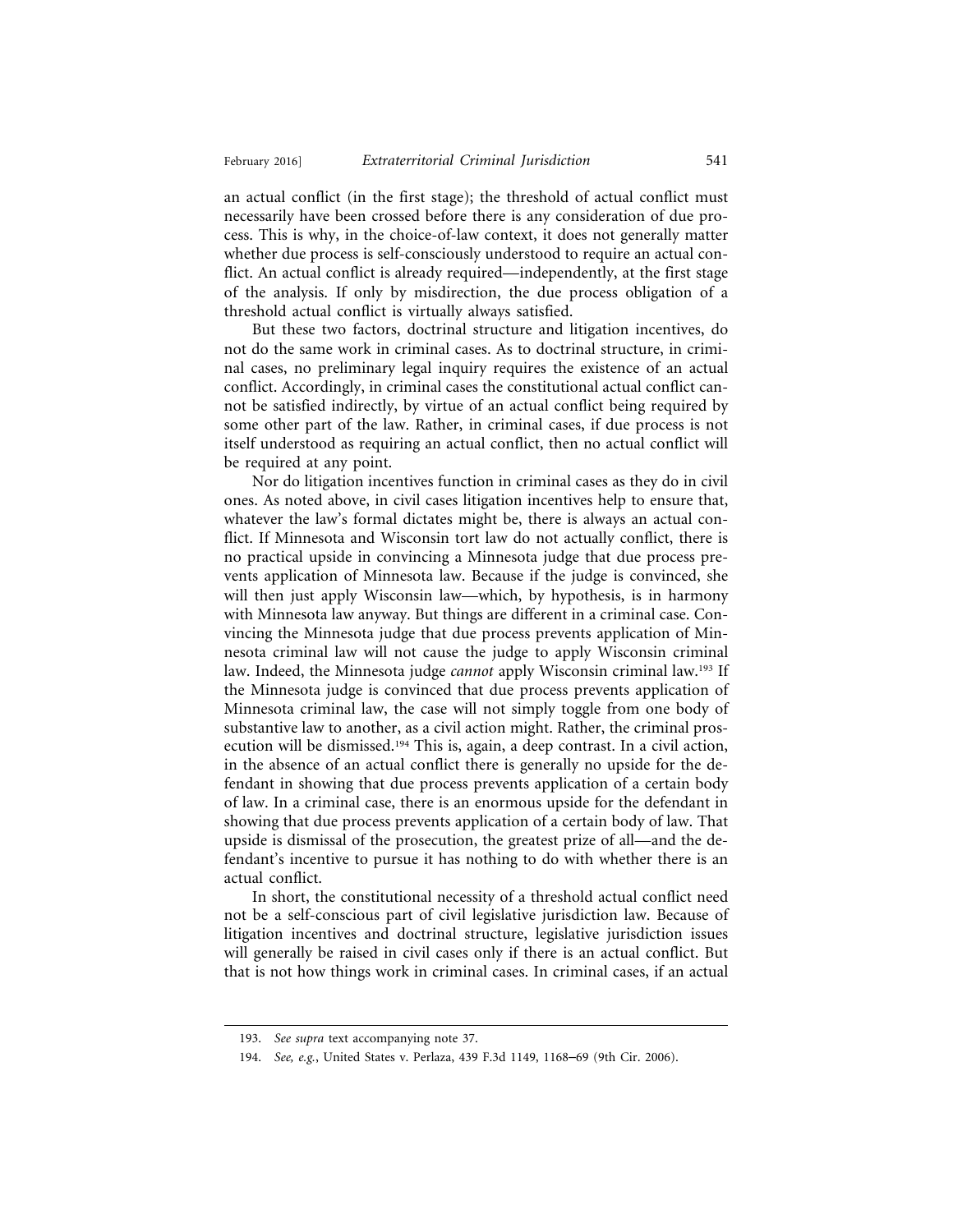conflict is not explicitly understood as a legally necessary threshold requirement, due process claims will be pressed by defendants even when there is no such conflict.

### 4. Fair Warning and Actual Conflict

Requiring a threshold actual conflict makes sense in criminal cases for another reason as well: it would bring the extraterritorial due process doctrine in line with its closest constitutional relation, fair-warning law. Fair warning is a due process doctrine with three canonical "manifestations": void-for-vagueness, the rule of lenity, and the rule against judicial interpretations of criminal statutes that retrospectively expand their scope.195 In extraterritorial prosecutions, defendants have begun to press a novel kind of fair-warning claim. The most prominent case in this emerging area is *United States v. Al Kassar*. 196 As noted above, the lead defendant in *Al Kassar* was a Spanish citizen who worked, principally from Spain, to ship missiles to purported narco-terrorists in Colombia; the traffickers said they wanted the missiles to shoot down U.S. military personnel.197 The *Al Kassar* defendants sought to vacate their convictions on fair-warning grounds, and the Second Circuit rejected their claim:

Fair warning does not require that the defendants understand that they could be subject to criminal prosecution *in the United States* so long as they would reasonably understand that their conduct was criminal and would subject them to prosecution somewhere. The defendants were not ensnared by a trap laid for the unwary. Supplying weapons illegally . . . to a known terrorist organization with the understanding that those weapons would be used to kill U.S. citizens and destroy U.S. property is self-evidently criminal . . . .198

So too in *United States v. Bin Laden*, 199 the other leading case. That was a U.S. prosecution based on bombings of American embassies in Kenya and Tanzania. There, the court also rejected a fair-warning claim, because even if the defendant did not know the "breadth of the statutory framework that would serve as the basis for the [U.S.] charges against him—few defendants do—there is no room for him to suggest that he has suddenly learned that mass murder was illegal in the United States or anywhere else."200

<sup>195.</sup> United States v. Lanier, 520 U.S. 259, 265–66 (1997).

<sup>196. 660</sup> F.3d 108 (2d Cir. 2011).

<sup>197.</sup> *Al Kassar*, 660 F.3d at 115–16. The narco-traffickers identified themselves as members of the FARC, a left-wing Colombian organization. *Id.* at 115. That organization has been designated as a terror group by the United States. *Foreign Terrorist Organizations*, U.S. Dep't of State, http://www.state.gov/j/ct/rls/other/des/123085.htm [http://perma.cc/8WCE-TXCV].

<sup>198.</sup> *Al Kassar*, 606 F.3d at 119; *accord* United States v. Brehm, 691 F.3d 547, 553–54 (4th Cir. 2012) (following *Al Kassar* on this point).

<sup>199. 92</sup> F. Supp. 2d 189 (S.D.N.Y. 2000).

<sup>200.</sup> *Bin Laden*, 92 F. Supp. 2d at 218–19 (quoting Gov't Memo at 34, United States v. Bin Laden, 92 F. Supp. 2d 189 (S.D.N.Y. 2000) (No. 1:98-CR-01023)); *accord* United States v. Reumayr, 530 F. Supp. 2d 1210, 1223–24 (D.N.M. 2008) (following *Bin Laden* on this point).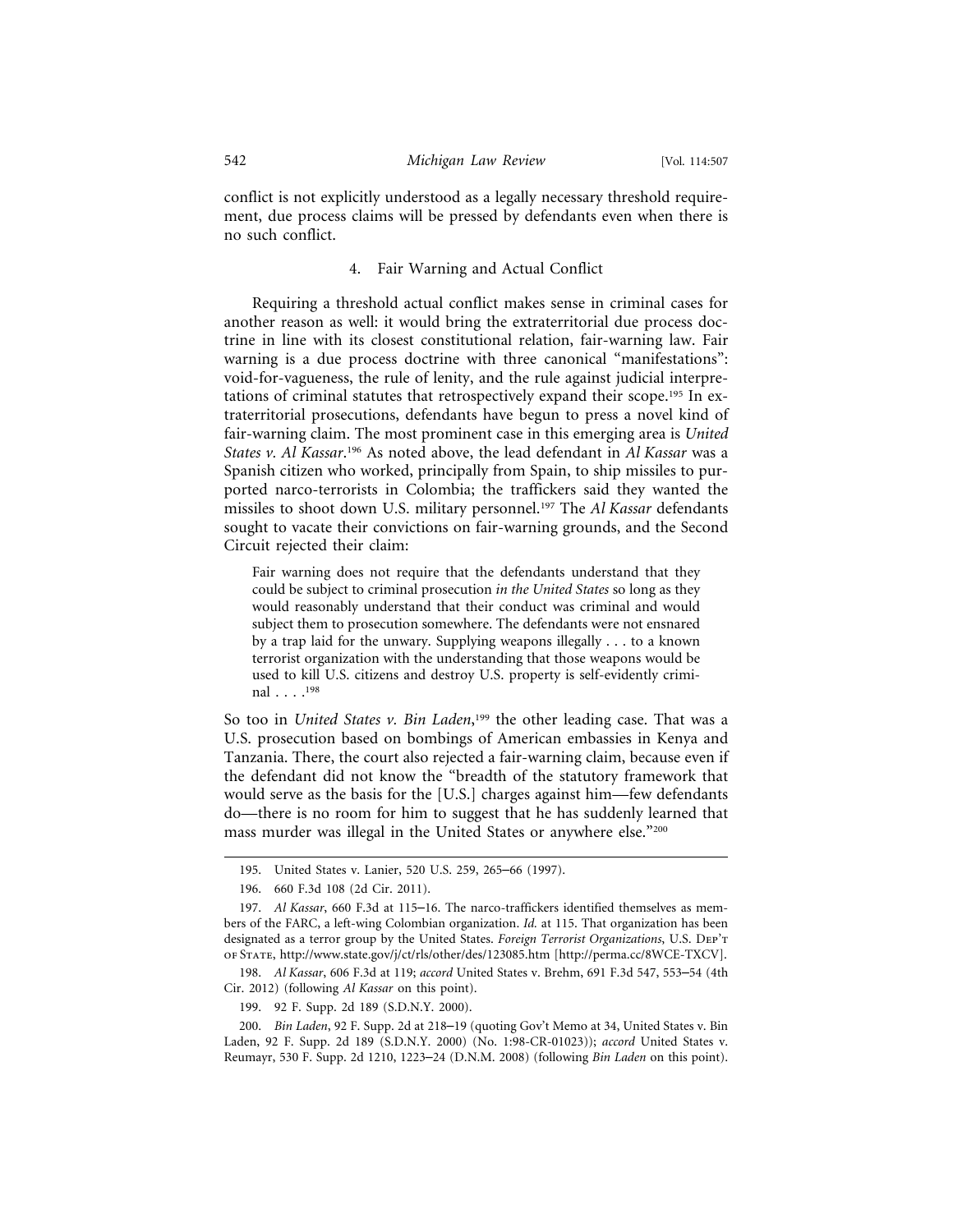All of this makes sense from a fairness perspective. "[T]he purpose of the fair notice requirement is to enable the ordinary citizen to conform his or her conduct to the law."201 It is unfair that a person who expects that he is conforming his conduct to the criminal law turns out, to his surprise, not to be. That can happen in the domestic context when, for example, a statute is vaguely worded. And it can happen in the extraterritorial context, when the crux of a defendant's claim is that he was not made aware (not fairly warned) of a switch—a switch from regulation of his conduct by one body of criminal law (the local criminal law of Spain, Kenya, or Tanzania) to regulation of that same conduct by another body of criminal law (U.S. criminal law, under which he is now being prosecuted).

But flipping between legal regimes does not threaten to undo the defendant's expectation that he has conformed his conduct to the law when there is no actual conflict between local law and U.S. law. Shipping missiles to narco-terrorists is "self-evidently criminal," a crime under the laws of any possibly relevant country. Accordingly, the Spanish defendant in *Al Kassar* could have conformed his conduct to U.S. law without being warned of its terms or applicability—effortlessly, simply by conforming his conduct to Spanish law. In *Bin Laden*, too. The Kenyan and Tanzanian bombers could have stayed on the right side of U.S. criminal law (which forbids murder) just by following Kenyan and Tanzanian criminal law (which also does). Murder is illegal everywhere; as in *Al Kassar*, it did not matter which bodies of criminal law applied because they all proscribed the same thing.

The fair-warning law that has begun to develop functions in the same way that, this Article argues, the extraterritorial due process doctrine should function. In each context, the mere application of U.S. criminal law to defendants' conduct abroad does not, standing alone, trigger a due process issue. Rather, due process enters the picture only when there is an actual conflict. This confluence is no coincidence. Properly understood, each due process doctrine flows from the same basic concern for upsetting the defendant's expectations with respect to the substantive criminal law he thought would govern his behavior. And these expectations cannot be upset if there is no deep disjunction, no actual conflict, between the body of criminal law (Spanish, Tanzanian, or Kenyan) that would have applied to the defendant and the body of criminal law (U.S. criminal law) that either was applied to the defendant, in the case of the extraterritorial due process doctrine, or that was applied to the defendant without sufficient warning, in the case of fairwarning law.

#### 5. Sentencing Conflicts

To this point, this Article has considered only actual conflicts—in which a defendant's conduct was lawful under the substantive law of the place where she acted but unlawful under the law of the United States, where she

<sup>201.</sup> City of Chicago v. Morales, 527 U.S. 41, 58 (1999).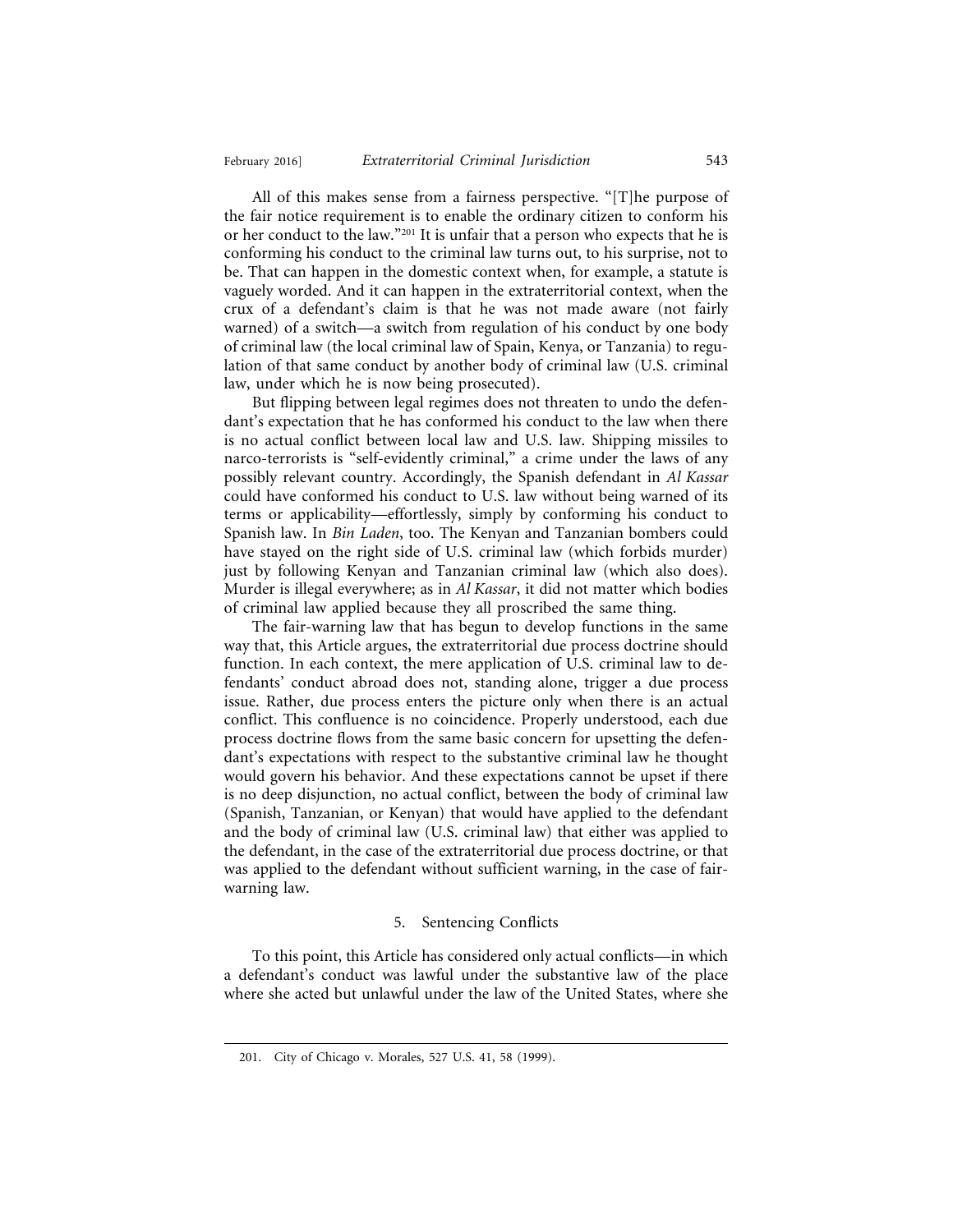was prosecuted. I have argued that an actual-conflict scenario should be understood to trigger application of due process checks on criminal legislative jurisdiction—but a no-conflict scenario should not.

But there should be no doubt that, even in no-conflict cases, deep discrepancies between U.S. sentencing law and the sentencing law that would otherwise have applied to the defendant should trigger application of due process protections. Sentencing in criminal cases is closely analogous to damages in civil cases; each is the follow-on consequence of a finding of liability. And in civil cases, large differences in how damages are to be calculated can emphatically trigger application of due process limits. Indeed, both *Phillips Petroleum* and *Allstate* involved differences between two bodies of law with respect to the permissible measure of damages.<sup>202</sup> The fact that deep conflicts in damages law in civil cases can trigger application of due process suggests that deep conflicts in sentencing law in criminal cases should also trigger application of due process.

This makes sense. Imagine if our hypothetical Spanish defendant had faced a five-year maximum sentence if she had been prosecuted in Spain, but, prosecuted in the United States, she now faces a fifty-year mandatory minimum sentence. This is closely analogous to an actual conflict—the law of the place where the defendant acted (Spanish sentencing law) permitted an outcome (freedom after five years in prison) that is essentially forbidden by the corresponding body of U.S. law.

If discrepancies in sentencing law regimes—I will call them "sentencing conflicts"—can trigger application of the extraterritorial due process doctrine, this raises a number of questions. For example, how different must two sets of sentencing laws be before the discrepancy between them triggers application of the due process "nexus" test? The Supreme Court has considered related questions in other areas of constitutional criminal law,<sup>203</sup> and they are hard.

But those questions are not especially important from a practical perspective. This is because sentencing is dynamic. For example, to facilitate extraditions from countries that want to cap their citizens' sentencing exposure, federal prosecutors routinely represent that if a certain extraterritorial prosecution is permitted to go forward, the United States will not seek a sentence above a given ceiling.204 Against this backdrop, it would seem readily possible for U.S. prosecutors to wholly eliminate sentencing conflicts and the due process-triggering unfairness that comes with them—simply by making binding representations that they will not seek certain penalties. For example, if a sentencing conflict results because the death penalty is available in the United States but not Spain, prosecutors can wholly eliminate that conflict by agreeing in advance not to seek the death penalty.

<sup>202.</sup> Phillips Petrol. Co. v. Shutts, 472 U.S. 797, 816–17 (1985); Allstate Ins. Co. v. Hague, 449 U.S. 302, 307, 320 (1981) (plurality opinion).

<sup>203.</sup> *E.g.*, Peugh v. United States, 133 S. Ct. 2072, 2085–86 (2013) (discussing ex post facto laws).

<sup>204.</sup> *See, e.g.*, United States v. Baez, 349 F.3d 90, 92–93 (2d Cir. 2003).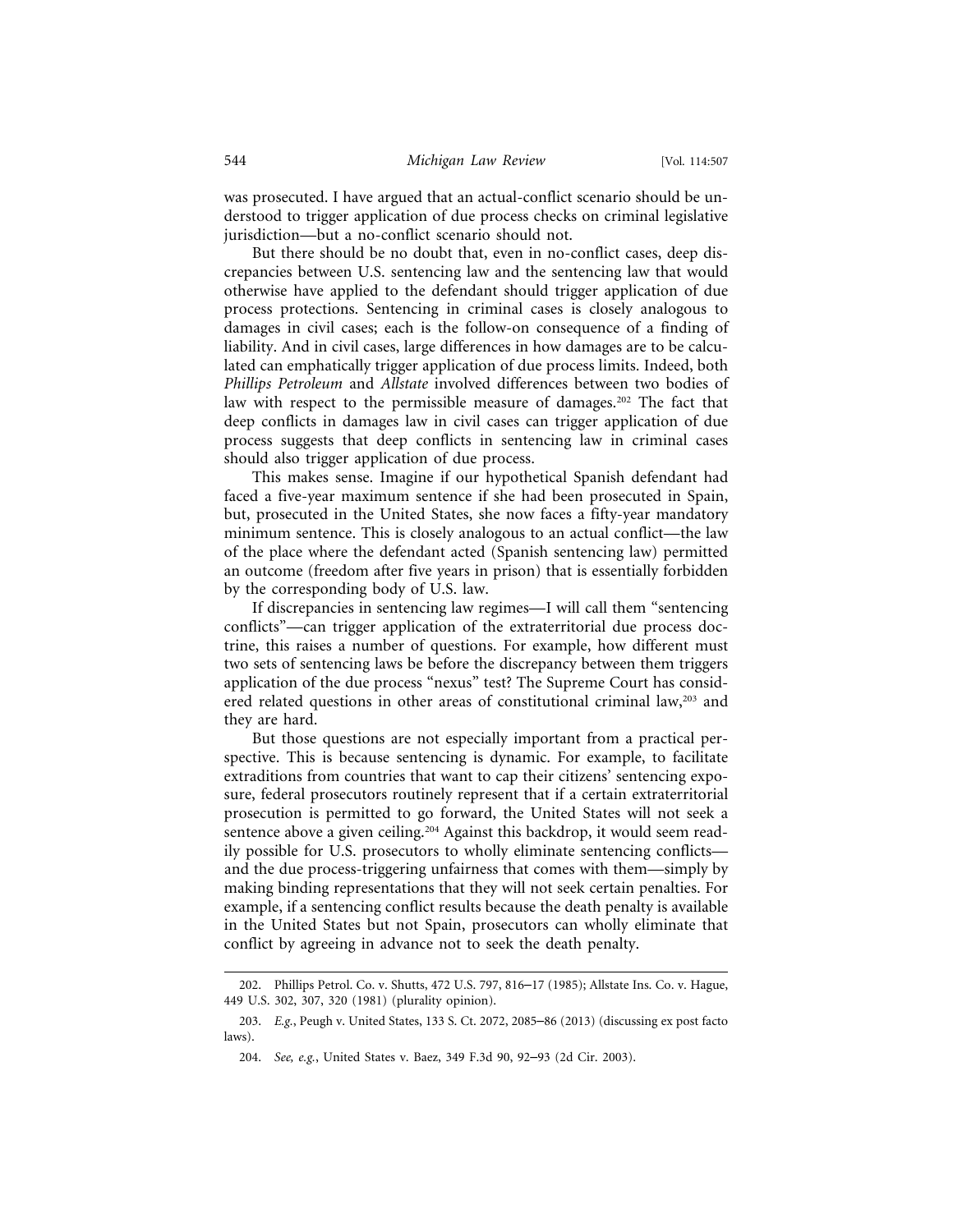Accordingly, prosecutors can unilaterally transform scenarios that involve sentencing conflicts into no-conflict scenarios. In this sense, prosecutors could opt out of the extraterritorial due process doctrine, and its "nexus" requirement, by committing not to seek certain sentences. Sentencing conflicts would not lead, in practice, to the dismissal of any prosecutions. Rather, they would lead to something potentially important, but something much different—to some lower sentences.<sup>205</sup>

#### C. *A Reformulated Doctrine*

The extraterritorial due process doctrine, animated solely by concerns for fairness,206 and reformulated in light of the arguments developed above,<sup>207</sup> would function as follows. In actual-conflict cases, the doctrine would apply as it does today—U.S. prosecutions could go forward only if they had a sufficient nexus to the United States.

In some no-conflict cases, in which there are sentencing conflicts, the extraterritorial due process doctrine would also apply. But such cases would, as a practical matter, melt away. This is because if the extraterritorial due process doctrine's strictures could not be satisfied in a given sentencingconflicts case, prosecutors could, themselves, eliminate the conflict, by agreeing to cap the defendant's sentencing exposure. This would eliminate the unfairness of the sentencing conflict—and, with it, the need to apply the extraterritorial due process doctrine.

Finally, in some no-conflict cases, those that do not involve a sentencing conflict, the extraterritorial due process doctrine would not apply. Assuming no other impediments—Article I limits, for example—the federal government would be constitutionally permitted to prosecute a defendant without regard for the nexus that her conduct has or does not have to the United States. This would not be unfair to defendants—by hypothesis, there would be no actual conflict, and no sentencing conflict. And while some other nations might object to such prosecutions, protecting against international frictions is a matter for Congress and for the President, not for the courts and the Constitution.208

- 206. *See supra* Part II.
- 207. *See supra* Sections III.A–B.

208. Note that there may sometimes be scenarios in which there is no actual conflict and no sentencing conflict—but it nonetheless may make sense to apply the extraterritorial due

<sup>205.</sup> In some cases, something akin to a sentencing conflict might be created (or deepened) by the existence of relatively harsher prison conditions in the United States, or the relatively greater distance between a defendant imprisoned in the United States and her family that will need to visit from abroad. But these sorts of concerns can very much be reflected in the sentence imposed by the Court. *See, e.g.*, United States v. Carty, 264 F.3d 191, 196–97 (2d Cir. 2001) (per curiam) (discussing the conditions of confinement that created a sentencing conflict); United States v. Johnson, 964 F.2d 124 (2d Cir. 1992) (discussing how family ties are a valid reason for downward departures from the sentencing guidelines); *cf.* United States v. Lipman, 133 F.3d 726 (9th Cir. 1998) (holding that a non-U.S. citizen's sentence can be reduced based on extent of cultural connection to the United States).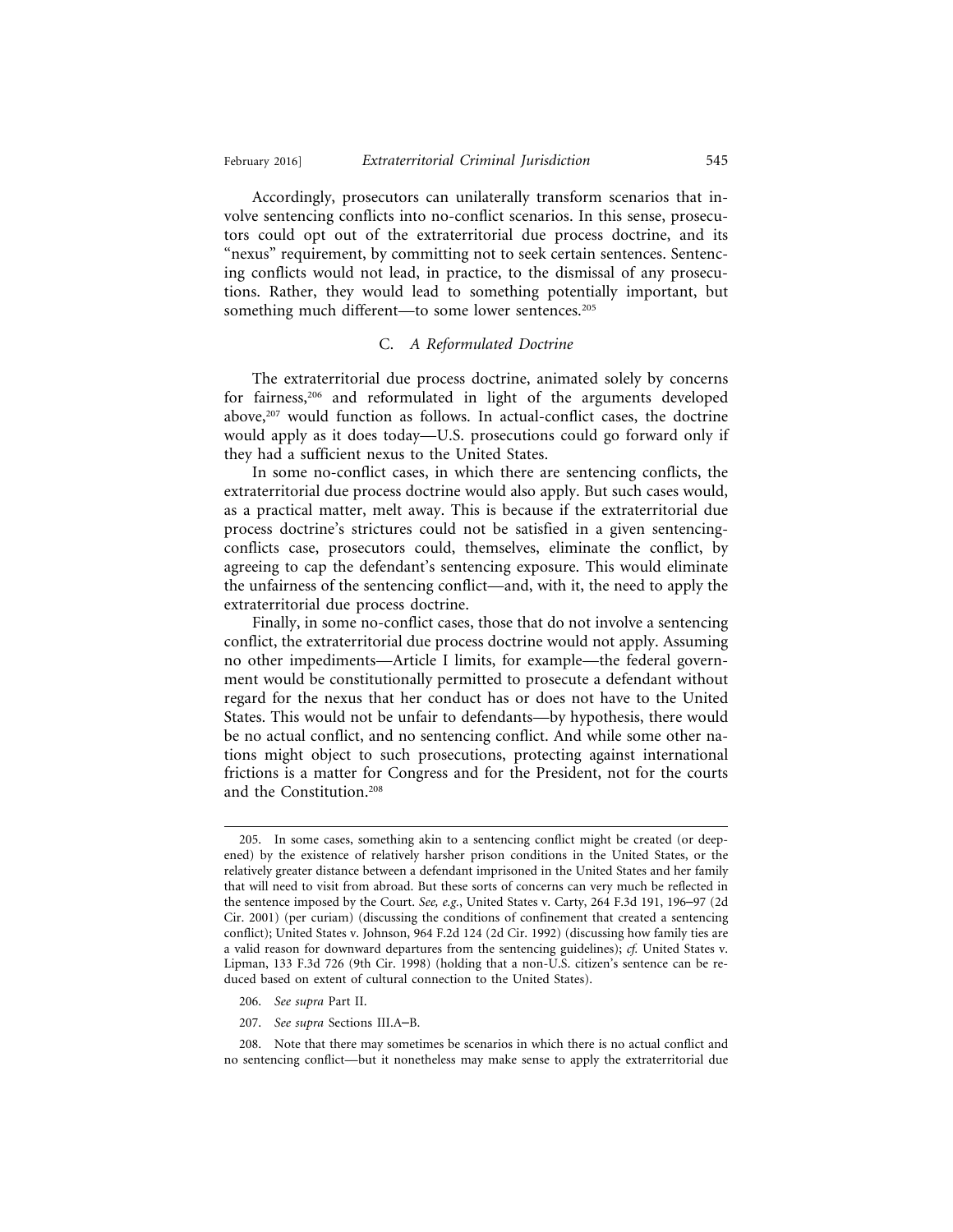#### IV. JUDICIAL JURISDICTION

To this point, I have argued that the extraterritorial due process doctrine can potentially have traction in actual-conflict cases and in cases in which there is a sentencing conflict—but not otherwise. But how can this be? Spanish and U.S. law may both proscribe murder, and may both punish it in precisely the same way; there is no conflict of any kind. But application of U.S. criminal law to our hypothetical Spanish defendant means that she will be subject to prosecution in America, halfway around the world, a trial conducted before a foreign jury, in a foreign legal system, and in what is likely a foreign language. She will be away from the support of family and the comforts of home, in an American prison during a potentially long pretrial period and, in the event of a conviction, for a period afterward. These are serious concerns, and they certainly sound in unfairness and upsetting of expectations.

But none of these concerns is a reason to bring to bear due process limits on legislative jurisdiction. That is because these are all matters of judicial jurisdiction, of the burdens of being tried in a court that, to the defendant, seems terribly inconvenient—perhaps to the point of constitutional unfairness. But judicial jurisdiction is controlled by its own body of constitutional law. This is the difference in civil cases between *Allstate*209 (legislative jurisdiction) and *Pennoyer v. Neff*210 or *International Shoe*211 (judicial jurisdiction); in criminal cases, this is the difference between *Davis*212 or *Yousef*213 (legislative jurisdiction) and *Ker*, *Frisbie*, or *Alvarez-Machain* (judicial jurisdiction).214 And the Supreme Court has emphasized—over and over again, literally for generations—that judicial jurisdiction and legislative jurisdiction are separate, each controlled by its own body of law.215

209. Allstate Ins. Co. v. Hague, 449 U.S. 302 (1981) (plurality opinion) (legislative jurisdiction).

- 210. 95 U.S. 714 (1878) (judicial jurisdiction).
- 211. Int'l Shoe Co. v. Washington, 326 U.S. 310 (1945) (judicial jurisdiction).
- 212. United States v. Davis, 905 F.2d 245, 247–50 (9th Cir. 1990) (legislative jurisdiction).
- 213. United States v. Yousef, 327 F.3d 56, 85–114 (2d Cir. 2003) (judicial jurisdiction).

process doctrine. For example, the outcome of a particular prosecution may turn on an affirmative defense, like intoxication or duress, and these defenses may be different in a material way under the relevant bodies of law. Such scenarios seem quite obscure. They are worth noting, but should not detain us here. In a similar vein, differences between procedural laws differing lengths of statutes of limitations, for example—do not seem to fall within the domains of due process limits on civil legislative jurisdiction, Sun Oil Co. v. Wortman, 486 U.S. 717, 729–30 (1988), and, accordingly, should not be taken to fall within the analogous domains of due process limits on criminal legislative jurisdiction.

<sup>214.</sup> Under the *Ker*-*Frisbie* rule, the Supreme Court has rejected the argument that the "power of a court to try a person for crime" is affected by the manner in which the defendant came before the court. Frisbie v. Collins, 342 U.S. 519, 521 (1952). The major cases are the ones referenced in the text: United States v. Alvarez-Machain, 504 U.S. 655 (1992); *Frisbie*, 342 U.S. 519; and Ker v. Illinois, 119 U.S. 436 (1886).

<sup>215.</sup> *See, e.g.*, J. McIntyre Mach., Ltd. v. Nicastro, 131 S. Ct. 2780, 2790 (2011) (plurality opinion); Phillips Petrol. Co. v. Shutts, 472 U.S. 797, 821 (1985); Keeton v. Hustler Magazine,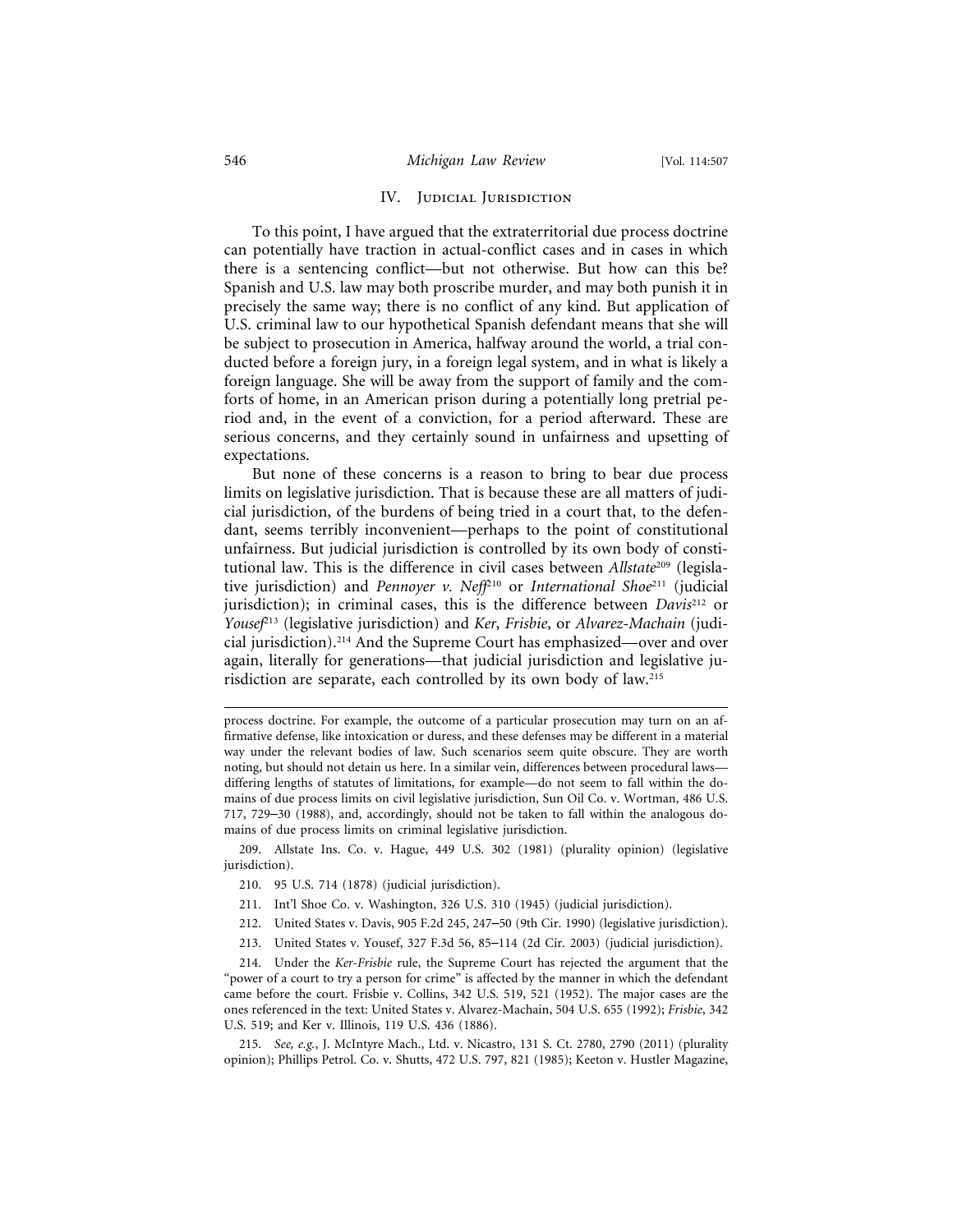In criminal cases, it has long been conventionally thought that U.S. courts may exercise judicial jurisdiction over any defendant physically before the court,<sup>216</sup> without regard to how the defendant got there.<sup>217</sup> To some observers, this can seem unfair.218 But if judicial jurisdiction's purported unfairness is placed into starker relief by a lack of due process checks on legislative jurisdiction, then that may be a strong reason to work a change in judicial jurisdiction. But it is not a reason to expand due process checks on legislative jurisdiction, to apply such checks because of concerns that would otherwise be outside of its domains.219 If it seems unfair to try our hypothetical Spanish defendant in the United States, few would suggest that the proper response is to do some tinkering and compensating in *other* areas of constitutional criminal law—by giving the defendant a right to an even speedier trial; by raising the burden of proof for her higher than "beyond a reasonable doubt"; by expanding her rights to challenge searches and seizures under the Fourth Amendment beyond everyone else's. Constitutional rights are not generally thought of as a system of free-form adjustments, where every action (this looks unfair) merits an equal and opposite—and ad hoc—reaction (so make that more fair over there). If there is unfairness in judicial jurisdiction law, it should not lead to a trimming of legislative jurisdiction's sails.

Perhaps, though, it might be argued that in the criminal context there is no meaningful difference between legislative and judicial jurisdiction—such that it makes sense to treat them as a single system. In civil cases, it might be said, a sovereign's courts can have jurisdiction, but the sovereign's substantive laws might not apply; judicial jurisdiction and legislative jurisdiction are thus separate. By contrast, it might be argued, in criminal cases this cannot happen—the sovereign's courts always apply the sovereign's substantive criminal laws,<sup>220</sup> so judicial jurisdiction and legislative jurisdiction collapse into one another.

But this is not persuasive. It is true that, in criminal cases, when a sovereign's courts have judicial jurisdiction (because the defendant is physically present before the court), the sovereign's courts never apply the substantive

218. *E.g.*, *Alvarez-Machain*, 504 U.S. at 687–88 (Stevens, J., dissenting) (suggesting that *Ker*-*Frisbie* rule is "deeply disturb[ing]" to "most courts throughout the civilized world").

Inc., 465 U.S. 770, 778 (1984); Kulko v. Superior Court, 436 U.S. 84, 98 (1978); Shaffer v. Heitner, 433 U.S. 186, 215 (1977); Hanson v. Denckla, 357 U.S. 235, 254 (1958).

<sup>216.</sup> *E.g.*, Albert Levitt, *Jurisdiction over Crimes*, 16 J. Am. Inst. Crim. L. & Criminology 316, 321 (1926) ("The principle is absolute in Anglo-American law that the accused must be present in court at the time he is being tried. . . . Nor does it matter how such control was secured."); *accord, e.g.*, United States v. Burke, 425 F.3d 400, 408 (7th Cir. 2005); United States v. Rendon, 354 F.3d 1320, 1326 (11th Cir. 2003); Stamphill v. Johnston, 136 F.2d 291, 292 (9th Cir. 1943); *cf.* FED. R. CRIM. P. 43(a) ("[T]he defendant must be present at . . . every trial stage  $\ldots$ .").

<sup>217.</sup> *See supra* note 214.

<sup>219.</sup> *See supra* text accompanying notes 144–145.

<sup>220.</sup> *See supra* note 37 .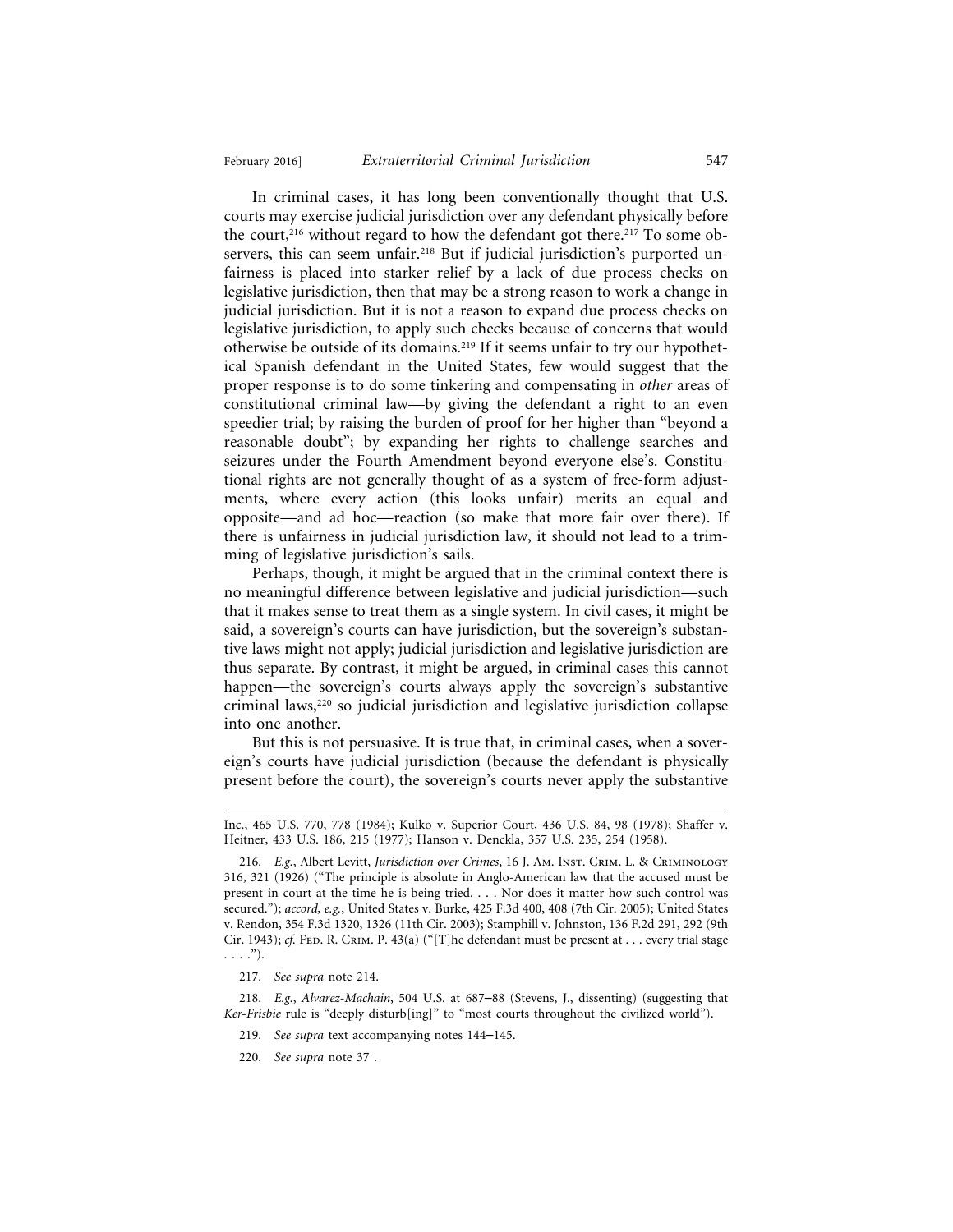law of *another* sovereign. But that does not mean that the court always applies its own substantive criminal law. That is, indeed, what the extraterritorial due process doctrine is all about. In extraterritorial due process cases, the court has judicial jurisdiction—the defendant is physically present, there before the court. But then the court nonetheless considers whether it has legislative jurisdiction. Legislative jurisdiction does not follow inevitably from judicial jurisdiction in criminal cases. If it did, there would have been nothing to say in *Davis*, for example, other than "the defendant is here, so we apply U.S. criminal law." The reverse is also true. There have been criminal cases in which courts very clearly have legislative jurisdiction but then consider, separately, whether they have judicial jurisdiction. These are cases like *United States v. Toscanino*221 and *United States v. Anderson*, 222 and, whatever else might be said about them,<sup>223</sup> those cases demonstrate that judicial jurisdiction is not understood to follow automatically from legislative jurisdiction in criminal cases.

Legislative jurisdiction and judicial jurisdiction are, in short, separate in civil cases—and in criminal ones, too. It does not make sense to solve a felt problem in one area of law by tinkering with what is another, separate body of law—by responding to perceived looseness in the law of judicial jurisdiction by tightening up the law of legislative jurisdiction beyond what is otherwise warranted.<sup>224</sup>

#### V. ACTUAL CONFLICTS

As argued above, a reformulated extraterritorial due process doctrine and its nexus test should be applied only in actual-conflict cases and in sentencing-conflict cases.225 If it did apply only in those cases, the doctrine would, in practice, potentially lead to the quashing of prosecutions only in actual-conflict scenarios.226 Under current law, however, the extraterritorial due process doctrine applies across the board—in actual-conflict cases, sentencing-conflict cases, and no-conflict cases.<sup>227</sup>

This Part shows that there is a large practical gulf between these two approaches. Because of certain major structural aspects of international law enforcement, extraterritorial prosecutions are overwhelmingly—perhaps exclusively—no-conflict cases. Concomitantly, when it comes to extraterritorial prosecutions, actual-conflict cases are exceedingly rare, if they exist at

<sup>221. 500</sup> F.2d 267, 274 (2d Cir. 1974) (considering whether to decline judicial jurisdiction over the defendant even though he is physically present before the court).

<sup>222. 472</sup> F.3d 662, 666 (9th Cir. 2006) (same).

<sup>223.</sup> *See, e.g.*, United States v. Mitchell, 957 F.2d 465, 470 (7th Cir. 1992) (questioning *Toscanino*'s "continuing constitutional vitality" given the Supreme Court's post-*Toscanino* reaffirmation of the *Ker*–*Frisbie* doctrine).

<sup>224.</sup> In a forthcoming article, I explain how due process limits on judicial jurisdiction should be understood to function in extraterritorial criminal cases.

<sup>225.</sup> *See supra* Section III.C.

<sup>226.</sup> *See supra* Sections III.B.5 and III.C.

<sup>227.</sup> *See supra* text accompanying notes 41–48.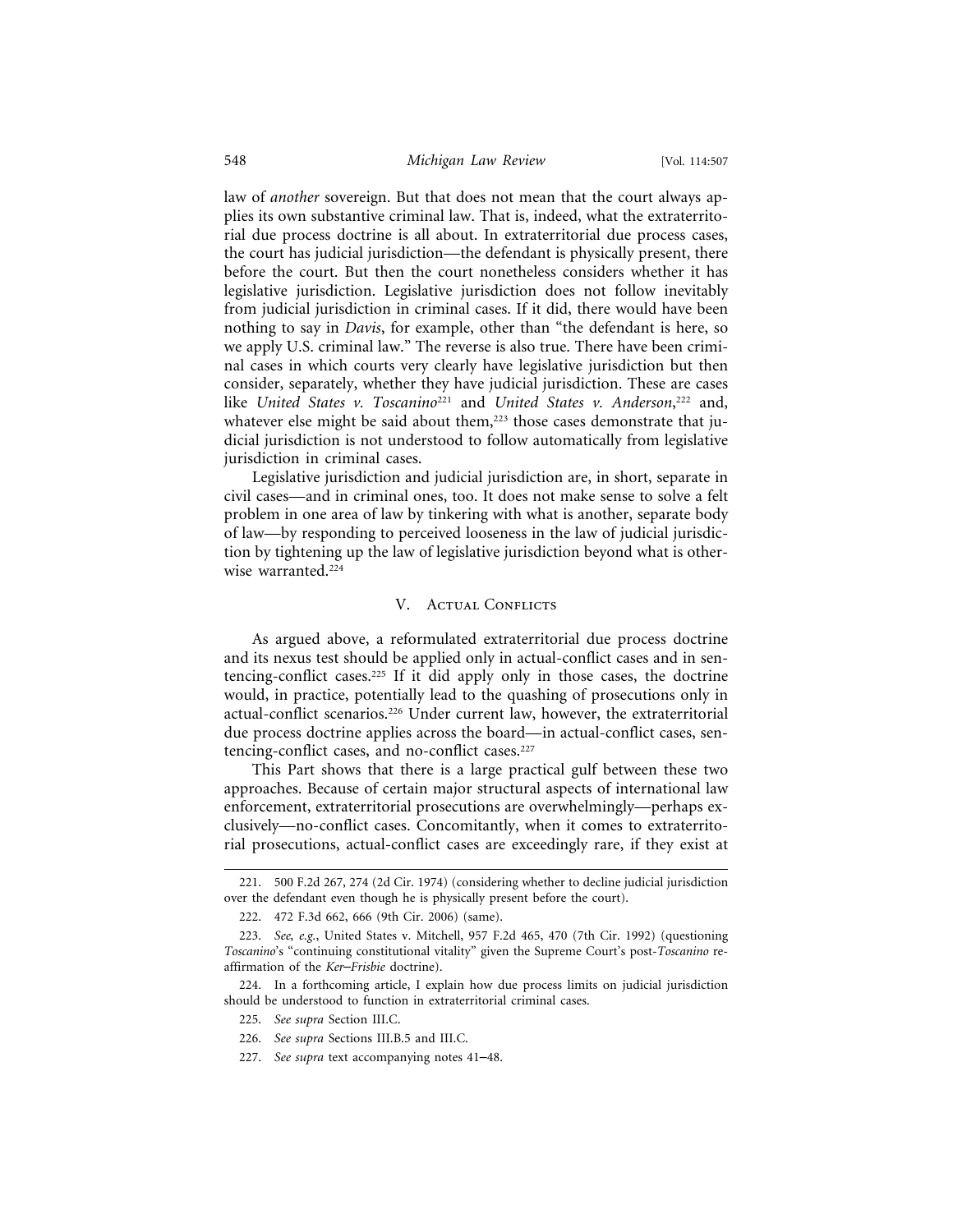all. It bears noting at the outset that there is no ready way empirically to determine the relative prevalence of actual-conflict prosecutions and noconflict prosecutions. But in the absence of empirical information, we can proceed by inference from the major structural forces that shape international-criminal-law enforcement: extradition, mens rea requirements, and international law.

First, the nature of extradition makes actual-conflict cases very rare. If two countries are parties to an extradition treaty, one country may request that a second country arrest an individual and send him to the first country for prosecution there.<sup>228</sup> The United States is a party to more than a hundred extradition treaties.<sup>229</sup> Each year the United States requests hundreds of extraditions from other countries,<sup>230</sup> and extradition is the standard means by which foreign defendants arrive in the United States after U.S. prosecutors charge them for conduct that took place abroad.231 Every (or virtually every) U.S. extradition treaty includes a "dual criminality" requirement.<sup>232</sup> Under dual criminality, "an accused person can be extradited only if the conduct complained of is considered criminal . . . under the laws of both the requesting and requested nations."233 Accordingly, where dual criminality applies, a

232. There is some dispute as to whether dual criminality is a requirement of every U.S. extradition treaty. *Compare* John G. Kester, *Some Myths of United States Extradition Law*, 76 Geo. L.J. 1441, 1459 (1988) (describing dual criminality as standard in "nearly every" treaty), *with* Michael John Garcia & Charles Doyle, Cong. Research Serv., 98-958, *Extradition to and from the United States: Overview of the Law and Recent Treaties* 10 (2010) (describing dual criminality as feature of "all" treaties).

<sup>228.</sup> Restatement (Third) of the Foreign Relations Law of the United States § 475 (Am. Law Inst. 1987) ("A state party to an extradition treaty is obligated to comply with the request of another state party to that treaty to arrest and deliver a person duly shown to be sought by that state  $\dots$ .").

<sup>229. 18</sup> U.S.C. § 3181 (2012) (listing current extradition treaties).

<sup>230.</sup> *See, e.g.*, U.S. Dep't of Justice, Review of the Office of International Affairs' ROLE IN THE INTERNATIONAL EXTRADITION OF FUGITIVES 8-10 (2002), https://oig.justice.gov/ reports/OBD/e0208/extradition.pdf [https://perma.cc/P67Y-NK3J] (providing statistics).

<sup>231.</sup> Aside from extradition, there are some other ways that the United States gains custody over foreign defendants. Rendition, for example, is defined as "the forcible movement of an individual from one country to another, without use of a formal legal process, such as an extradition mechanism." Daniel L. Pines, *Rendition Operations: Does U.S. Law Impose* Any *Restrictions?*, 42 Loy. U. Chi. L.J. 523, 525 (2011). Renditions get headlines, but this in large part because they are exceptional. *E.g.*, Ernesto Londo˜no, *Capture of Bombing Suspect in Libya Represents Rare 'Rendition' by U.S. Military*, Wash. Post (Oct. 7, 2013), http://www.washingtonpost.com/world/national-security/libya-condemns-us-raid-and-capture-of-bombingsuspect/2013/10/06/aad8b7ec-2ea6-11e3-8906-3daa2bcde110\_story.html [http://perma.cc/ 2PW2-QA5K] (describing forcible capture of al Qaeda leader by U.S. military on the streets of Tripoli, and his transfer to the United States). Extraditions, by contrast, are utterly commonplace, the background standard from which rendition departs. *See, e.g.*, Melanie M. Laflin, *Kidnapped Terrorists: Bringing International Criminals to Justice Through Irregular Rendition and Other Quasi-Legal Options*, 26 J. Legis. 315, 319–20 (2000).

<sup>233.</sup> Quinn v. Robinson, 783 F.2d 776, 783 (9th Cir. 1986); *accord* Collins v. Loisel, 259 U.S. 309, 311 (1922) ("[A]n offense is extraditable only if the acts charged are criminal by the laws of both countries."); Extradition Treaty with Great Britain and Northern Ireland, U.S.- U.K., Mar. 31, 2003, S. Treaty Doc. No. 108-23, art. 2(1) ("An offense shall be an extraditable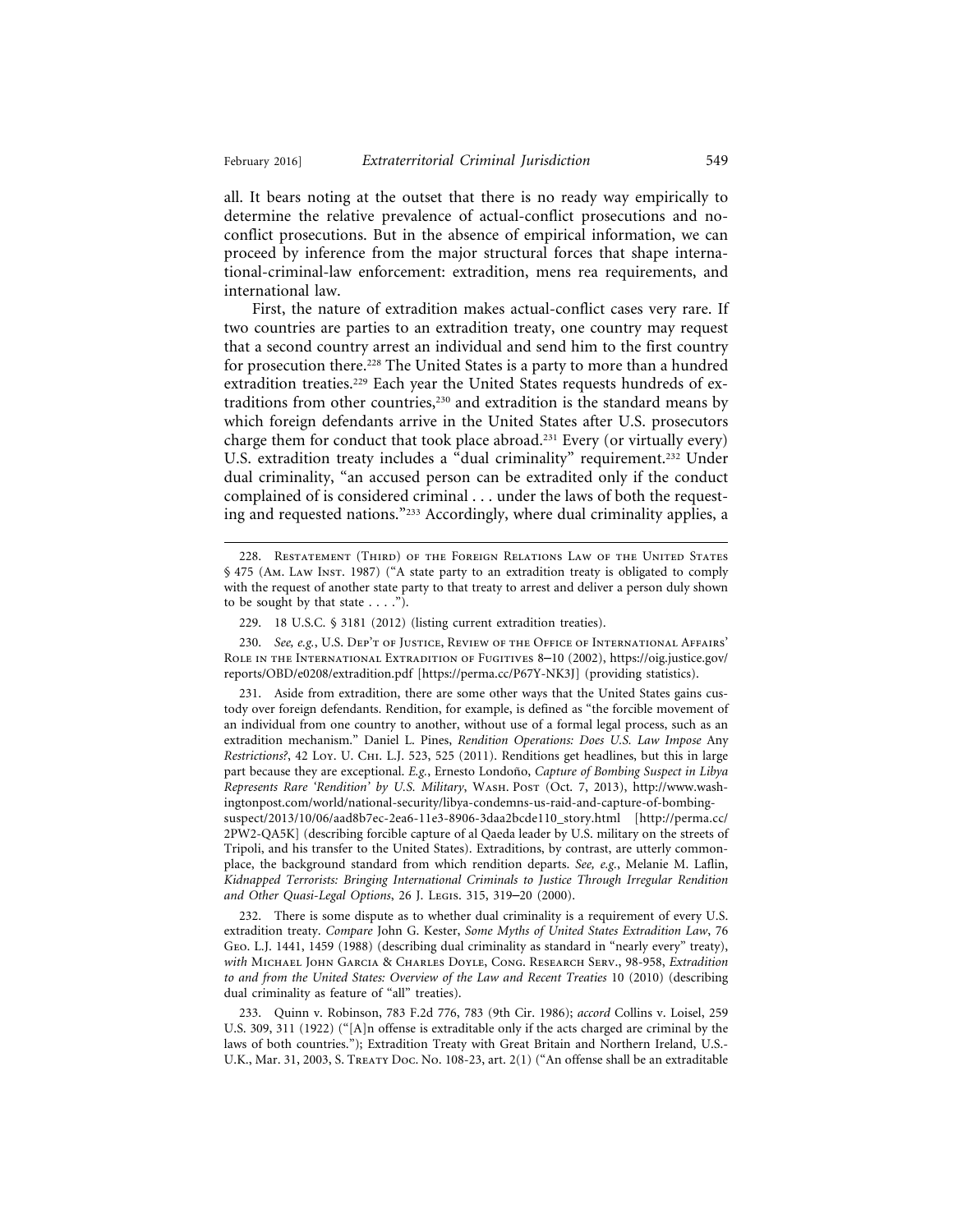defendant cannot be extradited to the United States unless the U.S. crime with which he is charged is *also*, in substance, a crime in the country from which the defendant was extradited.

The dual criminality requirement works to eliminate actual conflicts. Indeed, in a nutshell, that is its function. If the charged defendant is liable under U.S. criminal law but is not liable under the law of the place from which extradition is sought, the dual criminality requirement would flatly bar extradition. No U.S. prosecution would even get underway. When there is an actual conflict, there is no dual criminality; and when there is no dual criminality, there is no extradition.234

Aside from extradition, mens rea requirements in U.S. criminal statutes also help make actual-conflict cases rare. Many major extraterritorial prosecutions concern violations of the federal terrorism laws. But the terrorism laws that apply extraterritorially generally include some sort of mens rea requirement.235 Accordingly, a person can usually be charged with violating these laws only if the government can prove that she knew she was acting with the requisite mental state. And such proof would of course be hard to come by if there were an actual conflict—that is, if the conduct that forms the basis of the U.S. criminal charge was lawful in the place where it was undertaken. A person in Lebanon who gives money to Hezbollah may be less likely to think that this is wrongful, given that Hezbollah is currently the second-largest political party in Lebanon's parliament. Mens rea requirements, in short, tend to further reduce the number of actual conflicts in extraterritorial criminal prosecutions. If a criminal defendant is charged in the United States for conduct that was not a crime where it was undertaken, it would often be hard for U.S. prosecutors to prove that the defendant acted with the requisite mental state—and prosecutors of course do not seek to bring cases that they have little chance of winning.

Finally, large swaths of international law also tend to reduce the number of actual conflicts. There are a series of multilateral treaties in which large numbers of nations (including the United States) have committed to passing their own domestic criminal laws to proscribe certain agreed-on conduct.<sup>236</sup> An example is the Hague Convention for the Suppression of Unlawful Seizure of Aircraft.<sup>237</sup> Signed in 1970, the Convention described the offense of air piracy (hijacking), and it required each of the Convention's signatories

offense if the conduct on which the offense is based is punishable under the laws in both States  $\ldots$ .").

<sup>234.</sup> As Professor Richman wisely pointed out to me, a country (say Spain) would be exceedingly unlikely to extradite a defendant to the United States for a crime that, while a violation of Spanish criminal law as a formal matter, had fallen into desuetude in Spain and was no longer being enforced there.

<sup>235.</sup> For the relevant terrorism statutes, see 18 U.S.C. §§ 2331–2339D (2012); for the narcotics statutes, see 21 U.S.C. §§ 846, 951–971 (2012).

<sup>236.</sup> Antonio Cassese, International Law 153–55 (2d ed. 2005).

<sup>237.</sup> Convention for the Suppression of Unlawful Seizure of Aircraft, Mar. 8, 1973, 860 U.N.T.S. 105.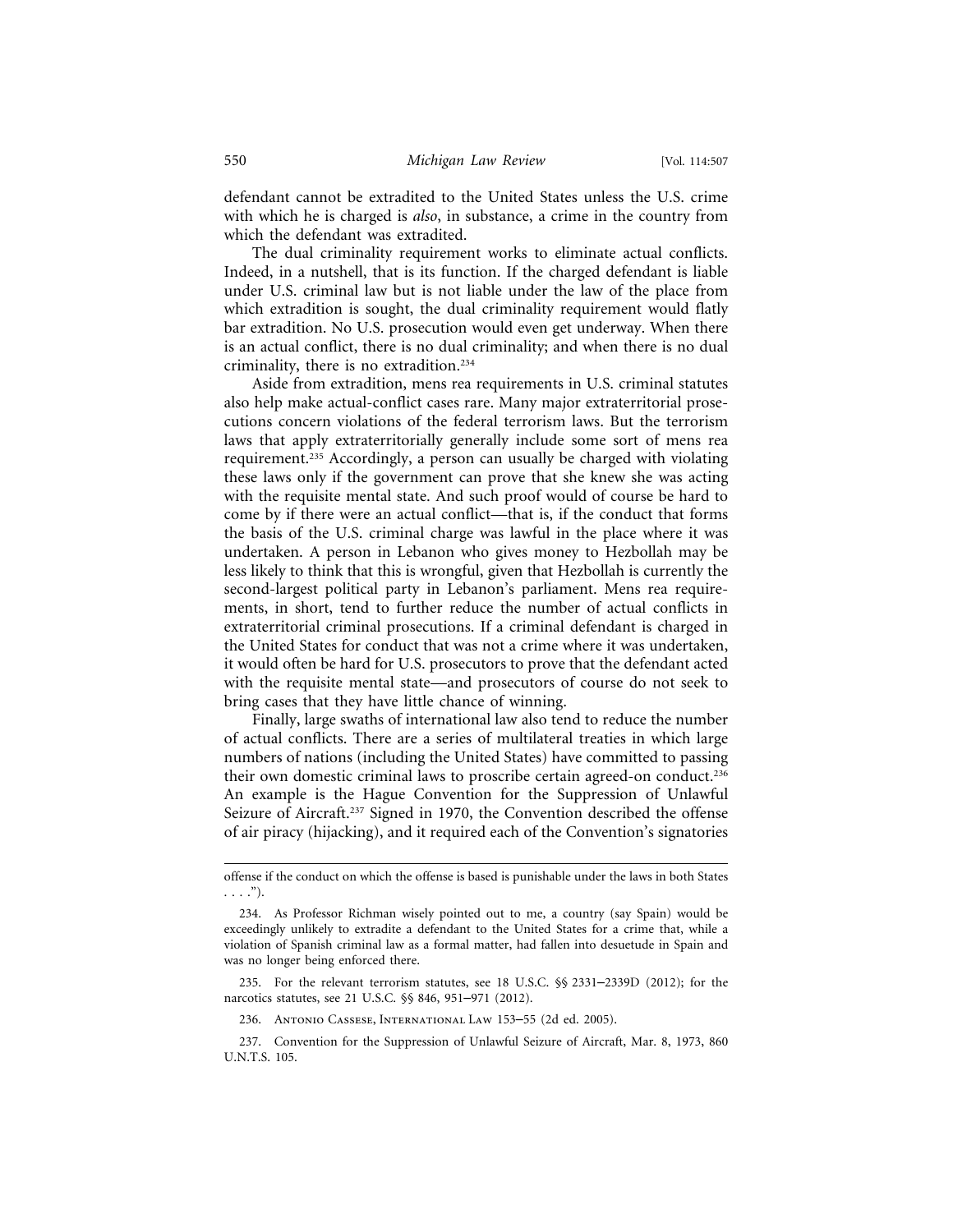to criminalize that offense under their domestic laws.<sup>238</sup> The Hague Convention now has 185 signatories; virtually every country in the world has signed on.239 Such conventions greatly reduce the likelihood of an actual conflict. A defendant prosecuted in the United States for an extraterritorial hijacking is overwhelmingly likely to have acted in a country that, like the United States, has criminalized hijacking pursuant to the Hague Convention.

Aside from the Hague Convention, the United States has enacted a great many criminal statutes pursuant to obligations undertaken in multilateral international conventions. Some of these statutes are necessarily more obscure than others. But others are right in the mainstream of federal criminal law. The basic federal anti-narcotics statute is the Controlled Substances Act of 1970,<sup>240</sup> and that statute is used for vast numbers of prosecutions, including many important extraterritorial prosecutions.241 Congress enacted the Controlled Substances Act in part to satisfy obligations that the United States had incurred in a multilateral treaty.<sup>242</sup> Similarly, terrorism cases are at the heart of contemporary extraterritorial prosecutions. And, by one count, Congress has passed more than twenty antiterrorism criminal statutes to satisfy multilateral treaty obligations.<sup>243</sup> Such statutes, by definition, criminalize conduct that is illegal not just in the United States, but also in many countries around the world.

In sum, in the context of extraterritorial prosecutions the number of actual conflicts is dramatically reduced by the combined effect of three major structural features of international-law enforcement: dual criminality obligations in extradition treaties, mens rea requirements, and modern multilateral treaties. These, together, make it exceedingly unlikely that when we speak of extraterritorial prosecutions we are speaking of actual-conflict cases—there may not even, in fact, be any.

\*\*\*

<sup>238.</sup> *Id.* at art. 2.

<sup>239.</sup> Int'l Civil Aviation Org., Signatories to Convention for the Suppression of Unlawful Seizure of Aircraft, http://www.icao.int/secretariat/legal/List%20of%20Parties/ Hague\_EN.pdf [http://perma.cc/6V7U-4UKQ]. In 1974, the United States discharged its own Hague Convention obligations by passing an antihijacking law. *See* 49 U.S.C. § 46502 (2012).

<sup>240.</sup> Gregory Kau, *Flashback to the Federal Analog Act of 1986: Mixing Rules and Standards in the Cauldron*, 156 U. Pa. L. Rev. 1077, 1082 (2008) (describing the statute's history).

<sup>241.</sup> *E.g.*, United States v. Manuel, 371 F. Supp. 2d 404, 408–11 (S.D.N.Y. 2005).

<sup>242.</sup> Brief of Former State Department Legal Advisers as Amici Curiae in Support of Respondent, Bond v. United States, 134 S. Ct. 2077 (2014) (No. 12-158), 2013 WL 4518602, at \*6–7 (citing, *inter alia*, 21 U.S.C. § 801(7) (2012)).

<sup>243.</sup> John De Pue, *Fundamental Principles Governing Extraterritorial Prosecutions*, U.S. ATTY's BULLETIN 9-13 (2007), http://www.justice.gov/sites/default/files/usao/legacy/2007/04/ 20/usab5502.pdf [http://perma.cc/75V3-4QF4] (Department of Justice publication, enumerating more than twenty distinct federal crimes established to implement "international agreements, to which the United States is a party, [that] are designed to thwart acts of terrorism"); *see also* Auguste v. Ridge, 395 F.3d 123, 128 (3d Cir. 2005) (describing an additional related example); Kadic v. Karad\_iæ, 70 F.3d 232, 241 (2d Cir. 1995) (same); Michael J. Matheson, *The Amendment of the War Crimes Act*, 101 Am. J. Int'l L. 48, 52 (2007) (same).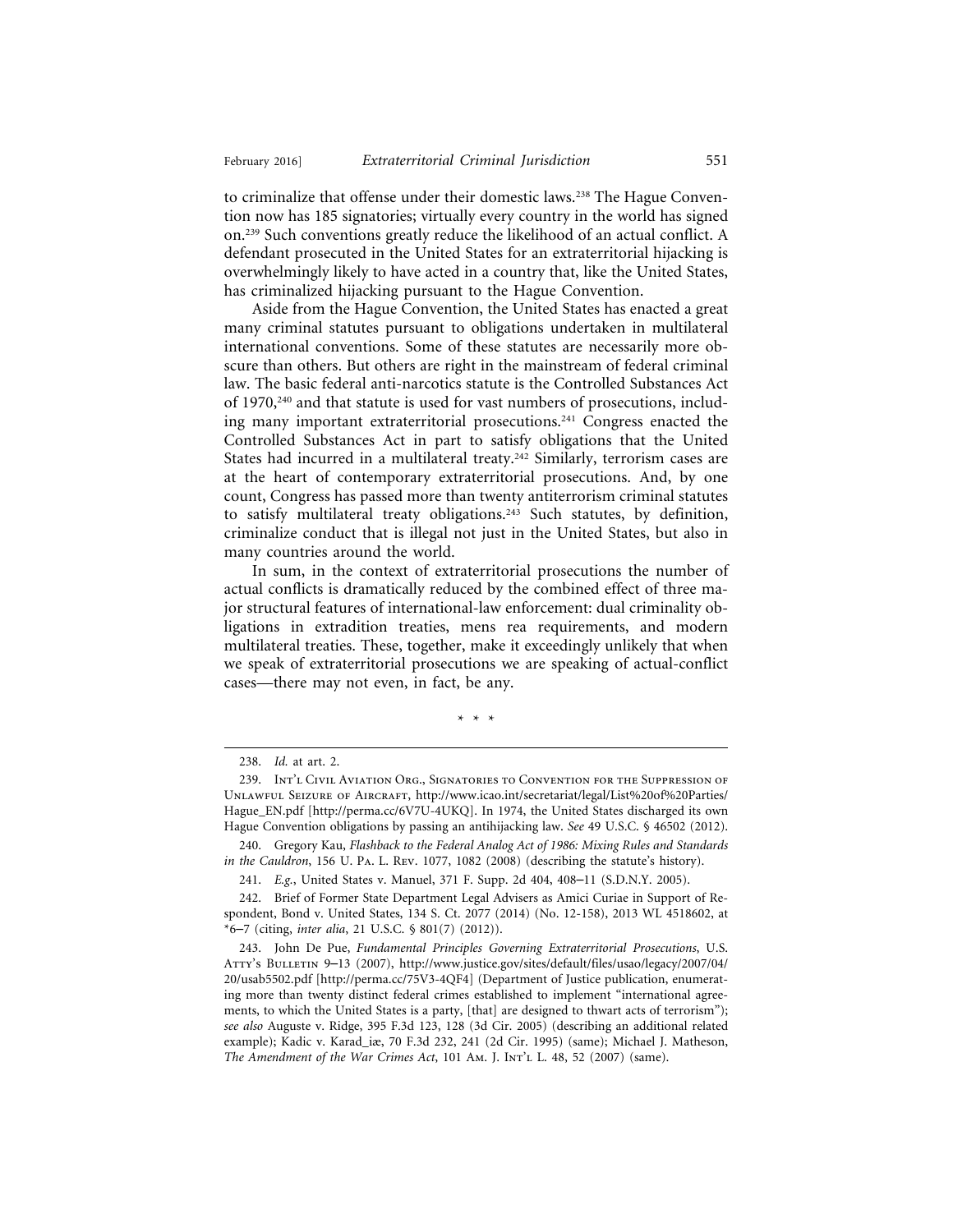#### 552 *Michigan Law Review* [Vol. 114:507

This conclusion implies two important practical points. First, the reformulated extraterritorial due process doctrine that this Article proposes, which would do the large bulk of its work in actual-conflict cases, would lead to the short-circuiting of prosecutions only very rarely—because actual-conflict cases are themselves so rare. And second, the mirror-image point: current extraterritorial due process doctrine is not only jurisprudentially misguided,<sup>244</sup> but it is, in practice, vastly overbroad. Due process's major task, of precluding unfair prosecutions, should be accomplished in actual-conflict cases, I have argued. But because it is applied virtually across the board under current law, the extraterritorial due process doctrine is being applied to no-conflict cases. And this is not happening sometimes or even frequently. Rather, it is happening ubiquitously—perhaps every single time that the doctrine is applied.

# VI. A Reformulated Doctrine and the Wages of the Current "Approach

I have argued that the extraterritorial due process doctrine should apply only when an extraterritorial prosecution is unfair to the defendant.<sup>245</sup> Protecting against such unfairness, a reformulated extraterritorial due process doctrine would be triggered in actual-conflict cases.<sup>246</sup> These cases are very rare,<sup>247</sup> but when they occur, prosecutors would be required to show a nexus to the United States. A reformulated extraterritorial due process doctrine would also apply to sentencing-conflict cases—but in those cases, the doctrine would likely melt away, leaving lower sentences for some defendants in its wake, but not to the dismissal of many cases.<sup>248</sup>

This is a much narrower extraterritorial due process doctrine than the one we have. I have explained from a jurisprudential perspective why, under current law, the extraterritorial due process doctrine is overbroad.

And none of this is abstract. There are important practical consequences of the gap between the broad, across-the-board due process doctrine that we currently have and the narrow due process doctrine that, I have argued, we should have. The most significant practical consequence may be the most obvious one: public safety is impacted. Under current law, major extraterritorial prosecutions are foregone because while it is clear that a given person is violating U.S. criminal law, it is not clear that the doctrine's "nexus" stricture can be satisfied. Abubakar Shekau, the leader of Boko Haram, the

<sup>244.</sup> *See supra* Parts II, III.

<sup>245.</sup> *See supra* Part III.

<sup>246.</sup> *See supra* Part III.

<sup>247.</sup> *See supra* Part V.

<sup>248.</sup> *See supra* Sections III.B.5, III.C. Note that the approach I have proposed, in which actual-conflict and no-conflict cases are treated differently for due process purposes, finds echoes in international law, where a sovereign's capacity to legislate extraterritorially depends in part on whether the conduct reached by the extraterritorial legislation was lawful or unlawful where it was undertaken. See RESTATEMENT (THIRD) OF THE FOREIGN RELATIONS LAW OF the United States § 403(2)(d), (h) (Am. Law Inst. 1987).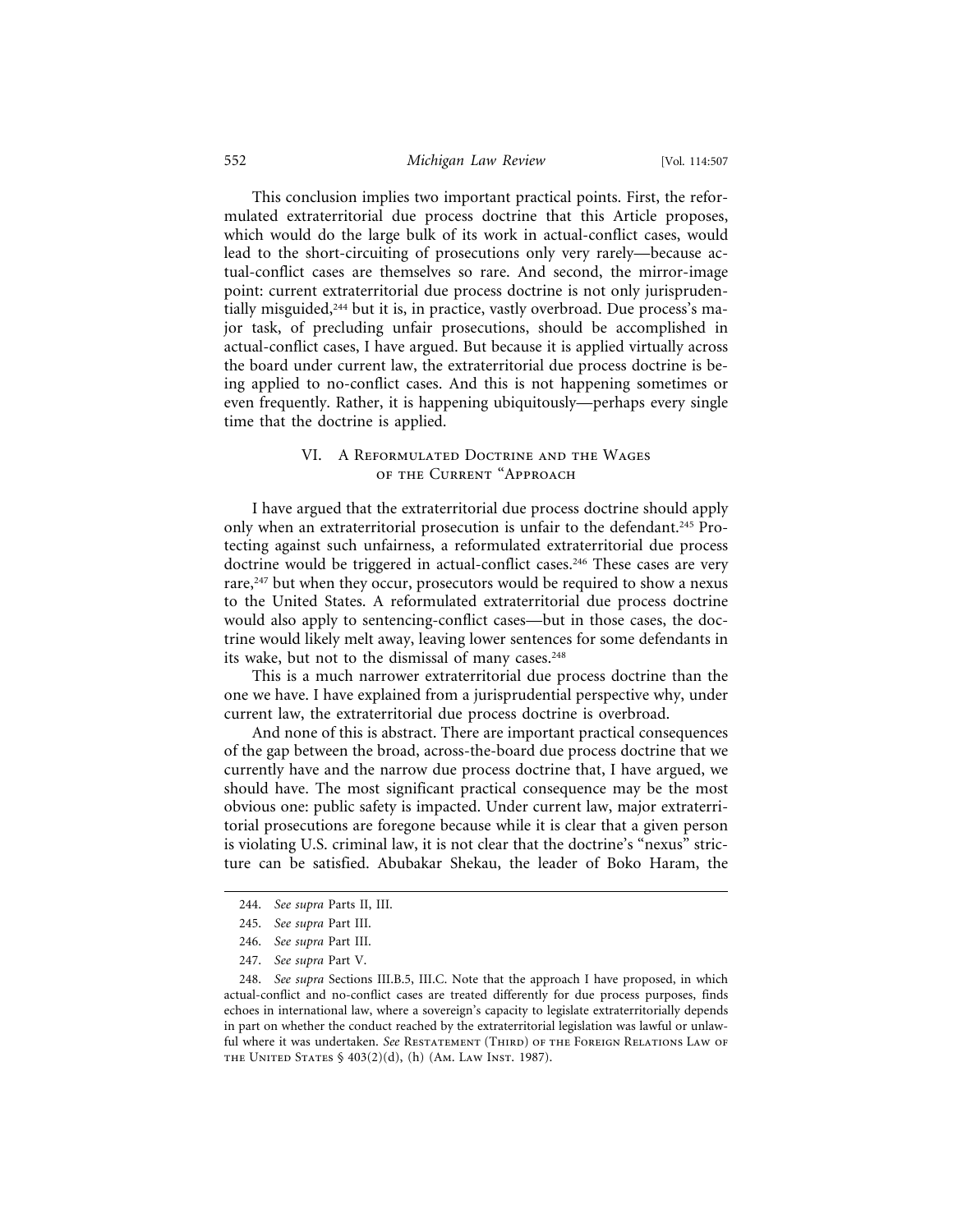Nigerian terror group, is responsible for the deaths of many thousands of Africans,<sup>249</sup> and it seems perfectly clear that he has violated U.S. criminal law.250 But could a U.S. prosecution of Shekau pass due process muster?

Under a reformulated extraterritorial due process doctrine, the prosecution could plainly proceed. There is no actual conflict because Sheku's wholesale murder and kidnapping are, of course, illegal everywhere. And if there is a sentencing conflict—because Sheku might be punished more harshly in the United States than he would be in Nigeria—that sentencing conflict can be removed if prosecutors agree to cap the punishment that Sheku might receive. In the absence of these conflicts, there is no unfairness to Sheku and the prosecution could proceed—even without showing a nexus to the United States.251

But could a prosecution proceed under the extraterritorial due process doctrine as it is currently formulated? That is doubtful, at least from the public record. The nexus between Boko Haram and the United States is not terribly robust,<sup>252</sup> and it seems unlikely that Sheku could therefore be prosecuted in the United States. Even though there is no unfairness to him in such a prosecution. Even though the United States is deeply invested in fighting Boko Haram.253 Even if the Nigerian government, under the strain of a war with Boko Haram, asks the United States to mount the prosecution.<sup>254</sup> Even

251. This does not mean that any person in the world can be prosecuted in the United States provided that there is no actual conflict. Regardless of whether due process is satisfied, a federal criminal statute must of course nonetheless be within Congress's Article I reach. *See, e.g.*, United States v. Clark, 435 F.3d 1100, 1109–17 (9th Cir. 2006). There is little doubt that the broad impact of Nigeria's Boko Haram on economic life in all of southern Africa allows Congress to reach the group's leader under Article I. *See, e.g.*, Japan Line, Ltd. v. County of Los Angeles, 441 U.S. 434, 448 (1979) (stating that as compared to the—very broad—scope of the interstate Commerce Clause, "the Founders intended the scope of the foreign commerce power to be the greater"). And it is just as clear that the actions of a Nigerian pickpocket acting in Nigeria cannot even begin to cross the Article I threshold—such that Congress cannot constitutionally proscribe such pickpocketing, even if there is no actual conflict.

252. *E.g.*, *Boko Haram: The Growing Threat to Schoolgirls, Nigeria, and Beyond: Hearing Before the H. Comm. on Foreign Affairs*, 113th Cong. 10, 12 (2014) (prepared statement of Hon. Sarah Sewall, Under Secretary for Civilian Security, Democracy, and Human Rights) ("Boko Haram is a Nigerian-based group that . . . has metastasized into a regional threat.").

253. *E.g.*, *#BringBackOurGirls Hearing*, *supra* note 249 at 6–7.

254. *Cf. supra* text accompanying notes 26–27 (describing U.S. prosecutions of Colombian narcotics traffickers as a strategy for taking pressure off the Colombian state).

<sup>249.</sup> *E.g.*, *#BringBackOurGirls: Addressing the Threat of Boko Haram: Hearing Before the Subcomm. on African Affairs of the S. Comm. on Foreign Relations*, 113th Cong. 5–7 (2014) [hereinafter *#BringBackOurGirls Hearing*] (statement of Hon. Robert P. Jackson, Principal Deputy Assistant Secretary of State for African Affairs).

<sup>250.</sup> *Compare* 18 U.S.C. § 2442 (2012) (extraterritorial U.S. criminal statute proscribing conscripting children for fighting), *with* Jacob Zenn, *Boko Haram: Recruitment, Financing, and Arms Trafficking in the Lake Chad Region*, CTC Sentinel (Combating Terrorism Ctr., West Point, N.Y.), Oct. 2014, at 5, 6–8, https://www.ctc.usma.edu/posts/boko-haram-recruitmentfinancing-and-arms-trafficking-in-the-lake-chad-region [https://perma.cc/TL3Y-K6UD] (describing Boko Haram's program of forcibly abducting children for fighting).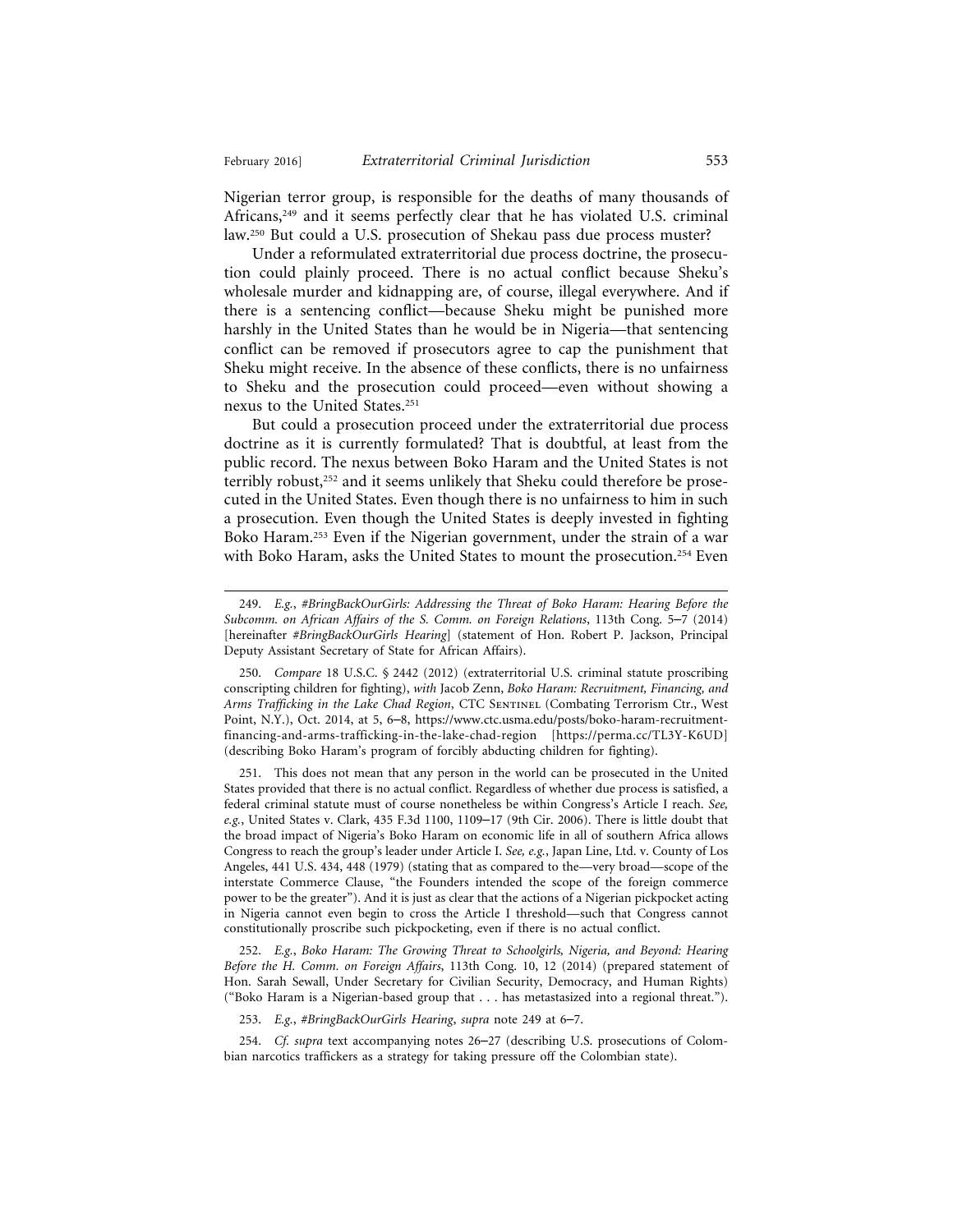if Sheku flies into London, and the British will not extradite him to Nigeria for prosecution, for fear that Sheku will be tortured there.<sup>255</sup>

This is no surprise. The extraterritorial due process doctrine, as it exists under current law, is much broader than the reformulated doctrine that this Article proposes—and all other things being equal, the broader the reach of the doctrine, the fewer extraterritorial prosecutions there will be. The dynamic is a familiar one. Constitutional criminal rights increase the cost of prosecutions; because of the Fourth Amendment, for example, police cannot usually search a house without getting a warrant. The more something costs, the less we generally buy it. Raising the costs of prosecutions means that we get fewer prosecutions—but, hopefully, fewer prosecutions means better prosecutions.256

But in the context of extraterritorial prosecutions, this standard picture is not the whole one. The United States has mounted hundreds of lethal drone strikes.257 It seems possible that there are terrorists who were targeted in U.S. drone strikes in part because federal prosecutors advised they could not satisfy the extraterritorial due process doctrine with respect to these terrorists—such that U.S. criminal justice was not an alternative option.258 There is now a "strong preference for . . . prosecution of terrorists."<sup>259</sup> But when that "approach is foreclosed" drone strikes may become an option<sup>260</sup>—and foreclosing the criminal "approach" is precisely what the extraterritorial due process doctrine sometimes does. Even in the absence of an actual conflict, due process, as it is conventionally understood under current law, limits an extraterritorial prosecution. But due process—again, as it is

256. *See* William J. Stuntz, *The Distribution of Fourth Amendment Privacy*, 67 Geo. Wash. L. Rev. 1265, 1274–77 (1999).

257. *E.g.*, Spencer Ackerman, *41 Men Targeted but 1,147 People Killed: US Drone Strikes— The Facts on the Ground*, The Guardian (Nov. 24, 2014), http://www.theguardian.com/usnews/2014/nov/24/-sp-us-drone-strikes-kill-1147 [http://perma.cc/LA5N-6H5D] (describing information collected from various sources).

258. *See* Mark Mazzetti & Eric Schmitt, *Terrorism Case Renews Debate Over Drone Hits*, N.Y. Times (Apr. 12, 2015), http://www.nytimes.com/2015/04/13/us/terrorism-case-renewsdebate-over-drone-hits.html?\_r=1 [http://perma.cc/HZ4A-45CT] (describing Obama Administration debate about whether to kill an al Qaeda figure in a drone strike and the eventual decision to criminally charge him instead).

259. President Barack Obama, Remarks at National Defense University (May 23, 2013), https://www.whitehouse.gov/the-press-office/2013/05/23/remarks-president-national-defenseuniversity [https://perma.cc/9NXS-VZGN].

260. *Id.*

<sup>255.</sup> Nongovernmental organizations have described "routine[ ]" use of torture by Nigerian police. AMNESTY INT'L, TORTURE IN 2014 at 18 (2014), http://www.amnestyusa.org/sites/ default/files/act400042014en.pdf [http://perma.cc/P894-BWXT]. And the global antitorture treaty, acceded to by the United Kingdom in 1988, prohibits signatories from "extradit[ing] a person to another State where there are substantial grounds for believing that he would be in danger of being subjected to torture," and indicates that "a consistent pattern of . . . violations of human rights" is relevant to that determination. United Nations Convention Against Torture and Other Cruel, Inhuman or Degrading Treatment or Punishment art. 3, Dec. 10, 1984, 1465 U.N.T.S. 85.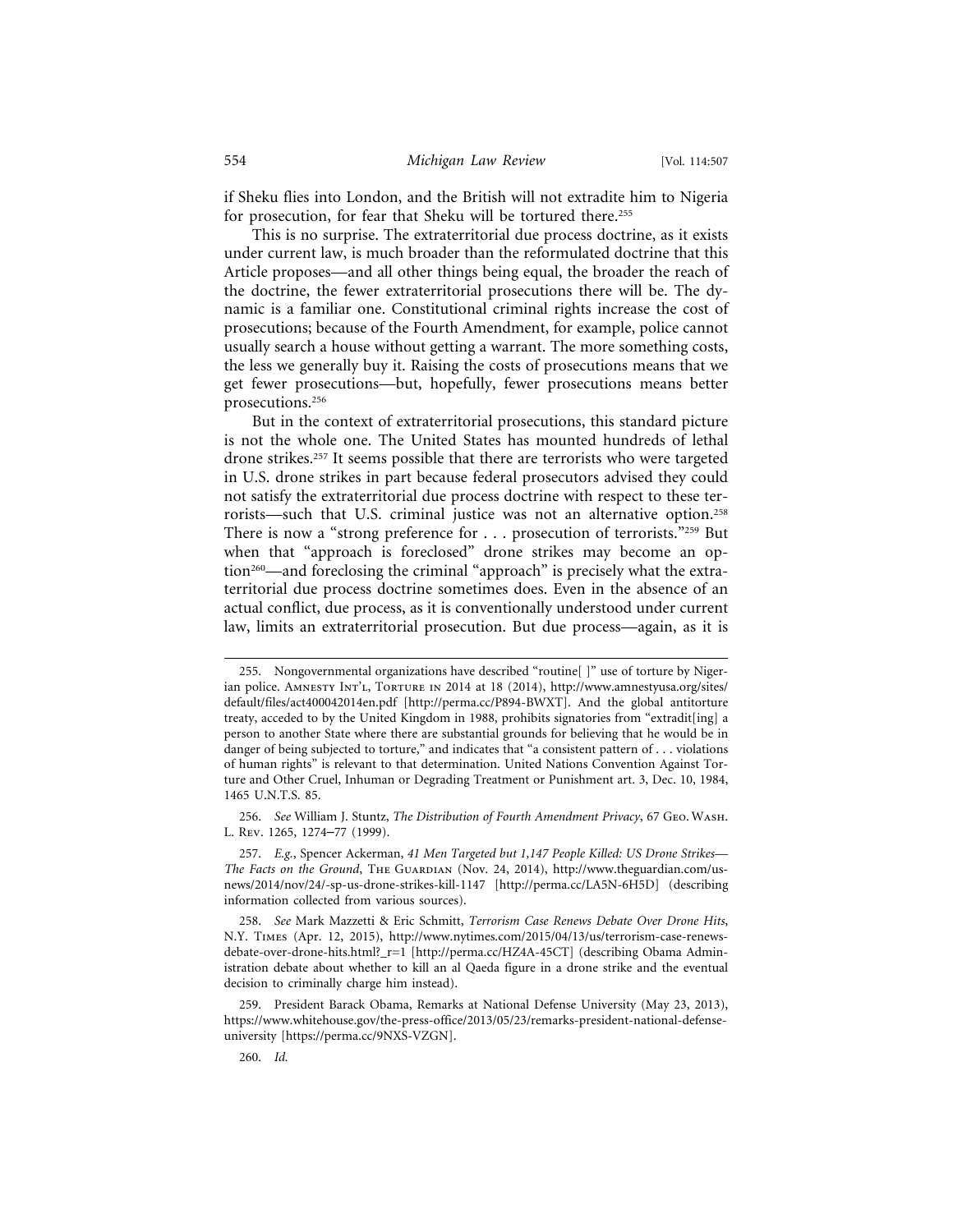conventionally understood under current law—does not limit an extraterritorial missile strike.261 This is more than a little ironic—and more perverse, even, than that.

In a similar vein, one wonders how many alleged terrorists have been consigned to local prosecutions, off-loaded to terribly rough criminal justice in Afghanistan or Somalia<sup>262</sup>—not prosecuted in the incomparably freer and fairer U.S. courts out of fealty to, of all things, the terrorists' own rights. Does consideration of a potential defendant's fair process rights (as instantiated in the extraterritorial due process doctrine, as currently formulated) lead to dramatically *less* in the way of fair process rights for the very same person?

And the same sorts of questions may be asked of Guantánamo Bay. Civil libertarians generally argue that Guantánamo detainees should be brought into the United States for ordinary criminal trials. But it seems possible that quietly vindicating one of a detainee's rights (his rights under the extraterritorial due process doctrine, as currently formulated) may ultimately preclude him from being vested with a whole range of other rights. Think of a Guantánamo Bay detainee whose actions do not reflect any nexus to the United States. Under the extraterritorial due process doctrine, as it is currently formulated, he cannot be transferred to a federal court in the United States for a civilian prosecution. And so the detainee may continue to be held in Guantánamo Bay, where a broad range of constitutional rights do not apply.263

When it comes to incapacitating ordinary criminals operating inside the United States, there is essentially only one option, the U.S. criminal justice system. But when it comes to certain classes of criminals who act extraterritorially—terrorists are the preeminent example—there are other options. U.S. criminal justice is just one "tool," to be used (or not) depending on a

<sup>261.</sup> *See* United States v. Verdugo-Urquidez, 494 U.S. 259, 269 (1990) (describing as "emphatic" the view that the Fifth Amendment does not apply abroad to protect non-U.S. citizens). An emerging literature suggests that due process rights should be understood to check all U.S. action, even when undertaken abroad. J. Andrew Kent, *A Textual and Historical Case Against a Global Constitution*, 95 Geo. L.J. 463, 464 (2007). But whatever the merits of that view, it has not been embraced by the United States, even during the Obama administration. *E.g.*, Government's Memorandum of Law in Response to Defendant Ahmed Khalfan Ghailani's Motion to Dismiss the Indictment on the Grounds of Outrageous Government Conduct at 39–55, United States v. Ghailani, (LAK) (S.D.N.Y. Apr. 23, 2010) (No. S10 98 Cr. 1023), 2010 WL 3336021. Note that the extraterritorial due process doctrine seems to be based on the common-sense assumption that non-U.S. defendants' due process rights are not potentially violated abroad, where they acted criminally—but rather in the United States, where they are being held for trial and tried.

<sup>262.</sup> U.S. Dep't of State, Afghanistan 2013 Human Rights Report 3–15 (2013), http://www.state.gov/documents/organization/220598.pdf [http://perma.cc/66KC-S24K] (describing severe systemic problems with respect to defendants' trial rights); U.S. DEP'T OF State, Somalia 2013 Human Rights Report 2–11 (2013), http://www.state.gov/documents/ organization/220370.pdf [http://perma.cc/4XF3-QM3P] (same).

<sup>263.</sup> *See generally* Maqaleh v. Hagel, 738 F.3d 312, 329 (D.C. Cir. 2013); Kiyemba v. Obama, 555 F.3d 1022, 1026 (D.C. Cir. 2009) .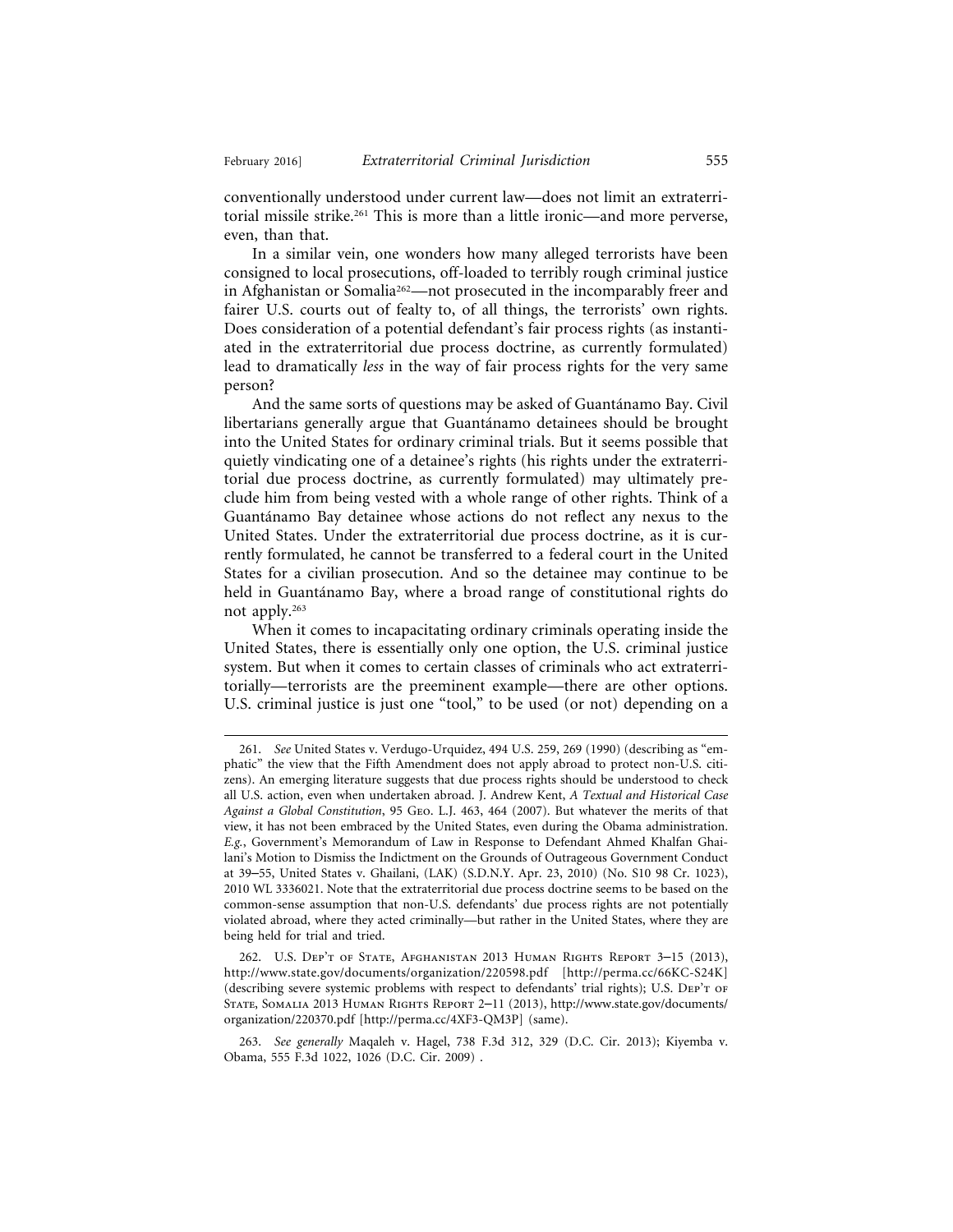comparison with other "viable alternatives."264 If the extraterritorial due process doctrine takes a U.S. criminal prosecution off the table, the remaining "viable alternatives" may be much less appealing from the perspective of the very person whose due process rights are being "vindicated."265

This is what makes the extraterritorial due process doctrine such an odd piece of constitutional criminal law. The doctrine does not work in the familiar way, protecting the defendant's rights, even at the cost (to society) of giving him a "windfall." Rather, the doctrine protects the defendant's rights, at the cost (to him) of taking away what, in the scheme of things, might be a better option—an American criminal trial. A criminal defendant whose rights are vindicated might ordinarily expect a benefit—suppression of evidence, for example. But in the context of the extraterritorial due process doctrine, criminal rights may well point in the opposite direction. Vindicating those rights can harm the hypothesized defendant. As currently formulated, the doctrine is overprotective, extending its protections to no-conflict cases when there is no basis for doing so—when there is no cognizable unfairness to protect against. In the end, the costs of an overprotective extraterritorial due process doctrine may be real-world underprotection, as people who might have become U.S. criminal defendants are subjected, by default, to different, harsher fates. Concerned about a kind of unfairness to defendants that does not much exist, the extraterritorial due process doctrine may, from the defendant's perspective, create its own unfairness.

And more than that. All would agree that if Congress and the President signed on, it would be lawful as a matter of domestic law to attack Syria—to fire missiles and drop bombs to punish Syria's chemical weapons use.266 But imagine that U.S. policymakers wanted an additional option—the filing of criminal charges against Syrian officials who gassed Syrian civilians, 267 charges that would effectively prevent such officials from ever showing up in London or Lebanon or New York, for vacations or weddings or business opportunities or retirement, even decades from now, after memories of today's atrocities may have, tragically, faded. Could such criminal charges be filed? Probably not. There does not appear to be a tight "nexus" between the

<sup>264.</sup> Kris, *supra* note 19, at 12–13.

<sup>265.</sup> *See generally* Neal Kumar Katyal, *Deterrence's Difficulty*, 95 Mich. L. Rev. 2385, 2392 (1997) (discussing specific and general equilibria in the criminal justice context); Stuntz, *supra* note 256, at 1274–77 (describing substitution effects in the criminal justice context).

<sup>266.</sup> *See* President Barack Obama, Address to the Nation on Syria (Sept. 10, 2013), https: //www.whitehouse.gov/the-press-office/2013/09/10/remarks-president-address-nation-syria [https://perma.cc/8DT8-22VN] (stating that, in response to Syrian use of chemical weapons during August of 2013, "it is in the national security interests of the United States to respond . . . through a targeted military strike"). *See generally* Matthew C. Waxman, *The Power to Threaten War*, 123 Yale L.J. 1626, 1635–36 (2014) (noting that the congressional power to declare war "includes the power to authorize limited uses of force short of full-blown war").

<sup>267.</sup> *See* President Barack Obama, *supra* note 266 (stating that on August 21, 2013 "Asad's Government gassed to death over a thousand people, including hundreds of children," describing this as a "crime against humanity," and cataloguing evidence that shows that "the Asad regime was responsible," including evidence of involvement of "senior figures in Asad's military machine").